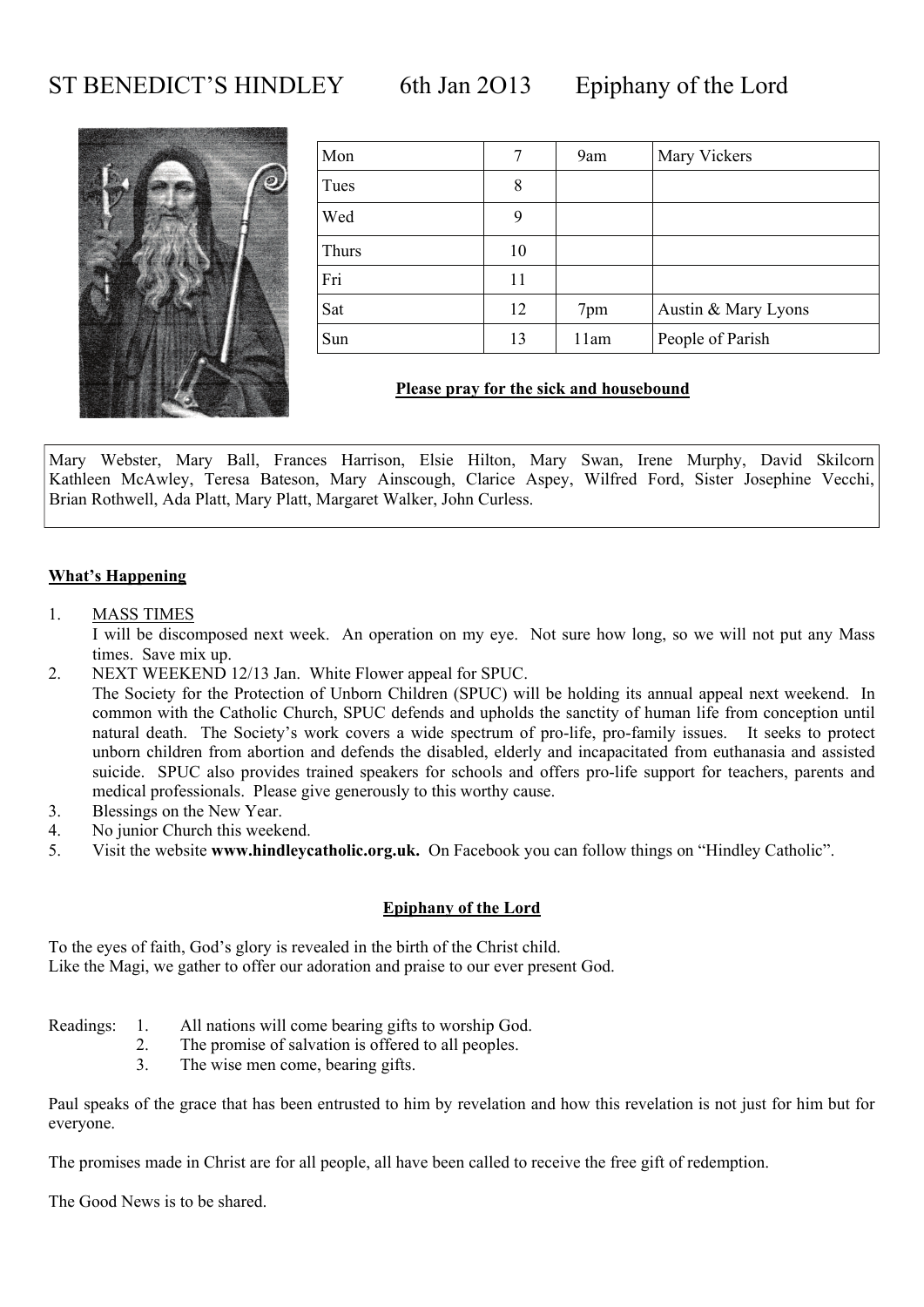ST BENEDICT'S HINDLEY 13th Jan 2013 Baptism of the Lord



| Mon   | 14 | 9am            | Ryan Family                                |
|-------|----|----------------|--------------------------------------------|
| Tues  | 15 |                |                                            |
| Wed   | 16 | 7pm            | Christina Crook                            |
| Thurs | 17 |                |                                            |
| Fri   | 18 | 9am            | Pat Fanning                                |
| Sat   | 19 | 12 noon<br>7pm | Elizabeth & Michael Gavin<br>William Smith |
| Sun   | 20 | 11am           | People of Parish                           |
|       |    |                |                                            |

**Please pray for the sick and housebound**

Mary Webster, Mary Ball, Frances Harrison, Elsie Hilton, Mary Swan, Irene Murphy, David Skilcorn Kathleen McAwley, Teresa Bateson, Mary Ainscough, Clarice Aspey, Wilfred Ford, Sister Josephine Vecchi, Brian Rothwell, Ada Platt, Mary Platt, Margaret Walker, John Curless.

#### **What's Happening**

- 1. I've put Mass times, hopefully I will be able.
- 2. NEXT SUNDAY, PEACE SUNDAY. COLLECTION TO HELP WORK. PAX CHRISTI– The Peace of Christ. The work of Pax Christi is based on the gospel and inspired by faith. Our vision is of a world where people can live in peace, without fear of violence in all its forms. Rooted in Catholic Christianity, we work with all who share our values to abolish war and create communities of peace and justice.
- 3. A big thank you from CAFOD . The response to our Lent Appeal, together with match funding from UK Government, nationwide raised an amazing 18.6 million pounds. Our total for December 2012 is £196.27. Our total collection for 2012 is £2520.15. The total collected by St Benedict's since we started in 1998 is £39,577.38.
- 4. A date for your diaries. On Friday 22nd February there will be by popular demand another "Evening with Chris Bannister" in the Parish Centre. It will feature songs by John Denver and also some written by Chris. Refreshments will be included. Tickets will be on sale in the next couple of weeks. They will be limited to 80 and do sell out fast.
- 5. Visit the website **www.hindleycatholic.org.uk.** On Facebook you can follow things on "Hindley Catholic".

#### **Baptism of the Lord**

Jesus makes his first public appearance and is baptised in the Jordan. The Father recognised him as the beloved Son and he is anointed by the holy Spirit.

- Readings: 1. The Lord is coming with power.
	- 2. God has saved us through the cleansing water of Baptism.
	- 3. Jesus is baptised and receives the Holy Spirit and the Father's acknowledgement.

God's grace has been revealed and it is possible for all people to respond to it.

Christ's sacrifice has freed us from sin.

While we live, we are encouraged to wait patiently for the fullness of this grace to be revealed.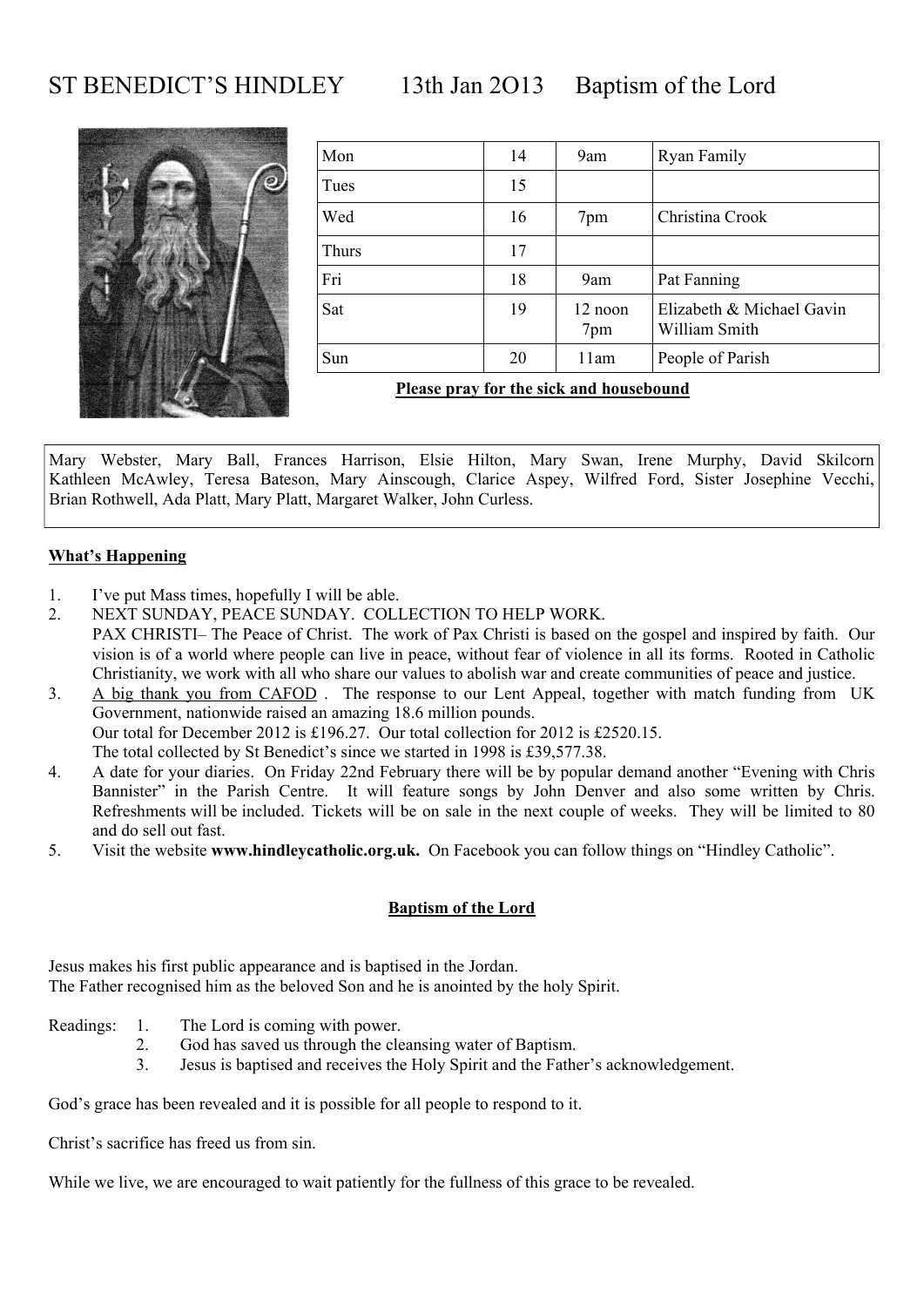### ST BENEDICT'S HINDLEY 20th Jan 2O13 2nd Sunday in Ordinary Time



| Mon   | 21 | 9am            | In Thanksgiving                                |
|-------|----|----------------|------------------------------------------------|
| Tues  | 22 |                |                                                |
| Wed   | 23 | 7pm            | Amy Baird                                      |
| Thurs | 24 |                |                                                |
| Fri   | 25 | 9am            | Margaret Whitttle<br>$(100 \text{ years old})$ |
| Sat   | 26 | 12 noon<br>7pm | Frank Murphy<br>People of Parish               |
| Sun   | 27 | 11am           | Syd Hewitt                                     |

#### **Please pray for the sick and housebound**

Mary Webster, Mary Ball, Frances Harrison, Elsie Hilton, Mary Swan, Irene Murphy, David Skilcorn Kathleen McAwley, Teresa Bateson, Mary Ainscough, Clarice Aspey, Wilfred Ford, Sister Josephine Vecchi, Brian Rothwell, Ada Platt, Mary Platt, Margaret Walker, John Curless.

#### **What's Happening**

1. I don't like talking money but, please read on. The prospects of a Happy New Year were dispelled with the December Parish Bank Statement. £198.80 was our credit.

 I know things are bad and getting worse: Could some of you think of affording an extra £1 or 50p in the collection. Sorry about this.

- 2. The next meeting for the Parish fund raising group will be at 7.30pm on Monday 28th January in the Presbytery.
- 3. A date for your diaries. On Friday 22nd February there will be by popular demand another "Evening with Chris Bannister" in the Parish Centre. It will feature songs by John Denver and also some written by Chris. Refreshments will be included. Tickets will be on sale next weekend.
- 4. Visit the website **www.hindleycatholic.org.uk.** On Facebook you can follow things on "Hindley Catholic".

#### **2nd Sunday in Ordinary Time**

Jesus graced with his presence a wedding at Cana. It is with that same presence that we are blessed at this Mass.

- Readings: 1. The prophet speaks of Jerusalem's glorious future.
	- 2. There are many gifts and ministries, but one God is at work in all of them.
	- 3. Jesus gives his first "sign" and begins to reveal himself.

If there is not unity, the Holy Spirit is not present.

Unity is not uniformity, there are many gifts.

The Spirit welds the many gifts and talents of the Church to create one body.

Everyone's gift is necessary for the building up of the Church, the Body of Christ.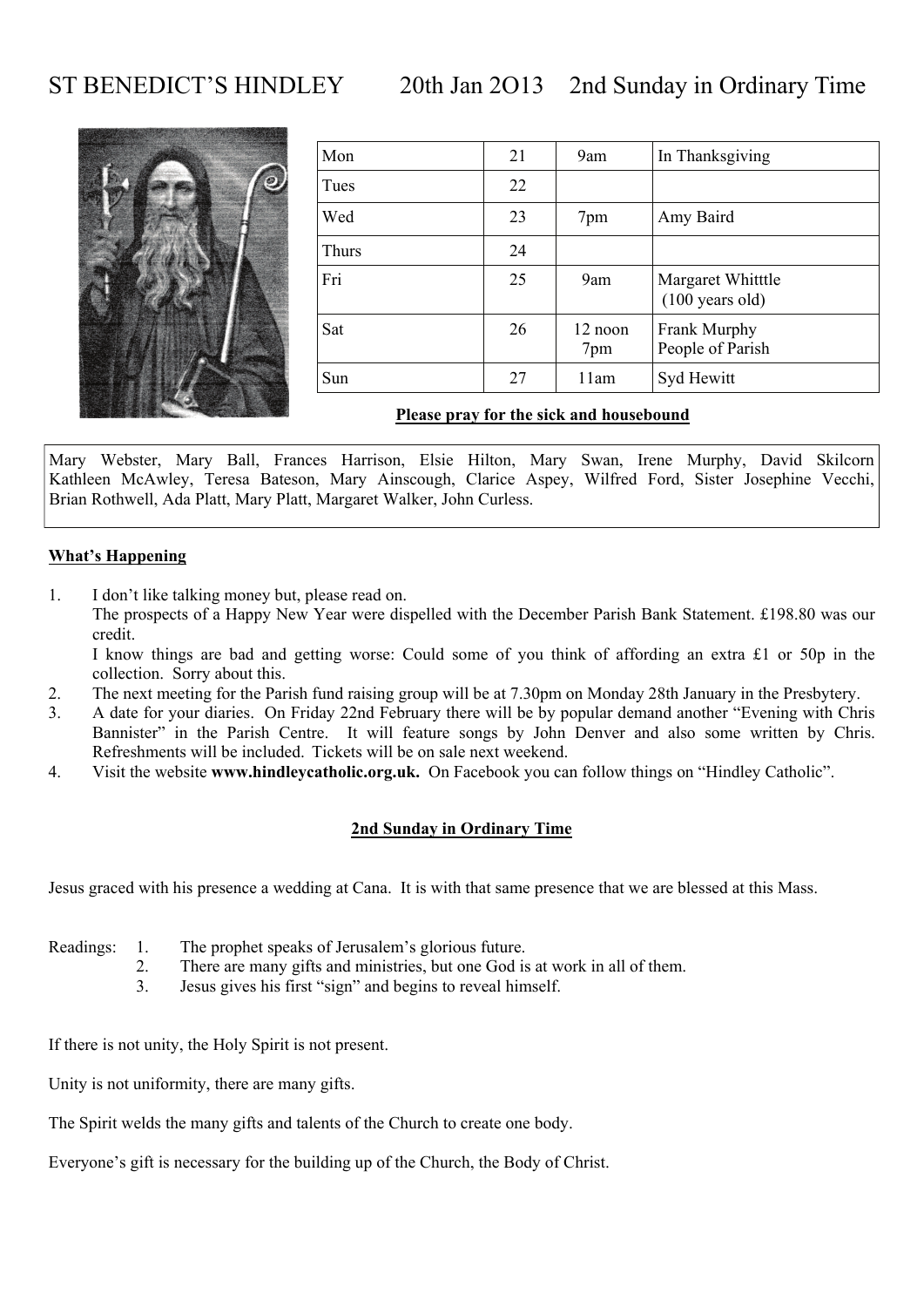# ST BENEDICT'S HINDLEY 3rd February 2O13 4th Sunday in Ordinary Time



| Mon   | 4  | 9am            | Mary Vickers                          |
|-------|----|----------------|---------------------------------------|
| Tues  | 5  |                |                                       |
| Wed   | 6  | 7pm            | Austin & Mary Lyons                   |
| Thurs | 7  |                |                                       |
| Fri   | 8  | 9am            | Michael Grady                         |
| Sat   | 9  | 12 noon<br>7pm | <b>Stan Piers</b><br>People of Parish |
| Sun   | 10 | 11am           | Mr & Mrs J Crank Snr.                 |

#### **Please pray for the sick and housebound**

Mary Webster, Mary Ball, Frances Harrison, Elsie Hilton, Irene Murphy, David Skilcorn, Kathleen McAwley, Teresa Bateson, Mary Ainscough, Clarice Aspey, Wilfred Ford, Sister Josephine Vecchi, Brian Rothwell, Ada Platt, Mary Platt, Margaret Walker, John Curless.

#### **What's Happening**

- 1. Celebration of Marriage and Family. Special Service at Our Lady's, Bryn on Sunday 10th February. 3.00pm—4.30pm. Refreshments available. I have tickets for any wishing to go.
- 2. SHROVE TUESDAY (12th February). You are invited to the Parish annual meal in aid of CAFOD at 7pm at The Owls at Standish. The cost is £8.95 which includes a £1 donation to CAFOD. More details are on the Parish Notice Board.
- 3. There are a few tickets left for the "Evening with Chris Bannister" on Friday 22nd February in the Parish Centre. Refreshments will be included. Bring your own drinks. Tickets are £7.
- 4. The Spring Plant Sale date has been fixed for Saturday 11th May. There will be a nearly new stall, toiletries and a cake stall. Tea, coffee and toast. Plants from the Nursery on sale on the day, but there will be advance order forms available as usual in April. There will also be the customary raffle. Please would you keep it in mind if you have, or receive any unwanted gifts. We shall be appealing for prizes, gifts and cakes etc also in April.
- 5. Visit the website **www.hindleycatholic.org.uk.** On Facebook you can follow things on "Hindley Catholic".

#### **4th Sunday in Ordinary Time**

Jesus reminds his fellow Nazarenes of the universal nature of God's love, and is rejected by them.

- Readings: 1. God promises to make Jeremiah a strong prophet.
	- 2. Great virtues, faith, hope and love. Love is the one that lasts for all eternity.
	- 3. Jesus rejected in his home town.

We are all very familiar with our passage from St Paul today. We pray we can take it and practice.

- "Love is always patient and kind."
- "takes no pleasure in other people's sins."
- This is the reflexion of God's love for us.
- So, love does not come to an end.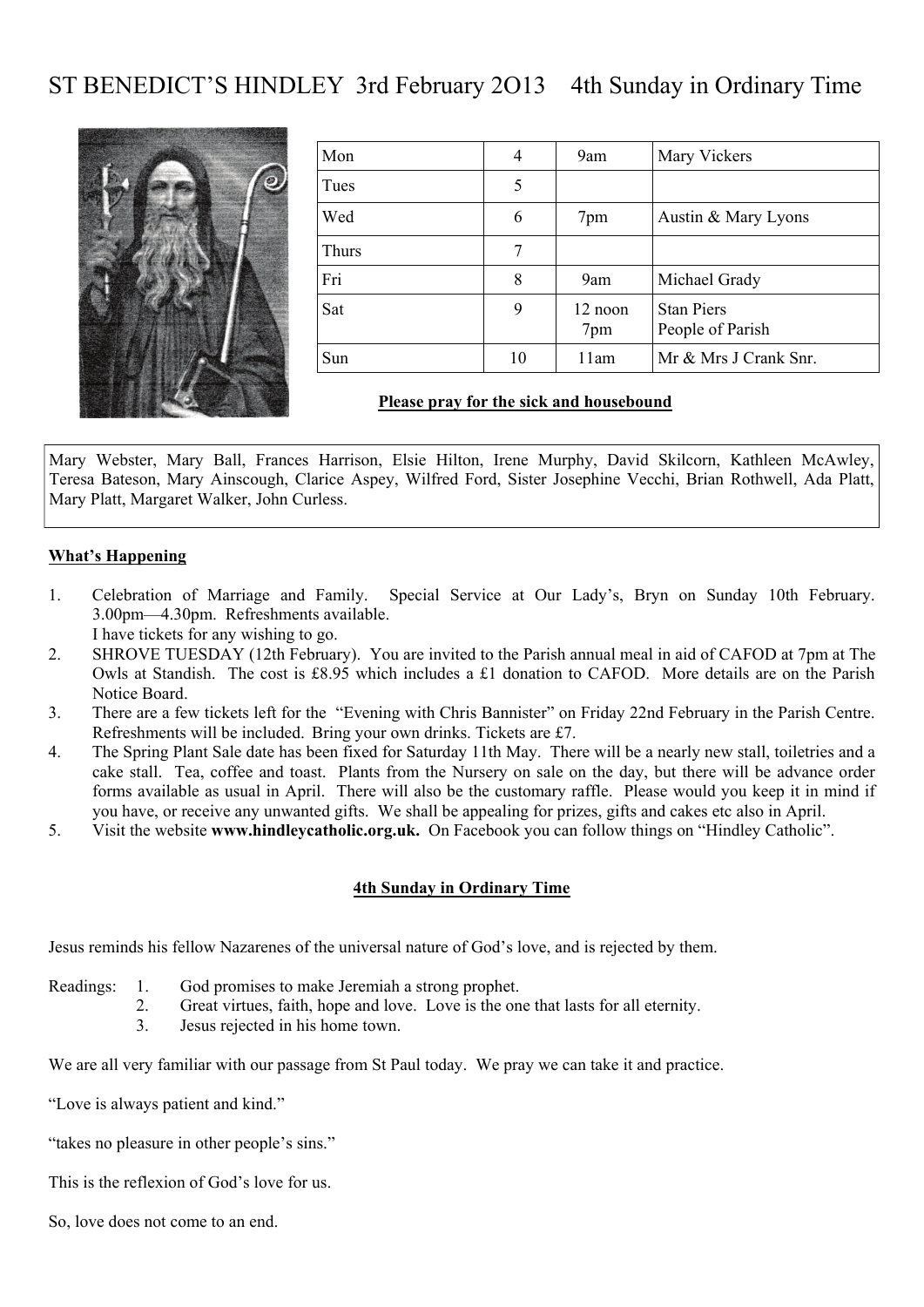# ST BENEDICT'S HINDLEY 10th February 2013 5th Sunday in Ordinary Time



| Mon                                     | 11 | 9am                      | <b>Frank Murphy</b>                                 |  |
|-----------------------------------------|----|--------------------------|-----------------------------------------------------|--|
| Tues                                    | 12 | 11am                     | <b>REQUIEM:</b><br>Margaret Mary Webster            |  |
| <b>ASH</b><br>WEDNESDAY                 | 13 | 12noon<br>7pm            | Christina Crook<br>Joseph & Winifred<br>Chamberlain |  |
| <b>Thurs</b>                            | 14 |                          |                                                     |  |
| Fri                                     | 15 | 9am<br>7pm               | In Thanksgiving<br><b>Stations of the Cross</b>     |  |
| Sat                                     | 16 | $12 \text{ noon}$<br>7pm | People of Parish<br><b>Bernard Mullen</b>           |  |
| Sun                                     | 17 | 11am                     | Wilfred & Winifred Monks                            |  |
| Please pray for the sick and housebound |    |                          |                                                     |  |

Mary Ball, Frances Harrison, Elsie Hilton, Irene Murphy, David Skilcorn, Kathleen McAwley, Teresa Bateson, Mary Ainscough, Clarice Aspey, Wilfred Ford, Sister Josephine Vecchi, Brian Rothwell, Ada Platt, Mary Platt, Margaret Walker, John Curless.

**Lately Dead:** Mary Webster R.I.P. **What's Happening**

- 1. ASH WEDNESDAY: Masses at 12noon and 7pm.
- 2. PREPARATION FOR MASS: A little more thought could be given. Sometimes the noise is dreadful. We can greet one another without the whole church hearing.
- 3. There are a few tickets left for the "Evening with Chris Bannister" on Friday 22nd February in the Parish Centre. Refreshments will be included. Bring your own drinks. Tickets are £7.
- 4. LITTLE CHURCH. Could any parent or adult with children who attend Little Church come to a short meeting in Church after 11am Mass on Sunday 17th February (about 5 mins).
- 5. The Fund raising group have given £1000 to help with the current money problems. We are saving to update the sound system in Church to make it easier for the congregation to hear, but there are more pressing things at the moment. This is short term help. Father still needs a more ongoing increase to pay the bills.
- 6. Visit the website **www.hindleycatholic.org.uk.** On Facebook you can follow things on "Hindley Catholic".

#### **5th Sunday in Ordinary Time**

We have been given an abundance of gifts by God. The Lord calls us to develop our particular gifts to the full and use them for others.

- Readings: 1. Isaiah is invited to be a messenger.
	- 2. The hope of the resurrection.
	- 3. Jesus calls Simon Peter.

The prize Paul is striving for is resurrection from the dead.

He knows he has been called by Christ. He is not perfect, still striving.

To share the resurrection he must share the suffering of Christ.

This is his faith and hope.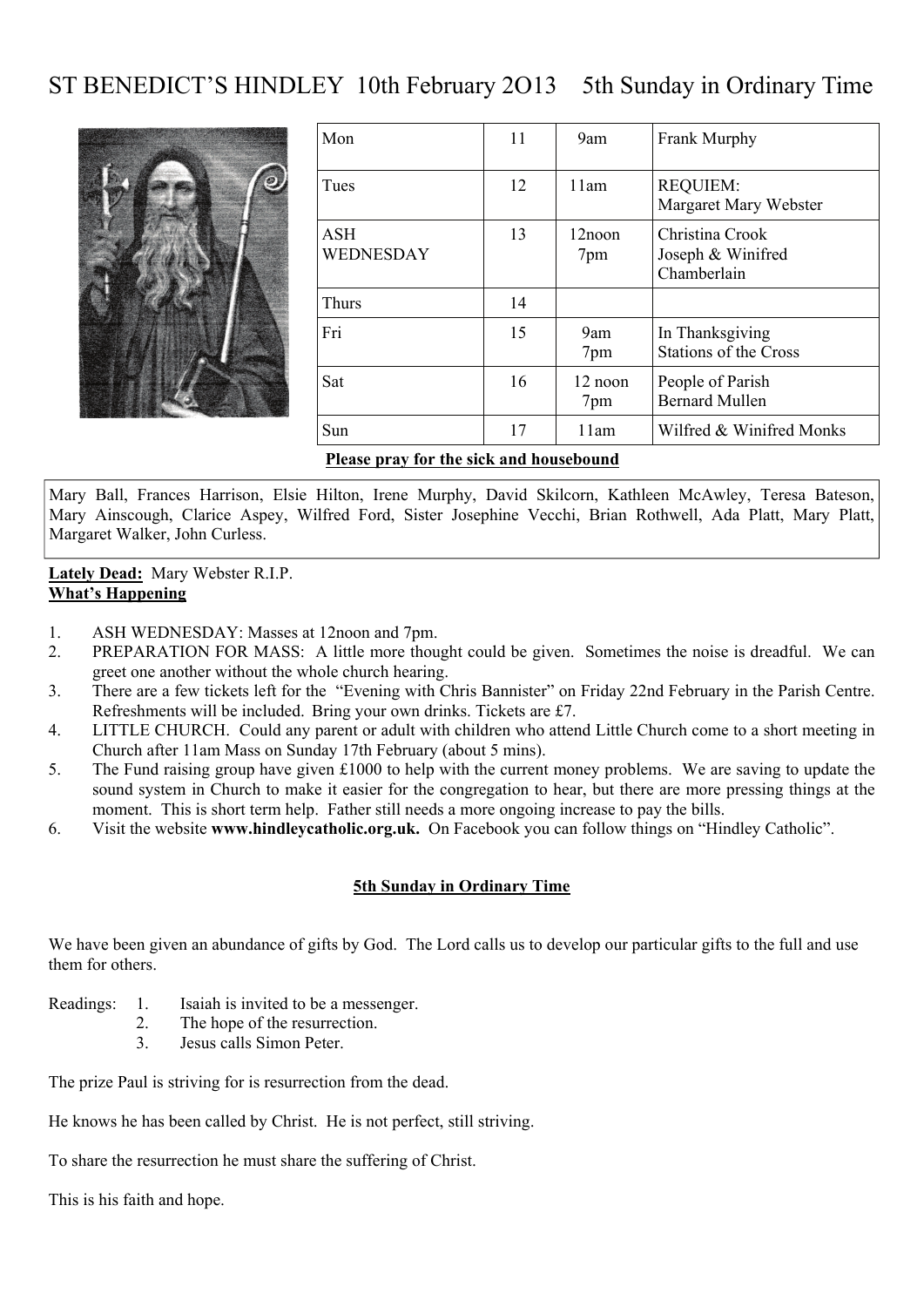# ST BENEDICT'S HINDLEY 24th February 2O13 2nd Sunday in Lent



| Mon   | 25 | 9am            | <b>Holy Souls</b>                                       |
|-------|----|----------------|---------------------------------------------------------|
| Tues  | 26 |                |                                                         |
| Wed   | 27 | 7pm            | Amelia May Prescott                                     |
| Thurs | 28 |                |                                                         |
| Fri   | 1  | 9am<br>7pm     | <b>Frances Shambley</b><br><b>Stations of the Cross</b> |
| Sat   | 2  | 12 noon<br>7pm | People of Parish<br><b>Austin King</b>                  |
| Sun   | 3  | 11am           | Stan Simpson                                            |

#### **Please pray for the sick and housebound**

Mary Ball, Frances Harrison, Elsie Hilton, Irene Murphy, David Skilcorn, Kathleen McAwley, Teresa Bateson, Mary Ainscough, Clarice Aspey, Wilfred Ford, Sister Josephine Vecchi, Brian Rothwell, Ada Platt, Mary Platt, Margaret Walker, John Curless, John Darbyshire.

#### **What's Happening**

- 1. March already!
- 2. STATIONS OF THE CROSS 7pm Friday.
- 3. Prayer cards for Pope Benedict. Take one and pray for him.
- 4. The CAFOD meal at the Owls was enjoyed by those who went and raised an extra £45 for CAFOD.
- 5. The St Edmund Arrowsmith Catholic High School group IMPACT (Involving More People at Church Today) are pleased to be visiting Sacred Heart for a mass led by them this Sunday 24<sup>th</sup> February at 6.30pm. Children are welcome at the Parish Centre from 4pm onwards for games, discussions, chat, music and refreshments.
- 6. Visit the website **www.hindleycatholic.org.uk.** On Facebook you can follow things on "Hindley Catholic".

#### **2nd Sunday in Lent**

Lent provides an important opportunity for repentance and new beginnings. We are urged to put our faith in God and listen to Jesus.

- Readings: 1. A covenant with Abraham who hears and listens to God.
	- 2. Be faithful to the teaching of the Lord.
	- 3. Jesus is transfigured and the voice of God urges us to listen to him.

Paul is writing from prison.

He calls on the community to remain united.

Those who work for unity are ideal models for the Christian.

He exhorts faithfulness to the Lord, in whom we will be transformed in eternal life.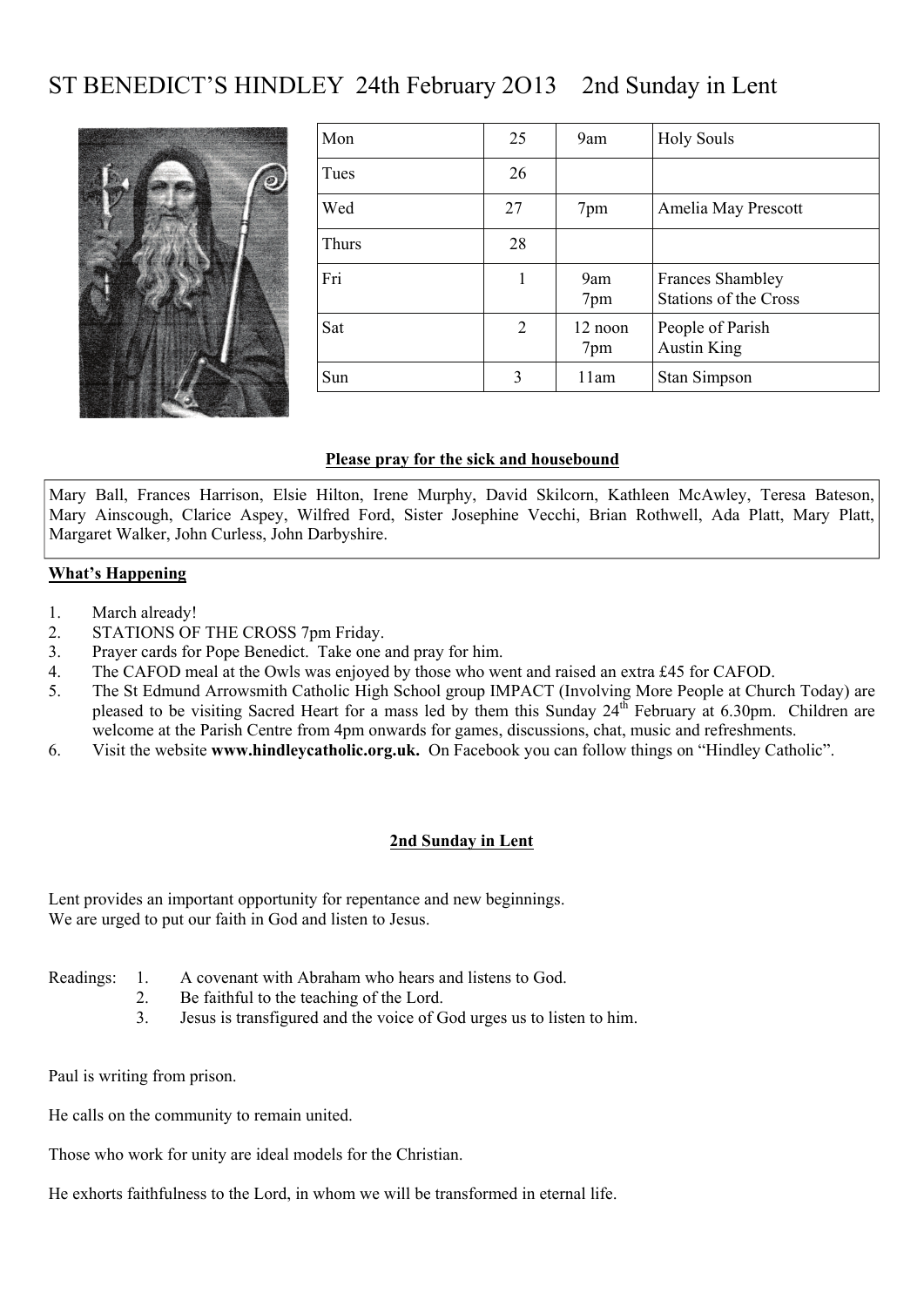# ST BENEDICT'S HINDLEY 3rd March 2O13 3rd Sunday in Lent



| Mon          | $\overline{4}$ | 9am              | Elizabeth & Michael Gavin                 |
|--------------|----------------|------------------|-------------------------------------------|
| Tues         | 5              |                  |                                           |
| Wed          | 6              | 7pm              | Emily Weightman                           |
| <b>Thurs</b> | 7              |                  |                                           |
| Fri          | 8              | 9am<br>7pm       | Intention<br><b>Stations of the Cross</b> |
| Sat          | 9              | $12$ noon<br>7pm | Paddy Coffey<br>People of Parish          |
| Sun          | 10             | 11am             | Gerrard Goulding                          |

#### **Please pray for the sick and housebound**

Mary Ball, Frances Harrison, Elsie Hilton, Irene Murphy, David Skilcorn, Kathleen McAwley, Teresa Bateson, Mary Ainscough, Clarice Aspey, Wilfred Ford, Sister Josephine Vecchi, Brian Rothwell, Ada Platt, Mary Platt, Margaret Walker, John Curless, John Darbyshire, Emily Weightman.

#### **What's Happening**

- 1. I will keep Saturday 12noon Mass till the end of Lent. Last week we started with two (2)!
- 2. STATIONS OF THE CROSS 7pm Friday.
- 3. There will be a Mass for the sick and housebound at 2pm on Palm Sunday (24th March). Please have a think if there is anyone you know who you could bring. Afterwards there will be tea, coffee and hot cross buns in the Parish Centre. It makes a lot of difference to people who are not able to attend Mass regularly and are not able to socialise.
- 4. The Chris Bannister concert night last Friday was enjoyed by all and raised £250. £125 will go to help to keep the Parish Centre running and £125 will go to Father to help Church Funds.
- 5. Visit the website **www.hindleycatholic.org.uk.** On Facebook you can follow things on "Hindley Catholic".

#### **3rd Sunday in Lent**

Today we hear again the call to repentance. Let us renew our commitment to the Lord.

- Readings: 1. Moses chosen for a special mission..
	- 2. Paul sees the Old Testament journey as prefiguring our Baptism and Eucharist.
	- 3. Jesus urges repentance and uses a parable to show God's mercy.

Paul reminds the people of Corinth that the Lord was present to guide the people of Israel through the wilderness.

The Exodus story retains a relevance for us reading it today.

The biblical stories contain eternal truths which continue to guide our lives.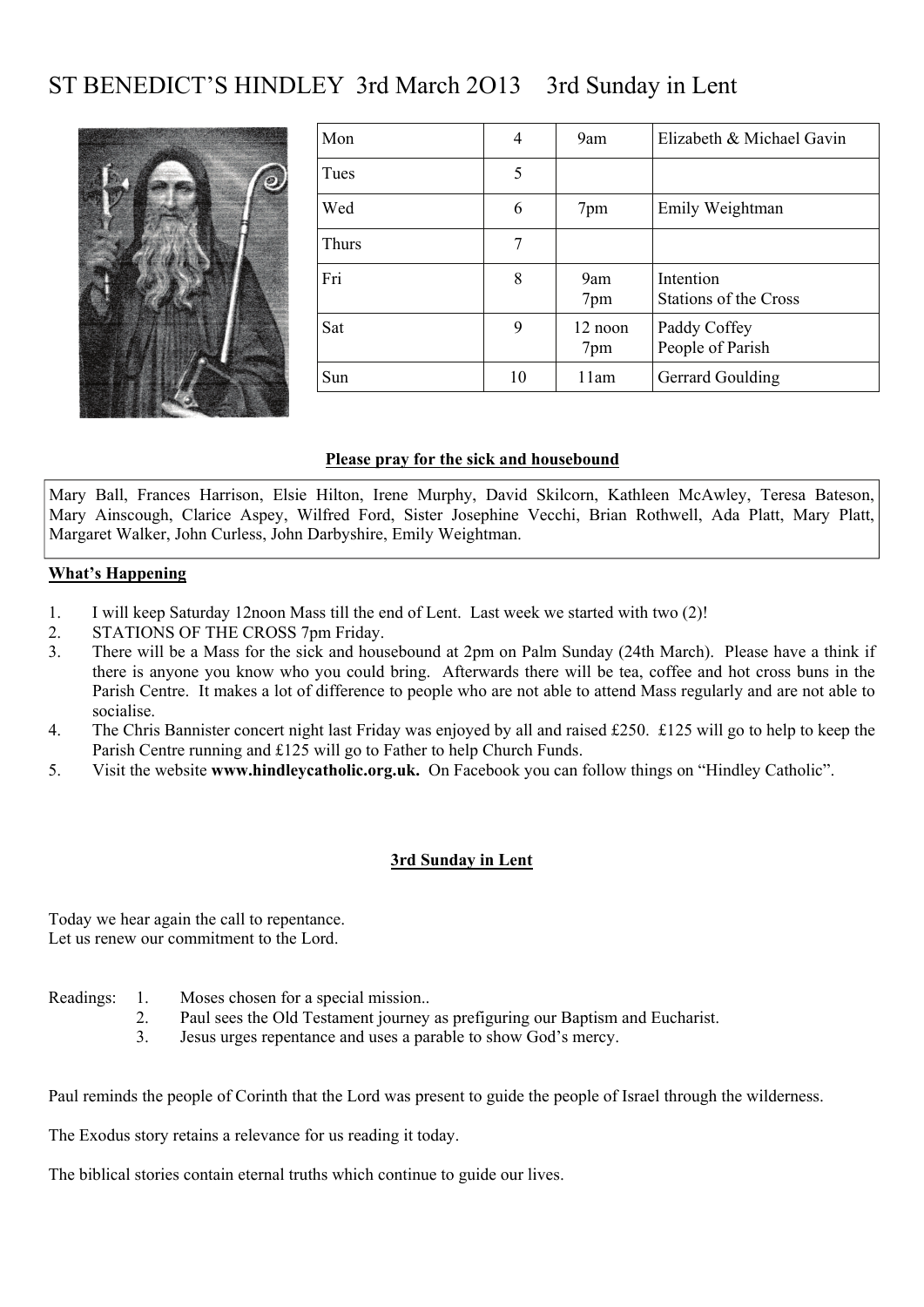# ST BENEDICT'S HINDLEY 10th March 2O13 4th Sunday in Lent



| Mon          | 11 | 9am                                  | Joseph & Frances Shambley                           |
|--------------|----|--------------------------------------|-----------------------------------------------------|
| Tues         | 12 |                                      |                                                     |
| Wed          | 13 | 7pm                                  | Mary Swann                                          |
| <b>Thurs</b> | 14 |                                      |                                                     |
| Fri          | 15 | 9am<br>7pm                           | <b>Edna Dempsey</b><br><b>Stations of the Cross</b> |
| Sat          | 26 | $12 \text{ noon}$<br>7 <sub>pm</sub> | Frank Murphy<br>People of Parish                    |
| Sun          | 17 | 11am                                 | Kathleen Sweeney                                    |

#### **Please pray for the sick and housebound**

Mary Ball, Frances Harrison, Elsie Hilton, Irene Murphy, David Skilcorn, Kathleen McAwley, Teresa Bateson, Mary Ainscough, Clarice Aspey, Wilfred Ford, Sister Josephine Vecchi, Brian Rothwell, Ada Platt, Mary Platt, Margaret Walker, John Curless, John Darbyshire, Emily Weightman.

#### **What's Happening**

- 1. CAFOD. The collection for February raised £84.94p. Thank you.
- 2. STATIONS OF THE CROSS 7pm Friday.
- 3. There will be a Mass for the sick and housebound at 2pm on Palm Sunday (24th March). Please have a think if there is anyone you know who you could bring. Afterwards there will be tea, coffee and hot cross buns in the Parish Centre. It makes a lot of difference to people who are not able to attend Mass regularly and are not able to socialise.
- 4. The next function in the Parish Centre will be a social evening on Friday 5th April.
- 5. The annual Mass of Chrism will be celebrated on the 27th of March (Wednesday of Holy Week) in the Metropolitan Cathedral at Liverpool at 7.30pm. This is the occasion when the Holy Oils are blessed to be used in the parishes of the Archdiocese throughout the coming year, and when the priests of the Archdiocese renew the promises of their ordination. If you would like to reserve a seat on the free coach going to this event, please write your name on the list which has been placed on the church notice board. The coach will leave from Sacred Heart Church, Hindley Green at 6.00pm, picking up on the way from the former Monaco Ballroom in Hindley and then from Holy Family Church, Platt Bridge. The Return departure of the coach from the Cathedral will be at approximately 9.30pm
- 6. Visit the website **www.hindleycatholic.org.uk.** On Facebook you can follow things on "Hindley Catholic".

#### **4th Sunday in Lent**

The parable of the prodigal son reveals the greatest truth about God. God is love.

- Readings: 1. Having escaped Egypt, the Lord prepares a feast for his long lost children.
	- 2. Paul meditates on the reconciling work of Christ.
	- 3. God's power is manifest in mercy.

In our passage from St Paul, he is writing about what it means to live in a post-resurrection world. Everything has changed.

What happened in the past will not be held against us.

We are all called to act as ambassadors of Christ.

We are to act as if God is shining through us.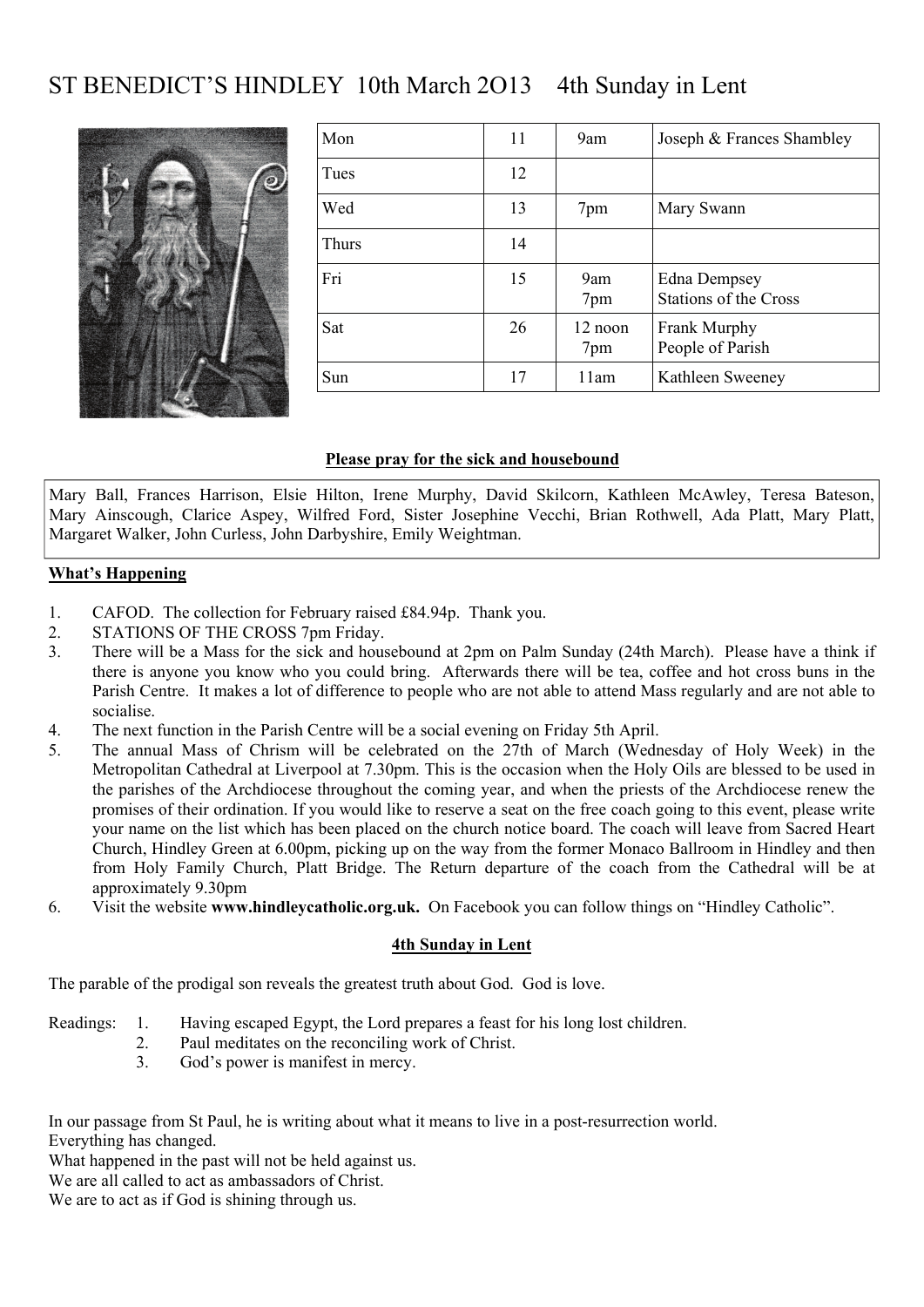# ST BENEDICT'S HINDLEY 17th March 2O13 5th Sunday in Lent



| Mon                       | 18 | 9am                  | Austin & Mary Lyons                                  |
|---------------------------|----|----------------------|------------------------------------------------------|
| Tues                      | 19 |                      |                                                      |
| Wed                       | 20 | 7pm                  | Reception of the body of<br>Fr Stringfellow          |
| <b>Thurs</b>              | 21 | $9.30$ am<br>11.00am | <b>School Easter Mass</b><br>REQUIEM Fr Stringfellow |
| Fri                       | 22 | 9am<br>7pm           | Mary Webster<br><b>Stations of the Cross</b>         |
| Sat                       | 23 | 12 noon<br>7pm       | <b>Stuart Halliwell</b><br>People of Parish          |
| Sun PALM<br><b>SUNDAY</b> | 24 | 11am<br>2pm          | Bishop Francis Lagan<br>Mass for sick and housebound |

#### **Please pray for the sick and housebound**

Mary Ball, Frances Harrison, Elsie Hilton, Irene Murphy, David Skilcorn, Kathleen McAwley, Teresa Bateson, Mary Ainscough, Clarice Aspey, Wilfred Ford, Sister Josephine Vecchi, Brian Rothwell, Ada Platt, Mary Platt, Margaret Walker, John Curless, John Darbyshire, Emily Weightman.

#### **What's Happening**

- 1. Rev. Mgr. Tony Stringfellow has died. He had connections with the parish. R.I.P.
- His body will be received into Church 7pm Wednesday evening. Requiem Mass at 11am Thursday.
- 2. STATIONS OF THE CROSS 7pm Friday.
- 3. OFFERTORY COUNTERS. A meeting after Sunday Mass; introducing a new method of recording.
- 4. EUCHARISTIC MINISTERS. A meeting on Wednesday 20th March at 6.30pm in the Presbytery.
- 5. There will be a Mass for the sick and housebound at 2pm on Palm Sunday (24th March). Please have a think if there is anyone you know who you could bring. Afterwards there will be tea, coffee and hot cross buns in the Parish Centre. It makes a lot of difference to people who are not able to attend Mass regularly and are not able to socialise.
- 6. The next function in the Parish Centre will be a social evening on Friday 5th April. See poster. Tickets £3.
- 7. The annual Mass of Chrism 27th of March (Wednesday of Holy Week). If you would like to reserve a seat on the free coach going to this event, please write your name on the list in the Church Porch.
- 8. The Junior School are attending their Easter Mass in Church on Thursday 21st March at 9.30am to which they would like to invite parishioners.
- 9. Visit the website **www.hindleycatholic.org.uk.** On Facebook you can follow things on "Hindley Catholic".

#### **5th Sunday in Lent**

God wants us to let go of our sinfulness.

In this time of reconciliation and forgiveness, let us thank the Lord for his mercy.

#### Readings: 1. The Lord is always seeking to do good for his people.

- 2. Perfection comes from Christ, not through our own efforts.
- 3. Jesus does not condemn. He calls us to sin no more.

Paul has reached a zenith—a point at which he is comfortable, placing himself totally in the hands of Christ.

But, taking a metaphor from the world of athletics, he still has to run the race.

He runs with the assurance that Christ runs with him on the last lap.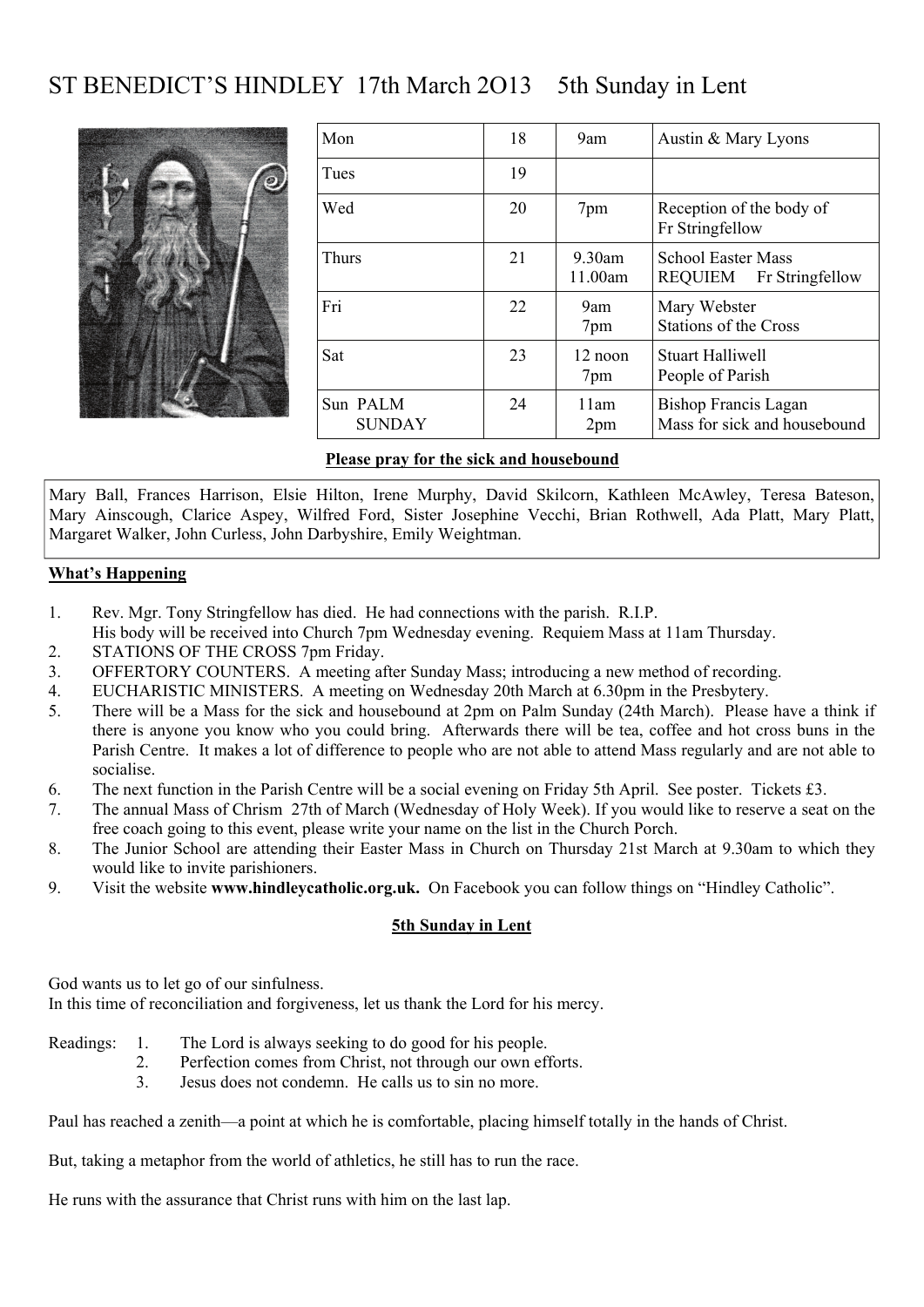### ST BENEDICT'S HINDLEY 24th March 2013 Palm Sunday



| Mon                       | 25 | 9am        | Dorothy Winstanley                          |
|---------------------------|----|------------|---------------------------------------------|
| Tues                      | 26 |            |                                             |
| Wed                       | 27 | 7pm        | Reconciliation.<br><b>Stuart Hunt</b>       |
| <b>MAUNDY</b><br>THURSDAY | 28 | 8pm        | The Lord's Supper                           |
| <b>GOOD FRIDAY</b>        | 29 | 3pm<br>7pm | The Lord's Passion<br>Stations of the Cross |
| EASTER<br><b>SATURDAY</b> | 30 | 8pm        | Easter Vigil<br>Eric Hill                   |
| Sun<br><b>EASTER DAY</b>  | 31 | 11am       | Bernard & Vincent Killeen                   |

#### **Please pray for the sick and housebound**

Mary Ball, Frances Harrison, Elsie Hilton, Irene Murphy, David Skilcorn, Kathleen McAwley, Teresa Bateson, Mary Ainscough, Clarice Aspey, Wilfred Ford, Sister Josephine Vecchi, Brian Rothwell, Ada Platt, Mary Platt, Margaret Walker, John Curless, John Darbyshire, Emily Weightman.

#### **What's Happening**

- 1. PLEASE NOTE: ONLY ONE MASS ON EASTER DAY. 11.00am
- 2. Last chance to put your name on the list for the coach to the Cathedral for the Mass of Chrism.
- 3. GOOD FRIDAY WALK. Please assemble at Low Hall Car Park, Liverpool Road at 11.15am. for the walk to Church.
- 4. The next function in the Parish Centre will be a social evening on Friday 5th April. Artist, Bingo, Raffle. Tickets £3. which includes refreshments. Bring your own drink.
- 5. Visit the website **www.hindleycatholic.org.uk.** On Facebook you can follow things on "Hindley Catholic".

#### **Palm Sunday**

The Lord entered the royal city of Jerusalem with his disciples in a triumphant procession. His real triumph, as we celebrate, is over sin, suffering and death. Holy Week.

- Readings: 1. The prophet's words fall as if from the lips of Jesus himself.
	- 2. God raises Christ on high to be worshipped and acclaimed.
	- 3. Luke tells the story of Christ's Passion.

Christ lays aside his glory and takes on human form.

Christ is humiliated in the most infamous death, crucifixion.

He is the model for all Christians.

We must have the same sentiments, humility and selflessness, detachment and generosity.

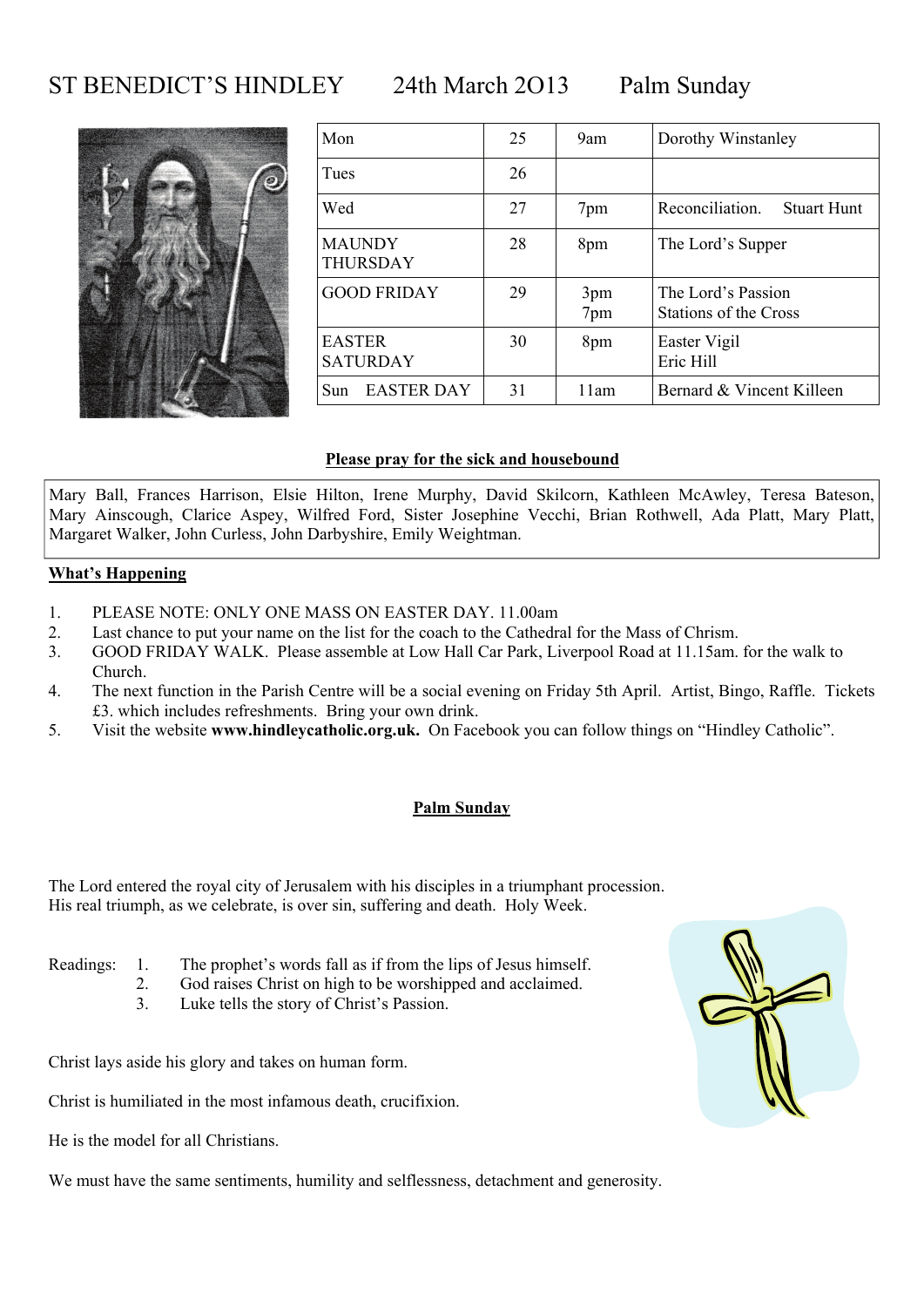### ST BENEDICT'S HINDLEY 31st March 2O13 Easter Sunday



| Mon   |   | 12 <sub>pm</sub> | Mgr Anthony Stringfellow |
|-------|---|------------------|--------------------------|
| Tues  | 2 |                  |                          |
| Wed   | 3 | 7pm              | <b>Stuart Halliwell</b>  |
| Thurs | 4 |                  |                          |
| Fri   | 5 | 9am              | Margaret Smith           |
| Sat   | 6 | 7pm              | People of Parish         |
| Sun   | 7 | 11am             | Gerrard Goulding         |

#### **Please pray for the sick and housebound**

Mary Ball, Frances Harrison, Elsie Hilton, Irene Murphy, David Skilcorn, Kathleen McAwley, Teresa Bateson, Mary Ainscough, Clarice Aspey, Wilfred Ford, Sister Josephine Vecchi, Brian Rothwell, Ada Platt, Mary Platt, Margaret Walker, John Curless, John Darbyshire, Emily Weightman.

#### **What's Happening**

- 1. HAPPY EASTER. KEEP WARM!
- 2. MASS TIMES: 12 noon MONDAY
	- NO MASS 12 noon SATURDAY
- 3. BY THE BY. Thank you very much. The Bank balance has much improved since Christmas.
- 4. Thanks to the Good Samaritan who cleared the path of snow.
- 5. CAFOD are partners in the appeal for Syria. Keep that in mind when new envelopes are due.
- 6. Don't forget the social evening in the Parish Centre on Friday 5th April. Artist, Bingo, Raffle. Tickets £3. which includes refreshments. Bring your own drink.
- 7. PLANT SALE. Advance plant order forms will be available next weekend. Let's hope we have a better summer!
- 8. Visit the website **www.hindleycatholic.org.uk.** On Facebook you can follow things on "Hindley Catholic".

#### **Easter Sunday**

The splendour and the glory of the Resurrection dawned on the followers of Jesus in easy stages. May we experience the sheer joy of the risen Christ.

- Readings: 1. St Peter is a witness to the risen Christ.
	- 2. Baptism makes us sharers in the Resurrection.
	- 3. Mary Magdalene and the disciples begin to understand that the Lord is risen.

We are a resurrection, Easter people, living in a new age.

This involves a change in our world view.

Paul calls for a focus on what truly matters.

Our daily concerns are not what is most important at the end of the day.

For Paul, what matters are heavenly things—eternal life in glory with Christ

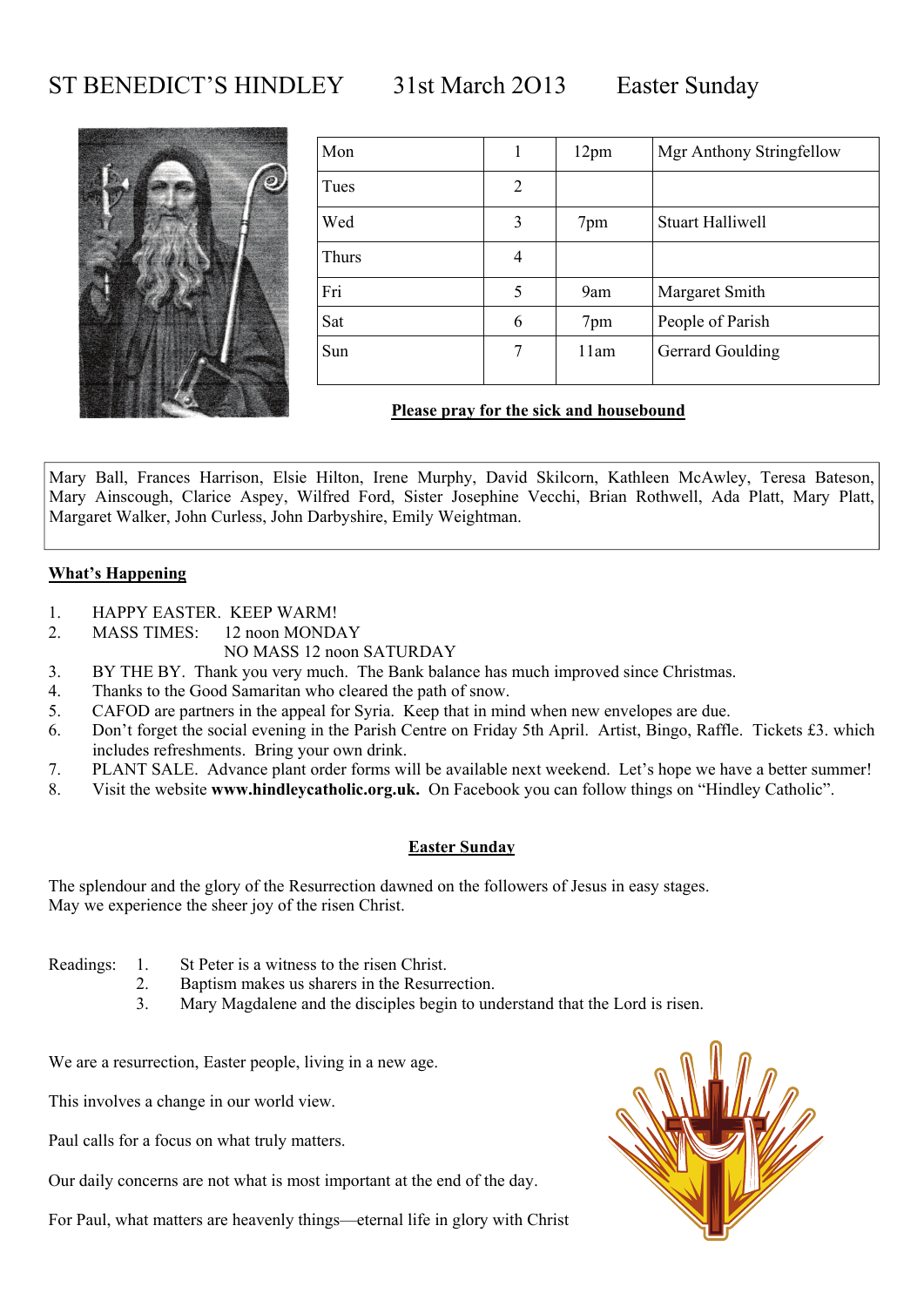### ST BENEDICT'S HINDLEY 7th April 2013 2nd Sunday of Easter



| Mon   | 8  | 9am  | <b>Bernard Mullen</b> |
|-------|----|------|-----------------------|
| Tues  | 9  |      |                       |
| Wed   | 10 | 7pm  | Michael Grady         |
| Thurs | 11 |      |                       |
| Fri   | 12 | 9am  | Mary Webster          |
| Sat   | 13 | 7pm  | People of Parish      |
| Sun   | 14 | 11am | Margaret Blackwood    |

#### **Please pray for the sick and housebound**

Mary Ball, Frances Harrison, Elsie Hilton, Irene Murphy, David Skilcorn, Kathleen McAwley, Teresa Bateson, Mary Ainscough, Clarice Aspey, Wilfred Ford, Sister Josephine Vecchi, Brian Rothwell, Ada Platt, Mary Platt, Margaret Walker, John Curless, John Darbyshire, Emily Weightman.

#### **What's Happening,**

- 1. No Midday Mass Saturday
- 2. Many thanks for Holy Week and Easter to those who took part in the celebration and especially to those who prepared us for them.
- 3. PLANT SALE. Advance plant order forms are available this weekend onwards. They need to be returned by 28th April. Next week we will have our usual box at the back of the Church. If you have any unwanted gifts for the toiletries or nearly new stall, or any raffle prizes, please put them in the box. They will be very much appreciated. We would also welcome home baked cakes and biscuits etc on the day. Anyone wishing to help on the day or in any way please contact Kath Holden at Sunday Mass or Sylvia Oakes at Saturday Mass.
- 4. Visit the website **www.hindleycatholic.org.uk.** On Facebook you can follow things on "Hindley Catholic".

#### **2nd Sunday of Easter**

Today we are reminded that a special blessing awaits those who, like ourselves, have never seen and yet believe.

- Readings: 1. A sample of the life of early Christians.
	- 2. John is to record visions received from Christ, the crucified and risen.
	- 3. Jesus reveals his divine mercy.

When Pope, Benedict said the Book of Revelation should not be read as a frightening warning, but as an encouraging vision of Christ's victory over evil.

The text, he said, offers a clear expression of how the Christian faith makes ultimate sense of history.

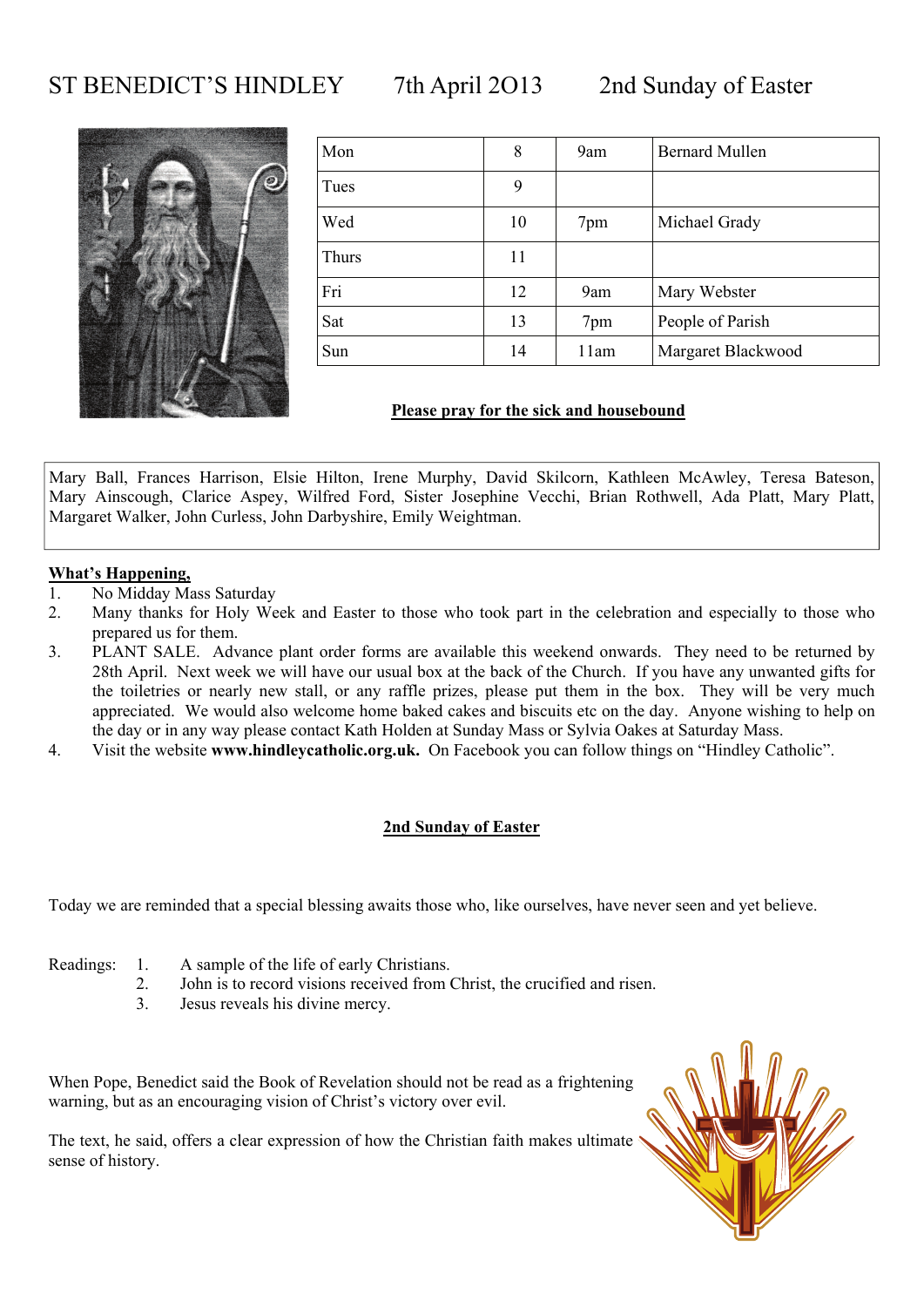### ST BENEDICT'S HINDLEY 14th April 2O13 3rd Sunday of Easter



| Mon   | 15 | 9am  | <b>Edna Dempsey</b>      |
|-------|----|------|--------------------------|
| Tues  | 16 |      |                          |
| Wed   | 17 | 7pm  | Kathleen Westhead        |
| Thurs | 18 | 11am | REQUIEM Vera Scarborough |
| Fri   | 19 | 9am  | William Hough            |
| Sat   | 20 | 7pm  | People of Parish         |
| Sun   | 21 | 11am | Mr & Mrs R Kenyon        |

#### **Please pray for the sick and housebound**

Mary Ball, Frances Harrison, Elsie Hilton, Irene Murphy, David Skilcorn, Kathleen McAwley, Teresa Bateson, Mary Ainscough, Clarice Aspey, Wilfred Ford, Sister Josephine Vecchi, Brian Rothwell, Ada Platt, Mary Platt, Margaret Walker, John Curless, John Darbyshire, Emily Weightman.

#### **What's Happening,**

- 1. Funeral Service on Tuesday 11am for Winifred Taylor R.I.P. Requiem Thursday 11am Vera Scarborough R.I.P.
- 2. NEXT SUNAY Day of Prayer for Vocations to the Priesthood. Special collection: Priests' Training Fund Gift Aid envelopes at back of Church.
- 3. CAFOD. The total for March was £150.17 which includes two generous donations.
- 4. PLANT SALE. Advance plant order forms are available. They need to be returned by 28th April. If you have any unwanted gifts for the toiletries or nearly new stall, or any raffle prizes, please put them in the silver box at the back of Church. They will be very much appreciated. We would also welcome home baked cakes and biscuits etc on the day. Anyone wishing to help on the day or in any way please contact Kath Holden at Sunday Mass or Sylvia Oakes at Saturday Mass.
- 5. The Social Evening in the Parish Centre raised £250. Thanks to those who supported it.
- 6. Visit the website **www.hindleycatholic.org.uk.** On Facebook you can follow things on "Hindley Catholic".

#### **3rd Sunday of Easter**

The Spirit of the risen Christ transforms faithful disciples so that they boldly preach and save their flock.

- Readings: 1. Peter puts obedience to God before obedience to man.
	- 2. The Lamb that was sacrificed is worthy of universal worship.
	- 3. Peter is called to a new mission.

Christians being persecuted are comforted by our second reading. There will be ultimate deliverance.

The Lamb who was slain now controls history.

With faith in the Lord of History we can hope that all will be made new and nothing lost.

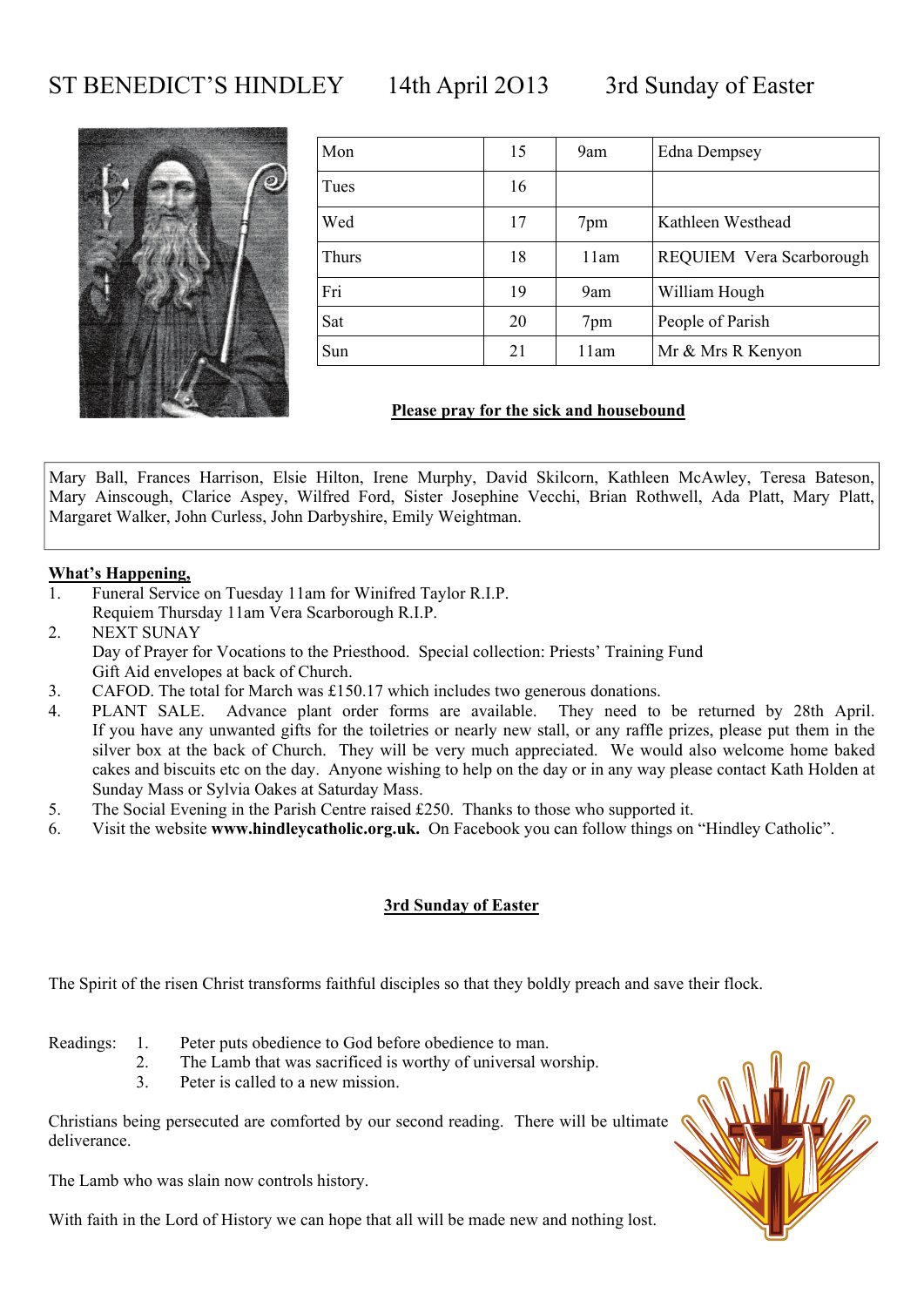### ST BENEDICT'S HINDLEY 21st April 2013 4th Sunday of Easter



| Mon   | 22 | 9am  | Pat Fanning           |
|-------|----|------|-----------------------|
| Tues  | 23 |      |                       |
| Wed   | 24 | 7pm  | Mary Swan             |
| Thurs | 25 |      |                       |
| Fri   | 26 | 9am  | Nellie Halliwell      |
| Sat   | 27 | 7pm  | <b>Austin King</b>    |
| Sun   | 28 | 11am | Mr & Mrs T Winstanley |

#### **Please pray for the sick and housebound**

Mary Ball, Frances Harrison, Elsie Hilton, Irene Murphy, David Skilcorn, Kathleen McAwley, Teresa Bateson, Mary Ainscough, Clarice Aspey, Wilfred Ford, Sister Josephine Vecchi, Brian Rothwell, Ada Platt, Mary Platt, Margaret Walker, John Curless, John Darbyshire, Emily Weightman.

#### **What's Happening,**

- 1. PRIESTS' TRAINING FUND. Special collection on this Day of Prayer. Gift Aid envelopes at back.
- 2. I will be away next weekend. Fr Hubert will look after you at the weekends.
- 3. Legion of Mary meeting Wednesdays 5.45pm in the Presbytery.
- 4. PLANT SALE. Advance plant order forms are available. They need to be returned by 28th April. If you have any unwanted gifts for the toiletries or nearly new stall, or any raffle prizes, please put them in the silver box at the back of Church. They will be very much appreciated. We would also welcome home baked cakes and biscuits etc on the day. Anyone wishing to help on the day or in any way please contact Kath Holden at Sunday Mass or Sylvia Oakes at Saturday Mass.
- 5. Visit the website **www.hindleycatholic.org.uk.** On Facebook you can follow things on "Hindley Catholic".

#### **4th Sunday of Easter**

Jesus the Good Shepherd invites us to listen to his voice and he will lead us to good pasture.

Readings: 1. Paul and Barnabas meet opposition to the message of Christ.

- 2. The Lamb of God is enthroned in the new Jerusalem.
- 3. Jesus offers the gift of eternal life to those who trust.

Most of the imagery used in our second reading is taken from the Old Testament.

The Lord will wipe away tears. (Isaiah).

The Lamb will be their shepherd. (Psalms).

They shall not hunger or thirst. (Isaiah).

The New is hidden in the Old; the Old is manifest in the New according to St Augustine.

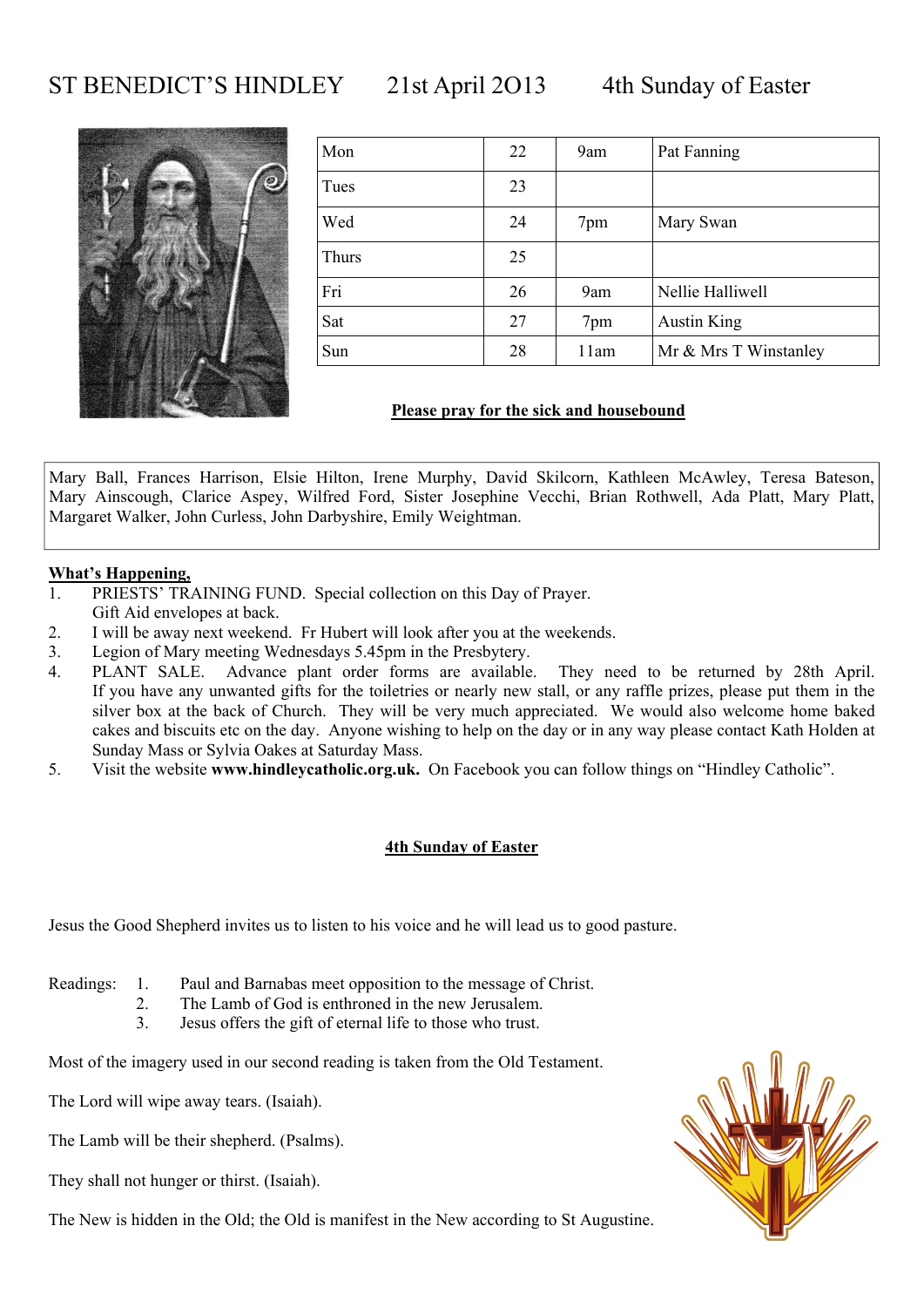### ST BENEDICT'S HINDLEY 28thApril 2013 5th Sunday of Easter



| Mon   | 29 |      |                         |
|-------|----|------|-------------------------|
| Tues  | 30 |      |                         |
| Wed   |    | 12pm | REQUIEM-Fred Williams   |
| Thurs | 2  |      |                         |
| Fri   | 3  |      |                         |
| Sat   | 4  | 7pm  | Michael Grady           |
| Sun   | 5  | 11am | <b>Stuart Halliwell</b> |

#### **Please pray for the sick and housebound**

Mary Ball, Frances Harrison, Elsie Hilton, Irene Murphy, David Skilcorn, Kathleen McAwley, Teresa Bateson, Mary Ainscough, Clarice Aspey, Wilfred Ford, Sister Josephine Vecchi, Brian Rothwell, Ada Platt, Mary Platt, Margaret Walker, John Curless, John Darbyshire, Emily Weightman.

#### **What's Happening,**

Father is still away this week so there will be no weekday masses.

- 1. PLANT SALE. Advance plant order forms last day for returning 28th April. If you have any unwanted gifts for the toiletries or nearly new stall, or any raffle prizes, please put them in the silver box at the back of Church. They will be very much appreciated. We would also welcome home baked cakes and biscuits etc on the day. Anyone wishing to help on the day or in any way please contact Kath Holden at Sunday Mass or Sylvia Oakes at Saturday Mass.
- 2. Visit the website **www.hindleycatholic.org.uk.** On Facebook you can follow things on "Hindley Catholic".

#### **5th Sunday of Easter**

We gather in response to God's love for us and give praise to the Lord who has made his home among us.

Readings 1. Paul and Barnabas consolidate the early Christian communities.

2. John's vision of the end time, all will be made new.

3. Jesus' legacy: love one another as I have loved you.

A new heaven and a new earth.

"The One" speaks and a new creation comes into being—echoes the creation narrative of Genesis.

Echoes also of the prophet Ezekiel: " they shall be his people, and he will be their God."

The new creation incorporates all people.

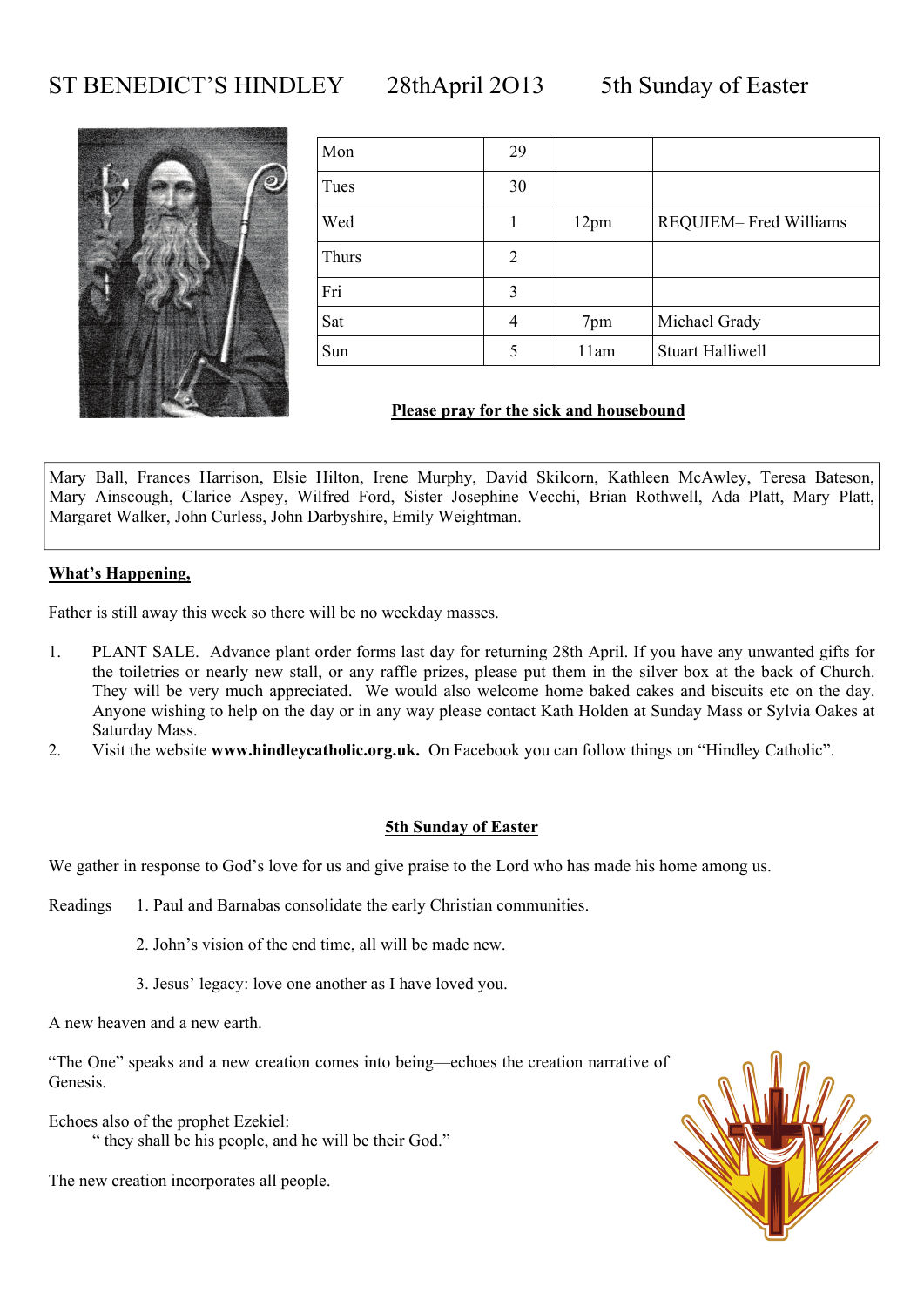### ST BENEDICT'S HINDLEY 5th May 2013 6th Sunday of Easter



| Mon   | 6  |      |                  |
|-------|----|------|------------------|
| Tues  | 7  |      |                  |
| Wed   | 8  |      |                  |
| Thurs | 9  |      |                  |
| Fri   | 10 |      |                  |
| Sat   | 11 | 7pm  | Josie Siney      |
| Sun   | 12 | 11am | Nellie Halliwell |

#### **Please pray for the sick and housebound**

Mary Ball, Frances Harrison, Elsie Hilton, Irene Murphy, David Skilcorn, Kathleen McAwley, Teresa Bateson, Mary Ainscough, Clarice Aspey, Wilfred Ford, Sister Josephine Vecchi, Brian Rothwell, Ada Platt, Mary Platt, Margaret Walker, John Curless, John Darbyshire, Emily Weightman.

#### **What's Happening,**

- 1. Father is still away this week so there will be no weekday masses.
- 2. Father should be back for next Sunday.
- 3. THE ASCENSION OF THE LORD is celebrated next Sunday.
- 4. Please come along on Saturday 11th May between 10am and 1pm and support the Spring/Plant Sale. For those who haven't ordered there will be bedding plants and hanging baskets for sale; also toiletries, nearly new stall, home made cakes and biscuits and tea, coffee and toast in the Parish Centre. There will also be plants on sale in the Presbytery front garden. We promise you'll be home for the Cup Final!
- 5. Visit the website **www.hindleycatholic.org.uk.** On Facebook you can follow things on "Hindley Catholic".

#### **6th Sunday of Easter**

Life is full of change. In all of this the Lord holds before us his presence, and the hope of fullness of life in his love.

- Readings 1. Differences are worked out by argument and attentive listening to the Spirit.
	- 2. A radiant and peaceful future in the new Jerusalem.
	- 3. Jesus prepares to leave, he promises the Spirit to give them courage.

The new Jerusalem is the heavenly city where God dwells and it is the hope of all who live in faith

Just as the earthly Jerusalem was a holy city and a place of pilgrimage for God's chosen people; so the new Jerusalem is the goal of our pilgrimage, our place of rest.

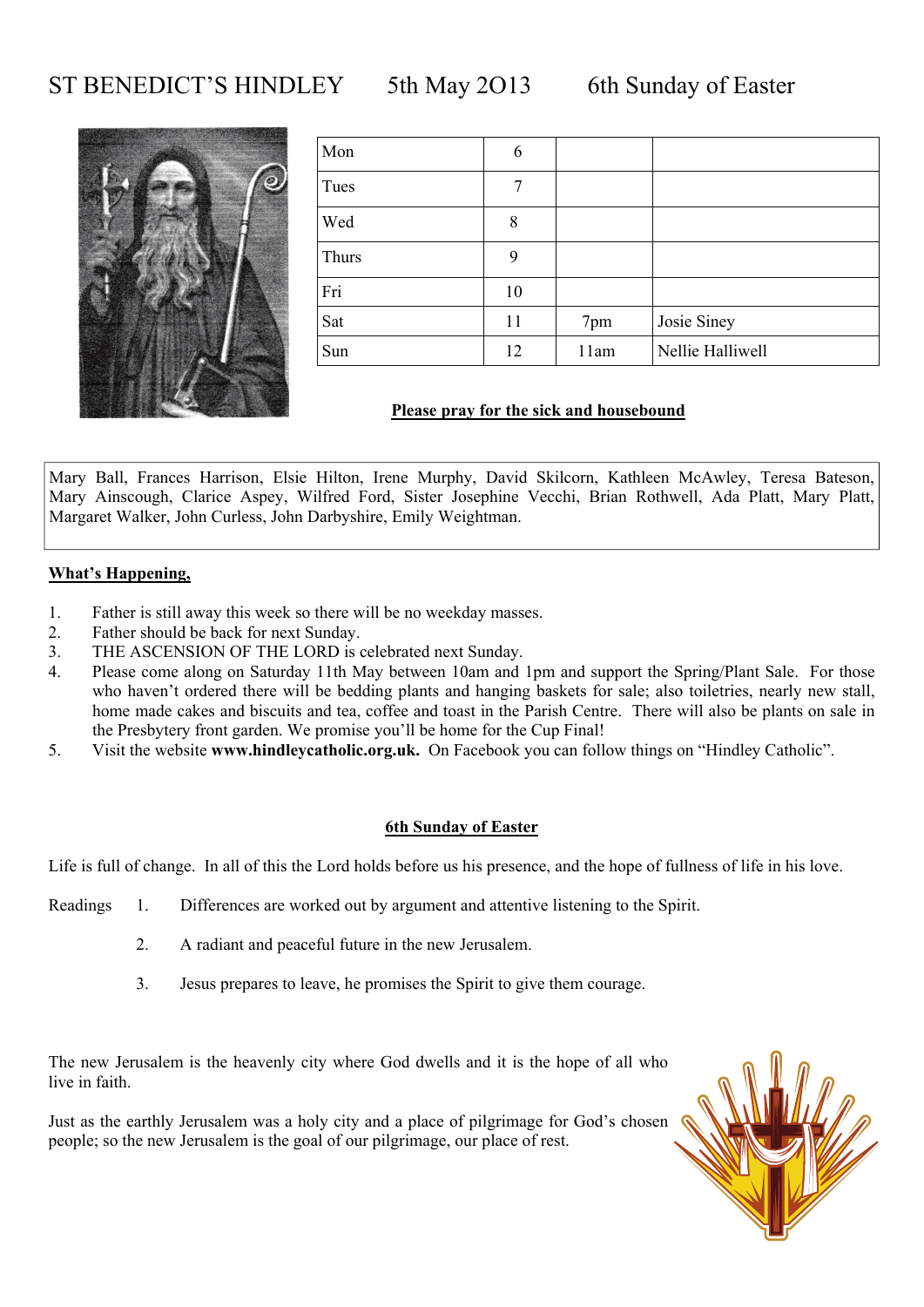### ST BENEDICT'S HINDLEY 12th May 2013 The Ascension of the Lord



| Mon   | 13 | 9am  | James Cooke              |
|-------|----|------|--------------------------|
| Tues  | 14 |      |                          |
| Wed   | 15 | 7pm  | <b>Edna Dempsey</b>      |
| Thurs | 16 |      |                          |
| Fri   | 17 | 9am  | Tony Carroll             |
| Sat   | 18 | 7pm  | People of Parish         |
| Sun   | 19 | 11am | Winifred & Wilfred Monks |

### **Please pray for the sick and housebound**

Mary Ball, Frances Harrison, Elsie Hilton, Irene Murphy, David Skilcorn, Kathleen McAwley, Teresa Bateson, Mary Ainscough, Clarice Aspey, Wilfred Ford, Sister Josephine Vecchi, Brian Rothwell, Ada Platt, Mary Platt, Margaret Walker, John Curless, John Darbyshire, Emily Weightman.

#### **What's Happening,**

- 1. NEXT SUNDAY: PENTECOST. End of the Easter Season.
- 2. The CAFOD total for April was £232.17 which included one very generous donation.
- 3. Due to a lack of time we didn't have a Parish Magazine at Easter. Instead we will have a summer edition at the end of June. Any summer stories, recipes or good ideas will be gratefully accepted. Closing date for articles will be 2nd June. Please hand them to Kath Holden or Fr Joe.
- 4. The Legion of Mary hold their meetings at 5.45pm each Wednesday in the Presbytery.
- 5. Visit the website **www.hindleycatholic.org.uk.** On Facebook you can follow things on "Hindley Catholic".

#### **The Ascension of the Lord**

In the risen Christ, our hope of resurrection dawned. In his ascension to the Father, we celebrate promised joy.

- Readings 1. Jesus gives his disciples many demonstrations of his resurrection, and the Spirit.
	- 2. Jesus has entered the sanctuary of Heaven.
	- 3. Jesus, the crucified, risen and ascended Lord, is our way to the Father.

Jesus affects lasting change.

Jesus works today in the faith, love and hope of the Christian community.

In the New Testament, "saint" seldom refers to the dead.

It means those who God uses in this world, those who live by God's power here and now.

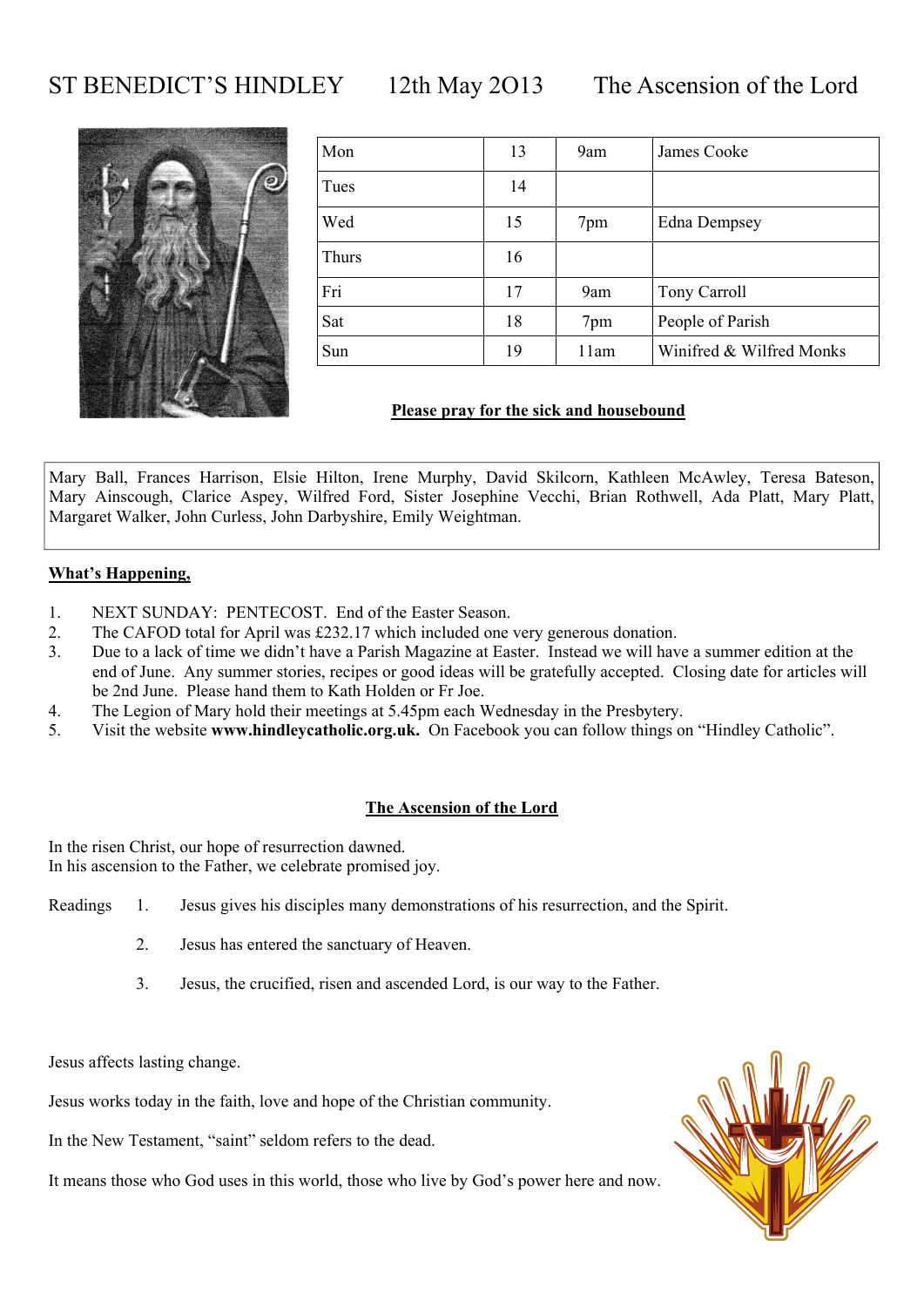### ST BENEDICT'S HINDLEY 19th May 2013 Pentecost Sunday



| Mon   | 20 | 9am  | Fred Swift                      |
|-------|----|------|---------------------------------|
| Tues  | 21 |      |                                 |
| Wed   | 22 | 7pm  | Frances & Joseph Shambley       |
| Thurs | 23 | 12pm | <b>REQUIEM Margaret Whittle</b> |
| Fri   | 24 | 9am  | Paddy Coffey                    |
| Sat   | 25 | 7pm  | People of Parish                |
| Sun   | 26 | 11am | Eric Hill                       |

### **Please pray for the sick and housebound**

Mary Ball, Frances Harrison, Elsie Hilton, Irene Murphy, David Skilcorn, Kathleen McAwley, Teresa Bateson, Mary Ainscough, Clarice Aspey, Wilfred Ford, Sister Josephine Vecchi, Brian Rothwell, Ada Platt, Mary Platt, Margaret Walker, John Curless, John Darbyshire, Emily Weightman, Charlie Bleakley.

**Lately Dead:** Margaret Whittle who had just celebrated her 100th Birthday. R.I.P.

#### **What's Happening,**

- 1. We are all glad to see Father back safely from his holiday.
- 2. Spring/Plant Sale. Despite the horrible weather people came and supported the event. The amazing sum of £788 was raised. We have given Father £600, a donation of £50 to the Parish Centre upkeep and have retained the balance to fund the Corpus Christi Afternoon Tea. THANK YOU SO MUCH for your support in buying plants, donating gifts and of course to those who braved the weather. A very big thank you to the people who worked very hard to ensure success, and to our small army of "Master Chefs" who baked a wonderful array of cakes.
- 3. Due to a lack of time we didn't have a Parish Magazine at Easter. Instead we will have a summer edition at the end of June. Any summer stories, recipes or good ideas will be gratefully accepted. Closing date for articles will be 2nd June. Please hand them to Kath Holden or Fr Joe.
- 4. The Legion of Mary hold their meetings at 5.45pm each Wednesday in the Presbytery.
- 5. Visit the website **www.hindleycatholic.org.uk.** On Facebook you can follow things on "Hindley Catholic".

#### **Pentecost Sunday**

The Holy Spirit enables the Gospel to be heard all over the world, bringing to birth new children for God.

Readings 1. People from all over the world hear the Good News in their own language.

- 2. The Spirit raises us to new life.
- 3. The Spirit will remain with us to remind us for all Jesus taught.

Just as the Spirit casts off the fear of the disciples in our first reading, Paul reminds us that the same Spirit dwelling in us can take us far beyond any human limitations.

We need not be slaves of our unspiritual selves or the misdeeds of the Body.

Death gives way to life. Mortality to immortality. Slavery to true freedom.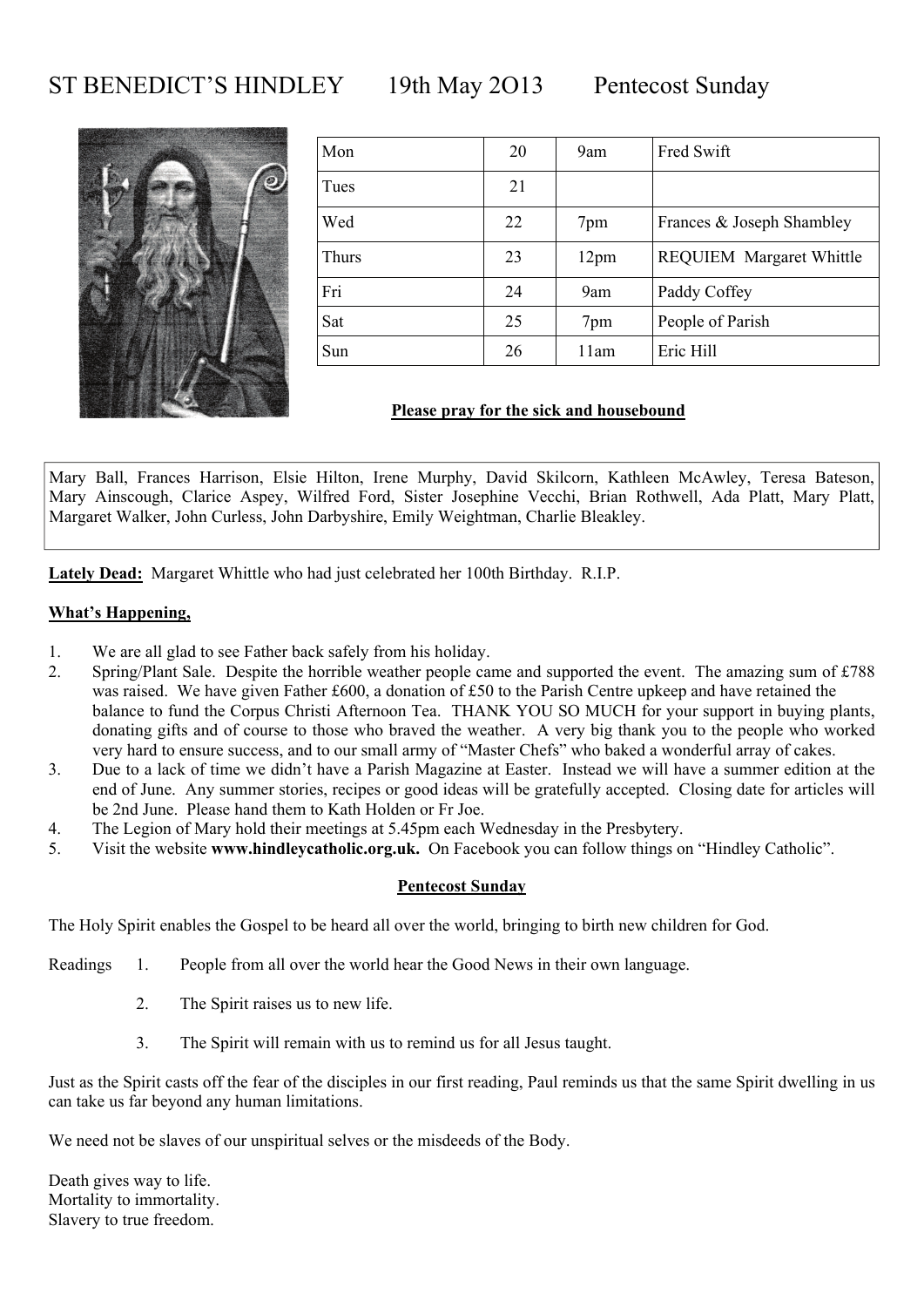### ST BENEDICT'S HINDLEY 26th May 2013 Trinity Sunday



| Mon   | 27             | 9am  | Sheila Neagly       |
|-------|----------------|------|---------------------|
| Tues  | 28             |      |                     |
| Wed   | 29             | 7pm  | Winifred Taylor     |
| Thurs | 30             |      |                     |
| Fri   | 31             | 9am  | <b>Bernard Cuff</b> |
| Sat   |                | 7pm  | People of Parish    |
| Sun   | $\overline{2}$ | 11am | Fred Williams       |

### **Please pray for the sick and housebound**

Mary Ball, Frances Harrison, Elsie Hilton, Irene Murphy, David Skilcorn, Kathleen McAwley, Teresa Bateson, Mary Ainscough, Clarice Aspey, Wilfred Ford, Sister Josephine Vecchi, Brian Rothwell, Ada Platt, Mary Platt, Margaret Walker, John Curless, John Darbyshire, Emily Weightman, Charlie Bleakley.

#### **What's Happening,**

- 1. NEXT SUNDAY: CORPUS CHRIST or The Most Holy Body and Blood of Christ.
- 2. Special collection next Sunday: Priests in Retirement. Gift Aid envelopes at back of Church.
- 3. Parish Magazine. Closing date for articles will be 2nd June. Please hand them to Kath Holden or Fr Joe.
- 4. No Little Church this Sunday or next, due to Half Term holidays. Back on 9th June.
- 5. Parish Meeting at 7.30pm in the Presbytery on Monday 3rd June.
- 6. Corpus Christi Afternoon Tea in the Parish Centre at 4pm on Thurs 6th June. Tickets £2.50 on sale, for catering purposes.
- 7. The Legion of Mary hold their meetings at 5.45pm each Wednesday in the Presbytery.
- 8. Visit the website **www.hindleycatholic.org.uk.** On Facebook you can follow things on "Hindley Catholic".
- **9. EXPOSITION OF THE BLESSED SACRAMENT: AN OPPORTUNITY TO SPEND TIME WITH THE LORD**

On Sunday the 2nd of June we keep the Solemnity of the Body and Blood of Christ (Corpus Christi). As part of our celebration of this Year of Faith, both Pope Francis and Pope Benedict before him have asked that Catholics throughout the world choose to mark the feast this year by spending some time in prayer and adoration before the Lord in the Blessed Sacrament, and we are happy to provide two opportunities for us to respond to the Holy Fathers' invitation.

On the Feast of Corpus Christi itself (Sunday 2nd of June) there will be Solemn Exposition of the Blessed Sacrament at Holy Family Church, Platt Bridge from the 10.30am Mass throughout the day until Benediction at 7.00pm. And on the following Friday, to mark the Feast of the Sacred Heart of Jesus, there will also be Solemn Exposition of the Blessed Sacrament at Sacred Heart Church, Hindley Green on that day (Friday 7th of June) from 10.00am Mass throughout the day until Benediction at 7.00pm. We hope that members of all three parishes in the Hindley Catholic Area will take the opportunity to come along and spend some time before the Lord in adoration and prayer during these two days.

#### **Trinity Sunday**

At the heart of the mystery we celebrate today is a communion of love between Father, Son and Holy Spirit.

- Readings 1. The wisdom of God came into being before creation as a master craftsman, delighting in the divine presence.
	- 2. Our faith in Christ brings us peace with God.
	- 3. Jesus tells us that everything the Father has is his; and promises the Holy Spirit.

Suffering is part of the reality of our human condition.

Our Christian faith does not preserve us from the reality of suffering in our lives but gives us a different way of looking at the world.

Suffering has a redemptive quality through which we grow in understanding of God and the world.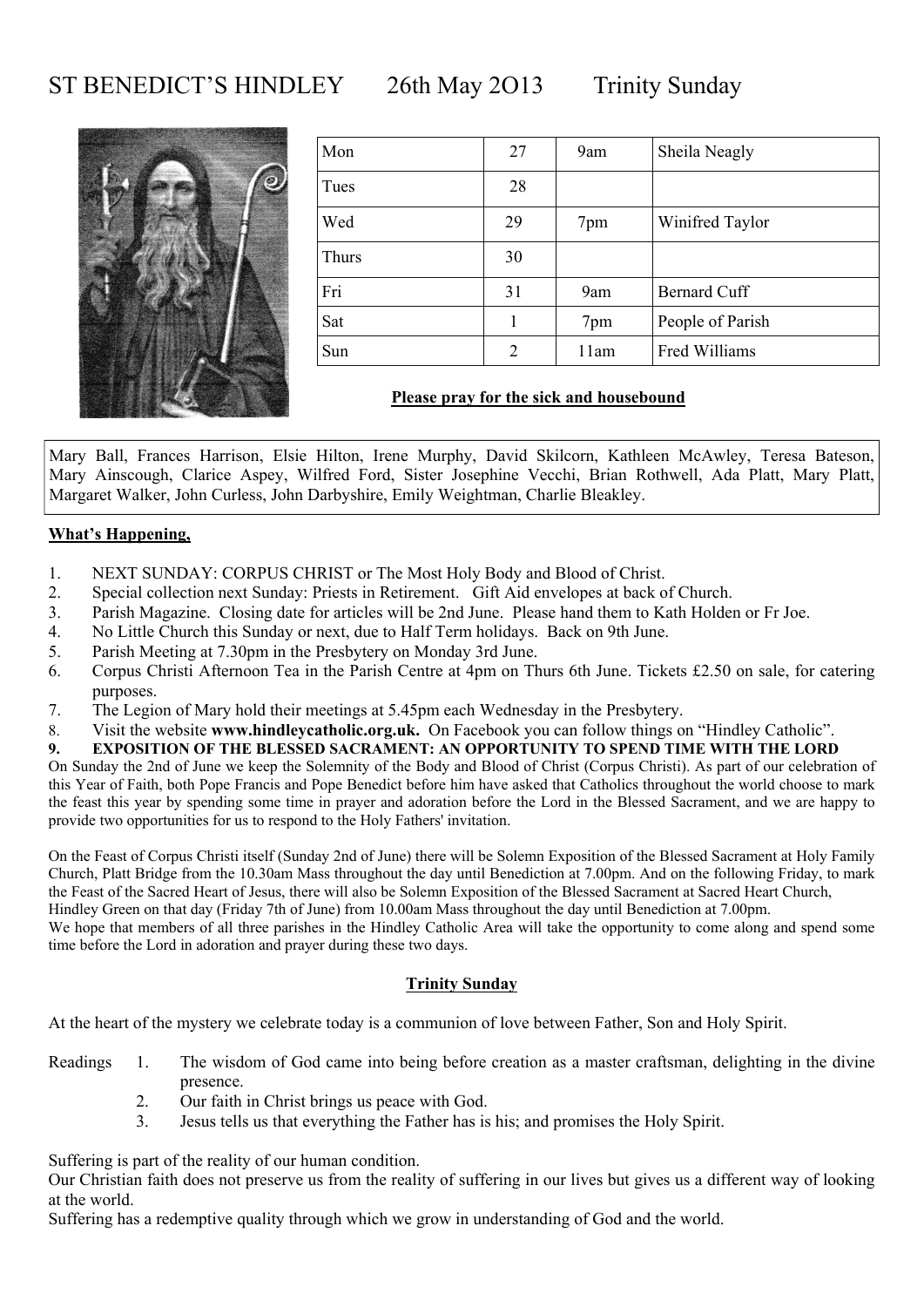ST BENEDICT'S HINDLEY 2nd June 2O13 The Feast of Corpus Christi



| Mon   | 3 | 9am  | Freya Barlow       |
|-------|---|------|--------------------|
| Tues  | 4 |      |                    |
| Wed   | 5 | 7pm  | Christina Crook    |
| Thurs | 6 |      |                    |
| Fri   | 7 | 9am  | <b>Austin King</b> |
| Sat   | 8 | 7pm  | People of Parish   |
| Sun   | 9 | 11am | Margaret Whittle   |

#### **Please pray for the sick and housebound**

Mary Ball, Frances Harrison, Elsie Hilton, Irene Murphy, David Skilcorn, Kathleen McAwley, Teresa Bateson, Mary Ainscough, Clarice Aspey, Wilfred Ford, Sister Josephine Vecchi, Brian Rothwell, Ada Platt, Mary Platt, Margaret Walker, John Curless, John Darbyshire, Emily Weightman, Charlie Bleakley.

#### **What's Happening,**

- 1. No Little Church this Sunday. Back next Sunday 9th June.
- 2. Parish Meeting at 7.30pm in the Presbytery on Monday 3rd June. Please feel welcome to attend especially if you have any fund raising or social ideas.
- 3. Corpus Christi Afternoon Tea in the Parish Centre at 4pm on Thurs 6th June. Tickets £2.50 on sale, for catering purposes.
- 4. **THANK YOU** Margaret Rothwell would like to express her thanks and appreciation to the many parishioners who have, and are continuing to pray for Brian. By the time you read this another large hurdle should have been overcome, making life a little better. One step at a time.
- 5. The Legion of Mary hold their meetings at 5.45pm each Wednesday in the Presbytery.
- 6. Visit the website **www.hindleycatholic.org.uk.** On Facebook you can follow things on "Hindley Catholic".
- 7. **EXPOSITION OF THE BLESSED SACRAMENT: AN OPPORTUNITY TO SPEND TIME WITH THE LORD**

On Sunday the 2nd of June we keep the Solemnity of the Body and Blood of Christ (Corpus Christi). As part of our celebration of this Year of Faith, both Pope Francis and Pope Benedict before him have asked that Catholics throughout the world choose to mark the feast this year by spending some time in prayer and adoration before the Lord in the Blessed Sacrament, and we are happy to provide two opportunities for us to respond to the Holy Fathers' invitation.

On the Feast of Corpus Christi itself (Sunday 2nd of June) there will be Solemn Exposition of the Blessed Sacrament at Holy Family Church, Platt Bridge from the 10.30am Mass throughout the day until Benediction at 7.00pm. And on the following Friday, to mark the Feast of the Sacred Heart of Jesus, there will also be Solemn Exposition of the Blessed Sacrament at Sacred Heart Church, Hindley Green on that day (Friday 7th of June) from 10.00am Mass throughout the day until Benediction at 7.00pm. We hope that members of all three parishes in the Hindley Catholic Area will take the opportunity to come along and spend some time before the Lord in adoration and prayer during these two days.

#### **The Feast of Corpus Christi**

Today the Christian community celebrates the Lord's giving of himself as food for us to be united with him now and forever.

- Readings 1. Melchizedek, king and priest, brought bread and wine.
	- 2. The institution of the Eucharist at the Last Supper.
	- 3. Jesus feeds the crowd.

Melchizedek is mentioned twice in scripture, here in today's reading and in the Psalms. Here Melchizedek gives bread and wine to Abraham and professes faith in the one true God. With Christian hindsight, the bread and wine were taken to prefigure the Eucharist.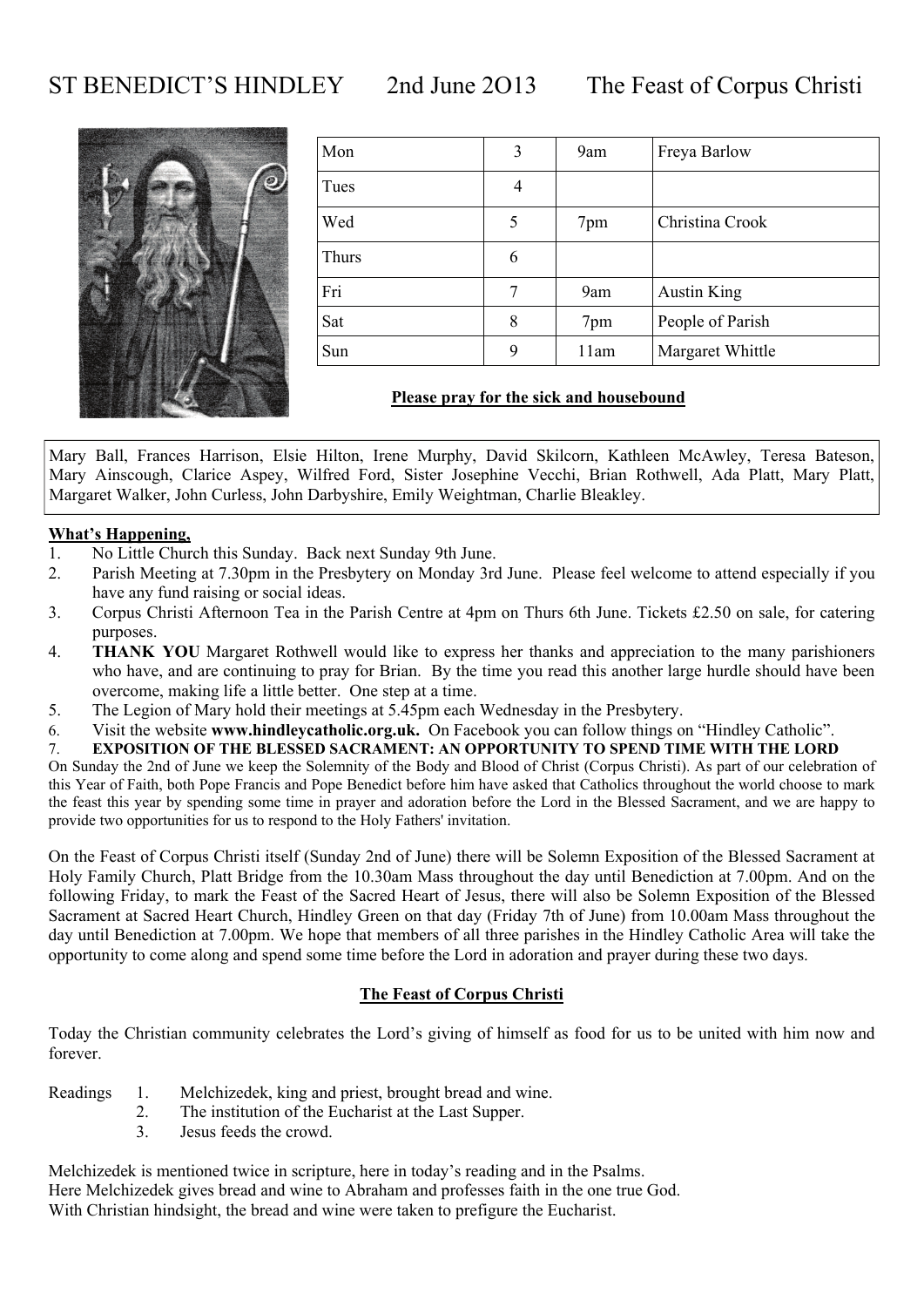### ST BENEDICT'S HINDLEY 9th June 2013 10th Sunday of the Year



| Mon                                     | 10 | 9am         | Josie Siney                                     |  |
|-----------------------------------------|----|-------------|-------------------------------------------------|--|
| Tues                                    | 11 |             |                                                 |  |
| Wed                                     | 12 | 7pm         | <b>Stuart Halliwell</b>                         |  |
| Thurs                                   | 13 |             |                                                 |  |
| Fri                                     | 14 | 9am         | Agnes Westhead                                  |  |
| Sat                                     | 15 | 11am<br>7pm | <b>First Holy Communion</b><br>People of Parish |  |
| Sun                                     | 16 | 11am        | <b>Sister Monica Mary</b>                       |  |
| Please pray for the sick and househound |    |             |                                                 |  |

**Please pray for the sick and housebound**

Mary Ball, Frances Harrison, Elsie Hilton, Irene Murphy, David Skilcorn, Kathleen McAwley, Teresa Bateson, Mary Ainscough, Clarice Aspey, Sister Josephine Vecchi, Brian Rothwell, Ada Platt, Mary Platt, Margaret Walker, John Curless, John Darbyshire, Emily Weightman, Charlie Bleakley, Anne O'Sullivan.

**Lately Dead:** Wilfred Ford R.I.P.

#### **What's Happening,**

- 1. Margaret Cole, former parishioner, has died aged 97. R.I.P.
- 2. The CAFOD collection for May amounted to £108.30.
- 3. Please pray for our children who will make their first Holy Communion, and receive the sacrament of Confirmation at 11am next Saturday 15th June.
- 4. The Corpus Christi Afternoon Tea was well attended and an enjoyable time was had by all on a beautiful summer afternoon. Keep in your diaries 19th July for a Cheese and Wine evening as we celebrate St Benedict's feast day– a little bit late. Tickets on sale soon.
- 5. For those who Gift Aid their weekly offering there are letters at the back of Church confirming tax refunded. Please take yours.
- 6. The Legion of Mary hold their meetings at 5.45pm each Wednesday in the Presbytery.
- 7. Visit the website **www.hindleycatholic.org.uk.** On Facebook you can follow things on "Hindley Catholic".

#### **10th Sunday of the Year**

The Lord God is a Lord of life. Wherever the forces of death come to destroy us, the loving Lord comes to restore us.

- Readings 1. Elijah prays and a child is restored to life.
	- 2. Paul recalls his past and the glorious revelation of God.
	- 3. A funeral procession becomes a celebration of life.

Paul is eager to demonstrate that he is not a spokes person for any of the apostles.

He was not influenced by anyone but Jesus on the road to Damascus.

So, when he dispenses from traditional legal observances, he does so because he is convinced that this is an integral part of the gospel of Christ.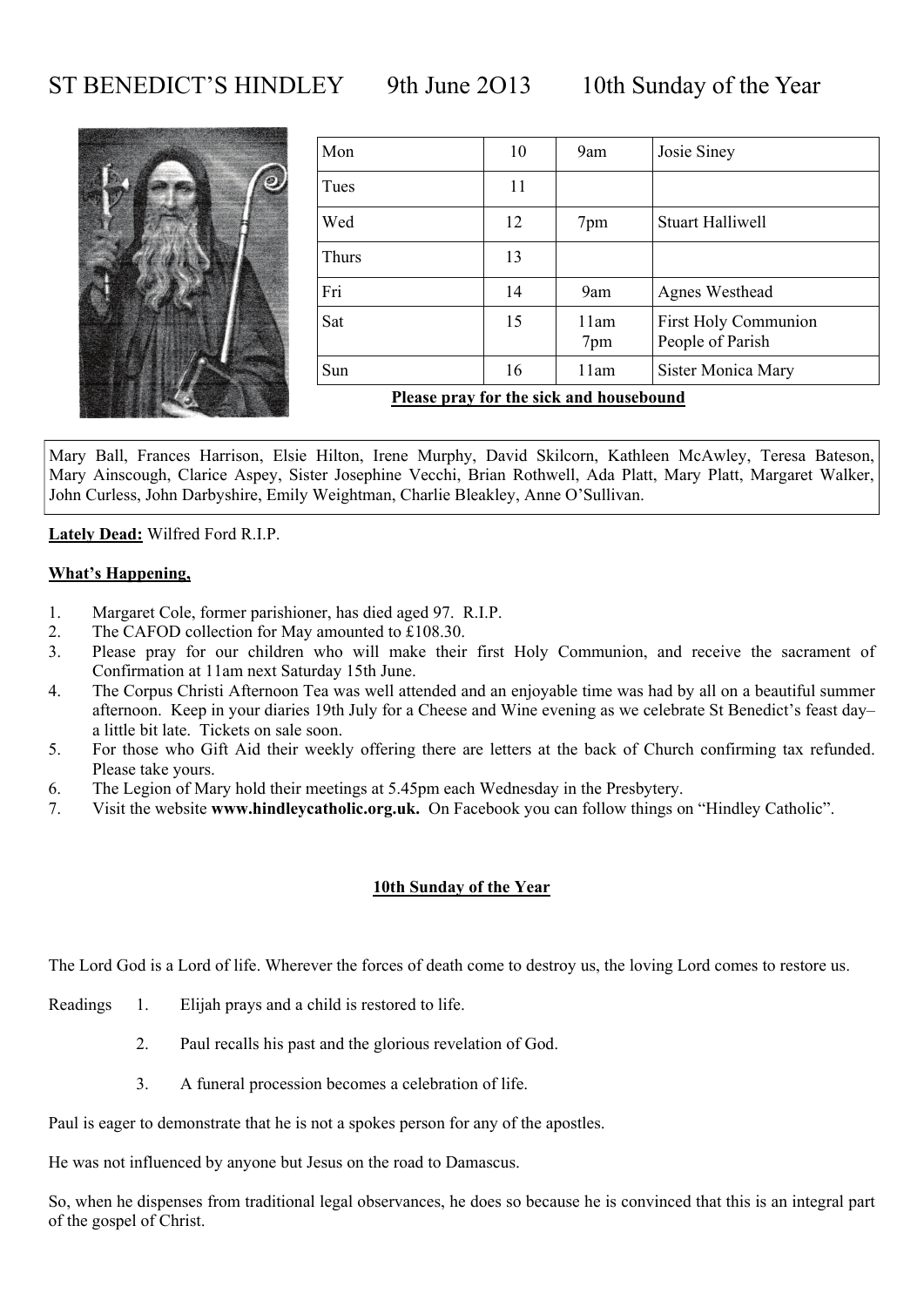### ST BENEDICT'S HINDLEY 16th June 2013 11th Sunday of the Year



| Mon   | 17 | 9am  | Nellie Halliwell |
|-------|----|------|------------------|
| Tues  | 18 |      |                  |
| Wed   | 19 |      |                  |
| Thurs | 20 |      |                  |
| Fri   | 21 | 9am  | Intention        |
| Sat   | 22 | 7pm  | People of Parish |
| Sun   | 23 | 11am | In Thanksgiving  |

#### **Please pray for the sick and housebound**

Mary Ball, Frances Harrison, Elsie Hilton, Irene Murphy, David Skilcorn, Kathleen McAwley, Teresa Bateson, Mary Ainscough, Clarice Aspey, Sister Josephine Vecchi, Brian Rothwell, Ada Platt, Mary Platt, Margaret Walker, John Curless, John Darbyshire, Emily Weightman, Charlie Bleakley, Anne O'Sullivan.

#### **What's Happening**

- 1. I will not attempt to say Mass on Wednesday evening. I am due to have my eye operation.
- 2. WORD OF THANKS. Tom Siney, who over many years has faithfully read at Mass, finds himself unable to carry on. Grateful thanks!
- 3. The Legion of Mary hold their meetings at 5.45pm each Wednesday in the Presbytery.
- 4. Visit the website **www.hindleycatholic.org.uk.** On Facebook you can follow things on "Hindley Catholic".

#### **11th Sunday of the Year**

Let us open our hearts and pour out the joys and burdens of the week at the feet of the Lord Jesus, knowing he loves us.

- Readings 1. King David learns of God's great love and forgiveness.
	- 2. We don't become God-like by obeying laws, but through a loving relationship with Christ.
	- 3. The repentant woman comes closer to understanding God's love.

Paul is upset that the Galations have so quickly abandoned his teaching for "another gospel".

Advocating the continued observance of the old Jewish Law in addition to their faith in Christ.

What makes us righteous is not obedience to law, but faith in Jesus Christ.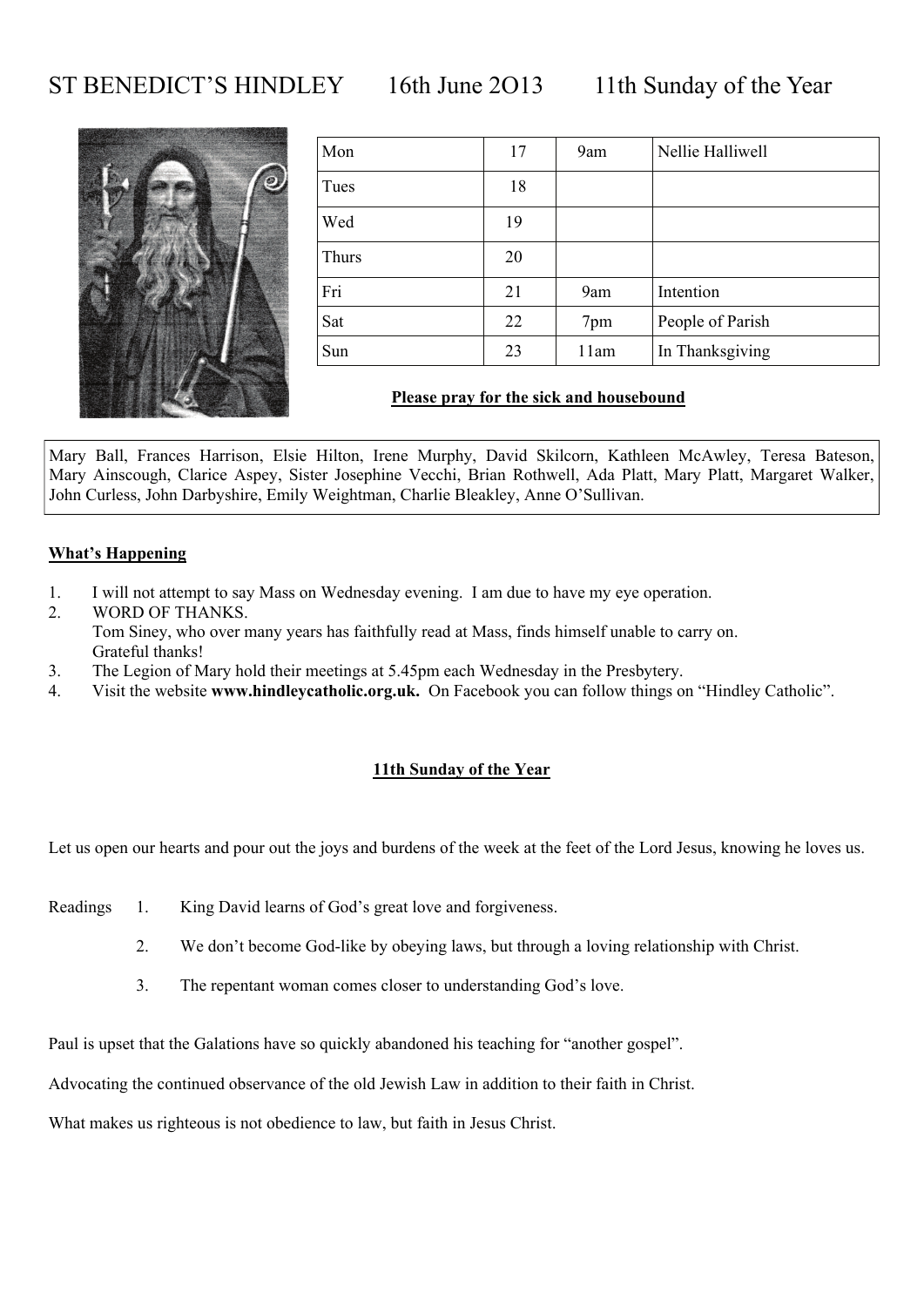### ST BENEDICT'S HINDLEY 23rd June 2013 12th Sunday of the Year



| Mon   | 24 | 9am  | Jeanne Rolfe              |
|-------|----|------|---------------------------|
| Tues  | 25 |      |                           |
| Wed   | 26 | 7pm  | People of Parish          |
| Thurs | 27 |      |                           |
| Fri   | 28 | 9am  | Peter Mangnall            |
| Sat   | 29 | 7pm  | Elizabeth & Michael Gavin |
| Sun   | 30 | 11am | Stan Simpson & George Ray |

### **Please pray for the sick and housebound**

Mary Ball, Frances Harrison, Elsie Hilton, Irene Murphy, David Skilcorn, Kathleen McAwley, Teresa Bateson, Mary Ainscough, Clarice Aspey, Brian Rothwell, Ada Platt, Mary Platt, Margaret Walker, John Curless, John Darbyshire, Emily Weightman, Charlie Bleakley, Anne O'Sullivan.

#### **What's Happening**

- 1. Sister Josephine, who stayed with us a few years ago, has passed away. R.I.P.
- 2. The Summer Parish Magazine will be on sale next weekend, price 40p.
- 3. The Legion of Mary hold their meetings at 5.45pm each Wednesday in the Presbytery.
- 4. Visit the website **www.hindleycatholic.org.uk.** On Facebook you can follow things on "Hindley Catholic".

#### **12th Sunday of the Year**

Like Peter, we acclaim Jesus as our saviour. We renew our commitment to follow him in all he asks of us.

- Readings 1. The people of God will mourn for the one they have pierced.
	- 2. Clothed in Christ through Baptism, we no longer have differences between us.
	- 3. To follow Christ is to take up the cross every day.

For Paul, the purpose of the Law was to be the people's guardian until the time when God's promise to send the Messiah was fulfilled. Until the people could be justified by faith in Christ.

For those who have been baptised there must be no distractions.

Because of Christ all have equal access to the blessings promised to Abraham.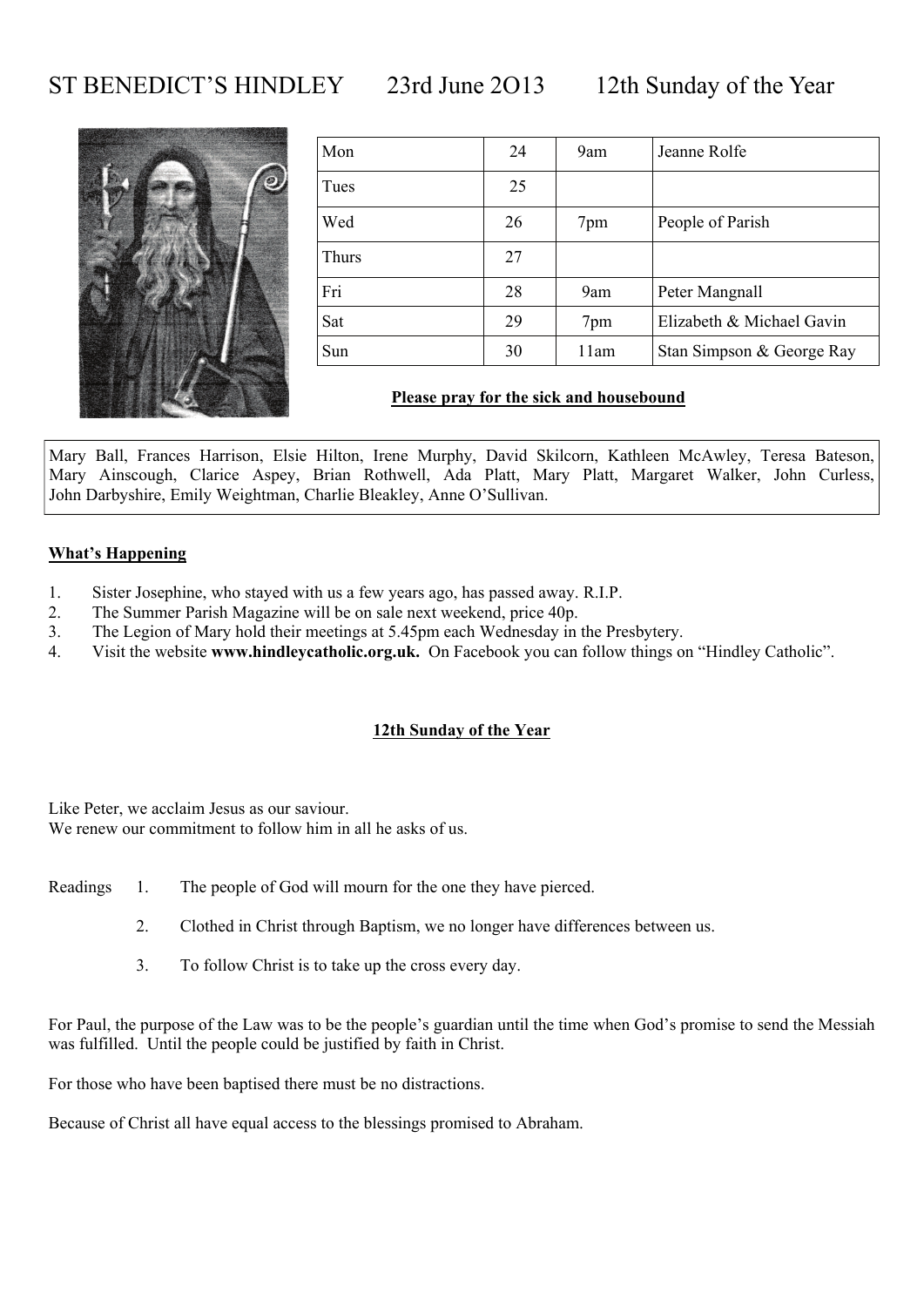### ST BENEDICT'S HINDLEY 30th June 2013 Saints Peter & Paul



| Mon   |   | 9am  | Winifred Taylor         |
|-------|---|------|-------------------------|
| Tues  | 2 |      |                         |
| Wed   | 3 | 7pm  | <b>Edna Dempsey</b>     |
| Thurs | 4 |      |                         |
| Fri   | 5 | 9am  | Intention               |
| Sat   | 6 | 7pm  | People of Parish        |
| Sun   |   | 11am | Sister Josephine Vecchi |

#### **Please pray for the sick and housebound**

Mary Ball, Frances Harrison, Elsie Hilton, Irene Murphy, David Skilcorn, Kathleen McAwley, Teresa Bateson, Mary Ainscough, Clarice Aspey, Brian Rothwell, Ada Platt, Mary Platt, Margaret Walker, John Curless, John Darbyshire, Emily Weightman, Charlie Bleakley, Anne O'Sullivan, Winnie Hutchinson.

### **What's Happening**

- 1. The Cheese and wine Evening in celebration of St Benedict's feast day will be held on Friday 19th July at 7.30pm in the Parish Centre (a little later then the feast day). Tickets will be on sale soon at £2.50.
- 2. The Summer Parish Magazine is on sale this weekend, price 40p.
- 3. The Legion of Mary hold their meetings at 5.45pm each Wednesday in the Presbytery.
- 4. Visit the website **www.hindleycatholic.org.uk.** On Facebook you can follow things on "Hindley Catholic".

#### **Saints Peter and Paul**

St Peter is the rock on which Christ built the Church.

St Paul, the great missionary, teaching us our faith must be shared with others.

- Readings 1. Peter, miraculously released from prison.
	- 2. Paul has fought the good fight. Now martyrdom awaits him.
	- 3. Jesus is the Son of the living God.

Tradition has always held that Peter and Paul are inseparable as together they represent the whole Gospel message.

Peter and Paul, although very different in character and personality, revealed a new way of relating to each other by living out the Gospel values.

Love each other and respect each other's gifts, talents and calling.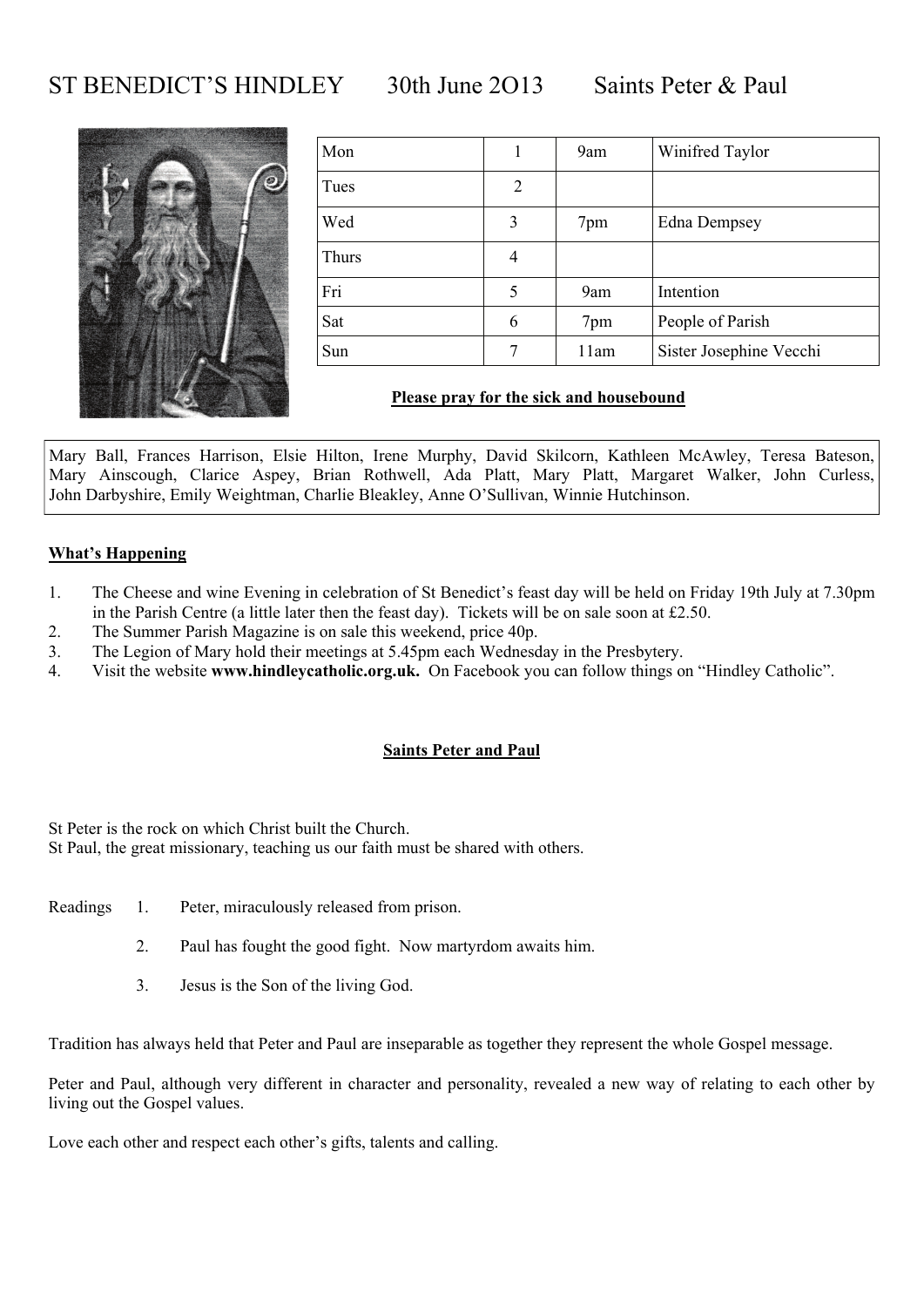ST BENEDICT'S HINDLEY 7th July 2013 14th Sunday of Ordinary Time



| Mon   | 8  | 9am  | <b>Leonard Pagett</b>             |
|-------|----|------|-----------------------------------|
| Tues  | 9  |      |                                   |
| Wed   | 10 | 7pm  | People of Parish                  |
| Thurs | 11 |      |                                   |
| Fri   | 12 | 9am  | Fr. Pat Kelly (recovery)          |
| Sat   | 13 | 7pm  | Robert & James France &<br>Family |
| Sun   | 14 | 11am | Kathleen Sweeney                  |
|       |    |      |                                   |

#### **Please pray for the sick and housebound**

Mary Ball, Frances Harrison, Elsie Hilton, Irene Murphy, David Skilcorn, Kathleen McAwley, Teresa Bateson, Mary Ainscough, Clarice Aspey, Brian Rothwell, Ada Platt, Mary Platt, Margaret Walker, John Curless, John Darbyshire, Emily Weightman, Charlie Bleakley, Anne O'Sullivan, Winnie Hutchinson.

#### **What's Happening**

- 1. We will celebrate St Benedict on Wednesday. Mass at 7.00pm.
- 2. Next Sunday is Sea Sunday when we are invited to remember and pray for seafarers. They are truly strangers on our shores, for their lives and work are hidden from us and yet we depend totally upon them. The collection next weekend will be for the Apostleship of the Sea, who visit, welcome and support seafarers while they are in Port.
- 3. The Cheese and Wine Evening in celebration of St Benedict's feast day will be held on Friday 19th July in the Parish Centre (a little later than the feast). Tickets on sale at £2.50.
- 4. The Summer Parish Magazine is on sale price 40p.
- 5. The Legion of Mary hold their meetings at 5.45pm each Wednesday in the Presbytery.
- 6. Visit the website **www.hindleycatholic.org.uk.** On Facebook you can follow things on "Hindley Catholic".

#### **14th Sunday of Ordinary Time**

The Gospel is a message of peace, a peace that is won through the grace of suffering and persevering love.

- Readings 1. The restored Temple is a place of mercy, comfort and peace.
	- 2. It is God's grace, not the law, which saves us.
	- 3. The disciples are sent to impart Christ's peace to a troubled world.

Paul speaks about the new creation that has come about with the death of Jesus.

The old world that put him to death is no longer with us.

We must now be centred on Christ.

A change of heart and minds.

We are called to live a life of holiness and good works.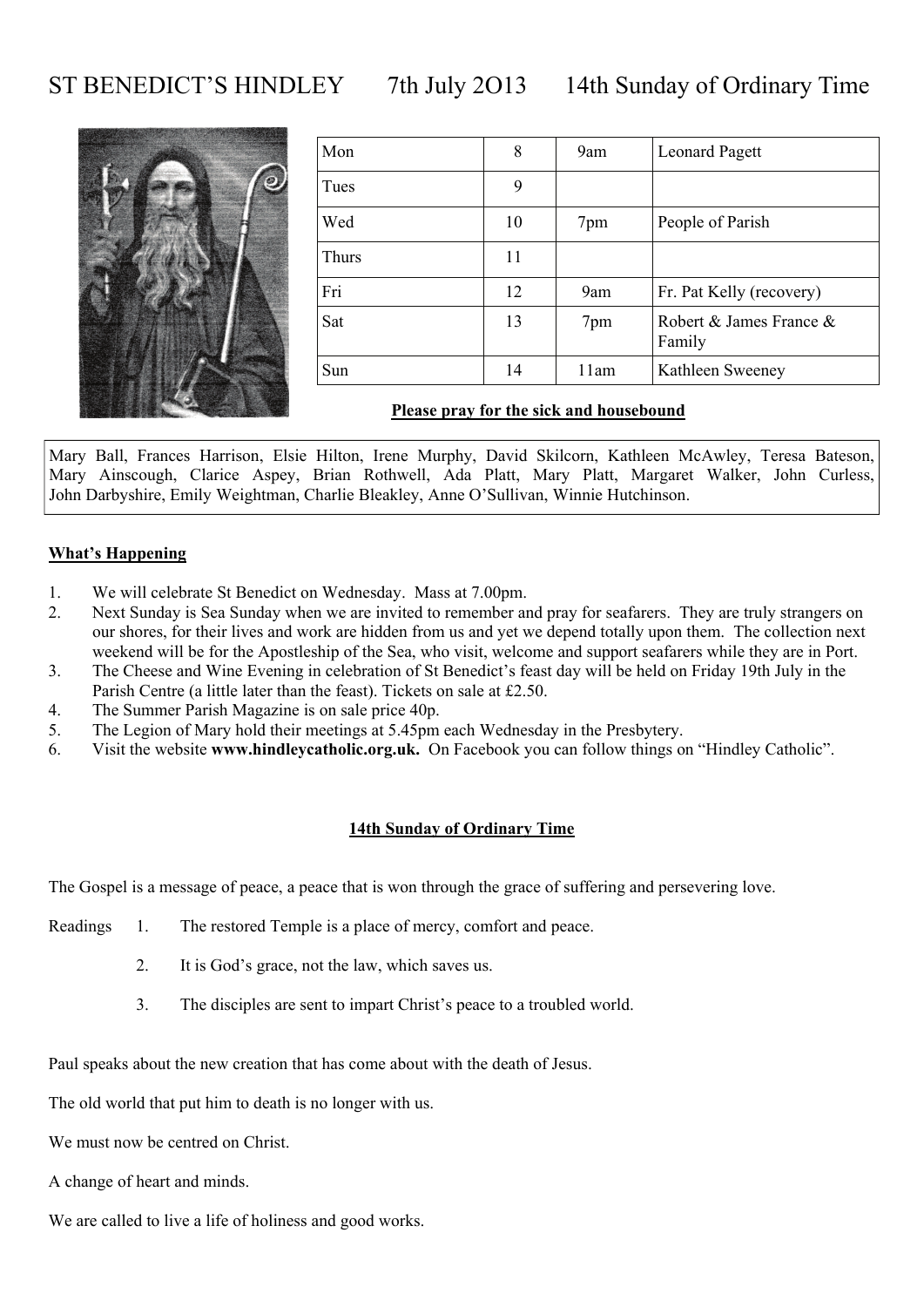### ST BENEDICT'S HINDLEY 14th July 2013 15th Sunday of Ordinary



| Mon   | 15 | 9am  | <b>Bridie Srevens</b> |
|-------|----|------|-----------------------|
| Tues  | 16 |      |                       |
| Wed   | 17 | 7pm  | Sister Josephine      |
| Thurs | 18 | 10am | School Leavers' Mass  |
| Fri   | 19 | 9am  | People of Parish      |
| Sat   | 20 | 7pm  | <b>Brenda Tomney</b>  |
| Sun   | 21 | 11am | Fred williams         |

#### **Please pray for the sick and housebound**

Mary Ball, Frances Harrison, Elsie Hilton, Irene Murphy, David Skilcorn, Kathleen McAwley, Teresa Bateson, Mary Ainscough, Clarice Aspey, Brian Rothwell, Ada Platt, Mary Platt, Margaret Walker, John Curless, John Darbyshire, Emily Weightman, Charlie Bleakley, Anne O'Sullivan, Winnie Hutchinson.

### **What's Happening**

- 1. The St Benedict's School leavers' Mass will be at 10am on Thursday.
- 2. Today is being observed as Sea Sunday, when we are asked to remember and pray for seafarers, who spend up to nine months of the year away from home and family to bring to our shores so many of the goods we use every day. The collection will be to support the work of the Apostleship of the Sea whose team of chaplains and ship visitors welcome and support the seafarer while they are in port. If you are a tax payer please use the Gift Aid envelopes which can be found at the back of Church,
- 3. The Cheese and Wine Evening in celebration of St Benedict's feast day will be held on Friday 19th July in the Parish Centre (a little later than the feast). Tickets on sale at £2.50.
- 4. The Legion of Mary hold their meetings at 5.45pm each Wednesday in the Presbytery.
- 5. Visit the website **www.hindleycatholic.org.uk.** On Facebook you can follow things on "Hindley Catholic".

#### **15th Sunday of Ordinary Time**

The Word of God gives us the desire to do God's will. So we try to love God and our neighbour.

- Readings 1. The Law of God is not beyond our strength or our reach.
	- 2. Paul praises the divinity of Christ.
	- 3. The much loved parable of the Good Samaritan.
- St Paul today echoes the Gospel of John.

Christ existed with God before anything else was created.

Christ is greater than all things visible and invisible.

With a deep faith in Christ we can ward off false teachings.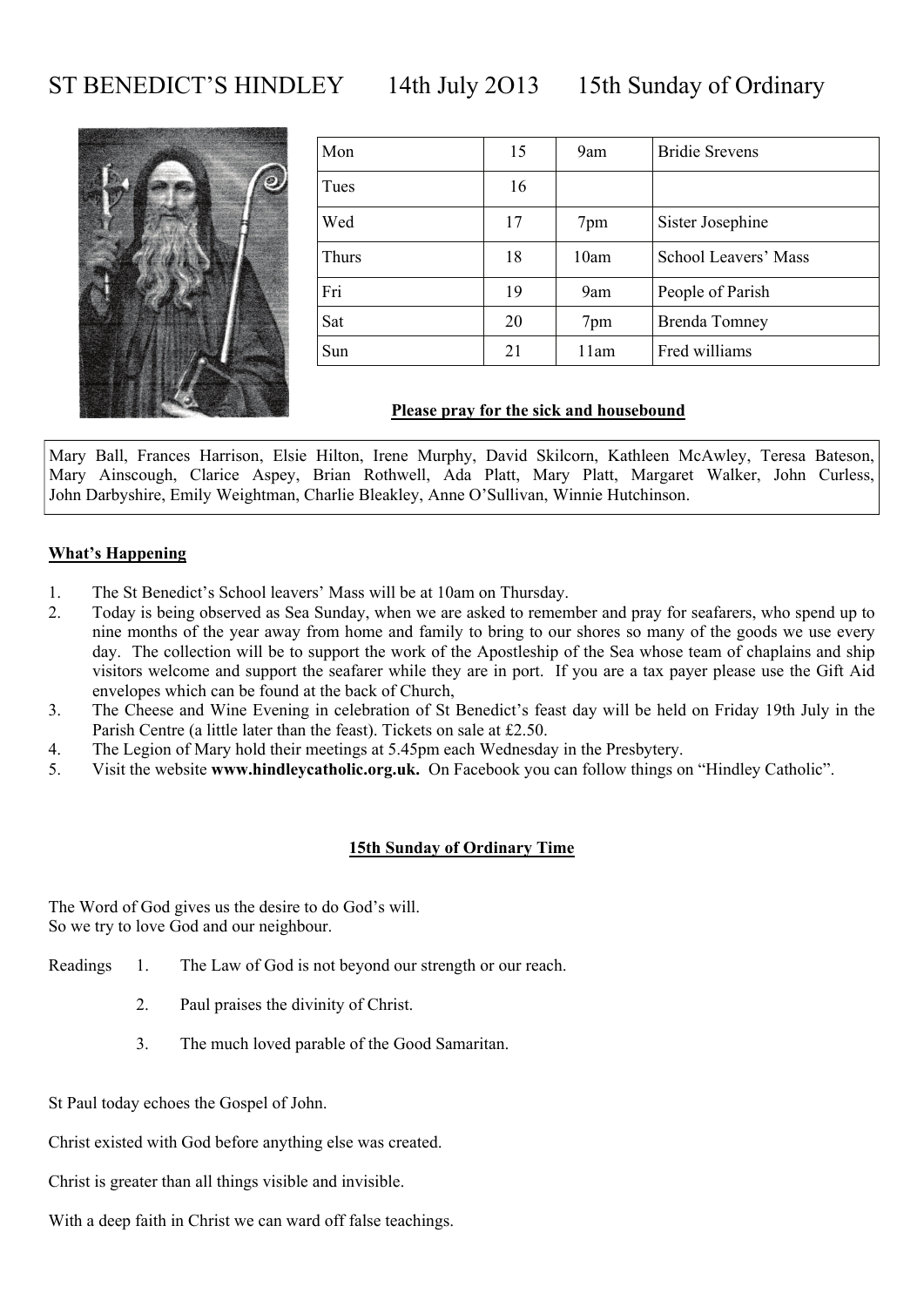# ST BENEDICT'S HINDLEY 21st July 2013 16th Sunday of Ordinary



| Mon   | 22 | 9am  | Milton France                     |
|-------|----|------|-----------------------------------|
| Tues  | 23 |      |                                   |
| Wed   | 24 |      |                                   |
| Thurs | 25 |      |                                   |
| Fri   | 26 |      |                                   |
| Sat   | 27 | 7pm  | Dec'd members Blinkhorn<br>Family |
| Sun   | 28 | 11am | <b>Leonard Pagett</b>             |

#### **Please pray for the sick and housebound**

Mary Ball, Frances Harrison, Elsie Hilton, Irene Murphy, David Skilcorn, Kathleen McAwley, Teresa Bateson, Mary Ainscough, Clarice Aspey, Brian Rothwell, Ada Platt, Mary Platt, Margaret Walker, John Curless, John Darbyshire, Emily Weightman, Charlie Bleakley, Anne O'Sullivan, Winnie Hutchinson, Jordan Unsworth.

#### **What's Happening**

- 1. I have to go into hospital on Wednesday 24th June for "a couple of days". So there will be no daily Mass this coming week. I hope it cools down a bit.
- 2. If you have any spare Rosary Beads would you like to donate them to the Legion of Mary? A collection box is at the back of Church.
- 3. The Legion of Mary hold their meetings at 5.45pm each Wednesday in the Presbytery.
- 4. Visit the website **www.hindleycatholic.org.uk.** On Facebook you can follow things on "Hindley Catholic".

#### **16th Sunday of Ordinary Time**

The Lord welcomes us to this holy place, among his holy people, to feed and nourish us with the holy gifts, as we journey in faith to the Kingdom of God.

- Readings 1. Abraham and Sarah unwittingly offer hospitality to God's Angels.
	- 2. Paul unites his sufferings to those of Christ.
	- 3. Martha and Mary welcome Jesus.

Christ is the head, we are the Body of the Church.

Christ suffered to redeem all mankind.

Paul made the choice to rejoice in his suffering for Christ.

Paul is glad to suffer for Christ who suffered for him.

He encourages us to be faithful through suffering so that we may receive eternal life.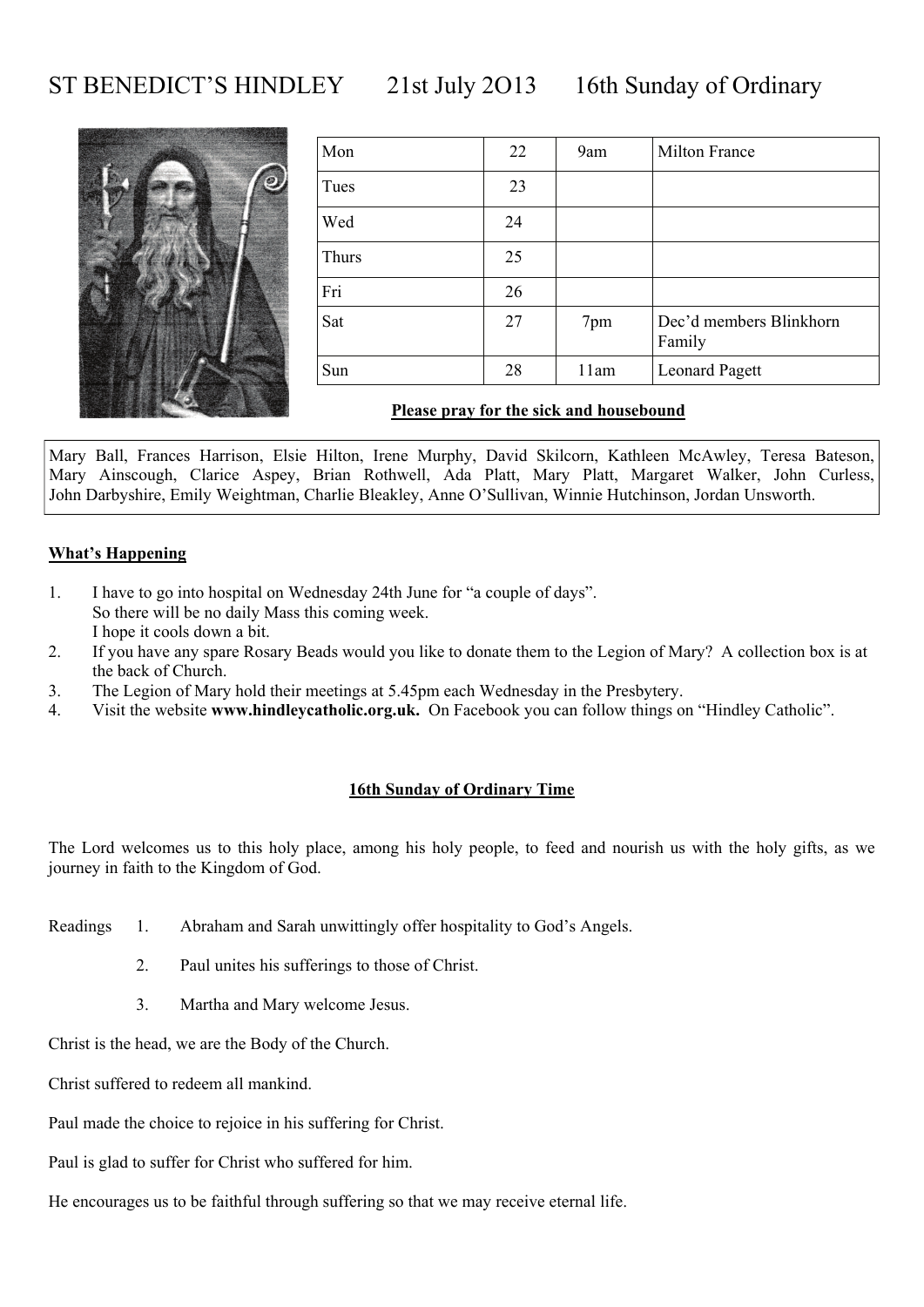# ST BENEDICT'S HINDLEY 28th July 2O13 17th Sunday of Ordinary Time



| Mon   | 29 | 9am  | Julia Mitchell          |
|-------|----|------|-------------------------|
| Tues  | 30 |      |                         |
| Wed   | 31 | 7pm  | Kathleen Cuff           |
| Thurs |    |      |                         |
| Fri   | 2  | 9am  | Clare Patterschuck      |
| Sat   | 3  | 7pm  | Thomas Walsh            |
| Sun   | 4  | 11am | <b>Stuart Halliwell</b> |

#### **Please pray for the sick and housebound**

Mary Ball, Frances Harrison, Elsie Hilton, Irene Murphy, David Skilcorn, Kathleen McAwley, Teresa Bateson, Mary Ainscough, Clarice Aspey, Brian Rothwell, Ada Platt, Mary Platt, Margaret Walker, John Curless, John Darbyshire, Emily Weightman, Charlie Bleakley, Anne O'Sullivan, Winnie Hutchinson, Jordan Unsworth.

#### **What's Happening**

- 1. I hope to be with you this weekend. So I have put Mass Intentions for the following week.
- 2. TODAY. DAY FOR LIFE.
- Remind ourselves of the sanctity of life. Leaflets are there. Take one and say the prayers.
- 3. Thank you to those who came to the Cheese and Wine evening last Friday for your generosity. £100.40 was raised.
- 4. The Legion of Mary hold their meetings at 5.45pm each Wednesday in the Presbytery.
- 5. Visit the website **www.hindleycatholic.org.uk.** On Facebook you can follow things on "Hindley Catholic".

#### **17th Sunday of Ordinary Time**

God is revealed as our Father. A merciful Father who knows us through and through, and who loves us with an everlasting love.

- Readings 1. Abraham discovers that the justice of God is tempered by mercy.
	- 2. Buried with Christ in Baptism, we are raised to glorious new life.
	- 3. The Lord's Prayer is our way of life.

When we are baptised in Christ we are buried with him so that we can be raised to new life with him.

Being in a state of sin is the same as being spiritually dead.

Our sins and debts against us have been taken out of the way and no longer block us from living life in Christ.

They were destroyed on the Cross of Christ.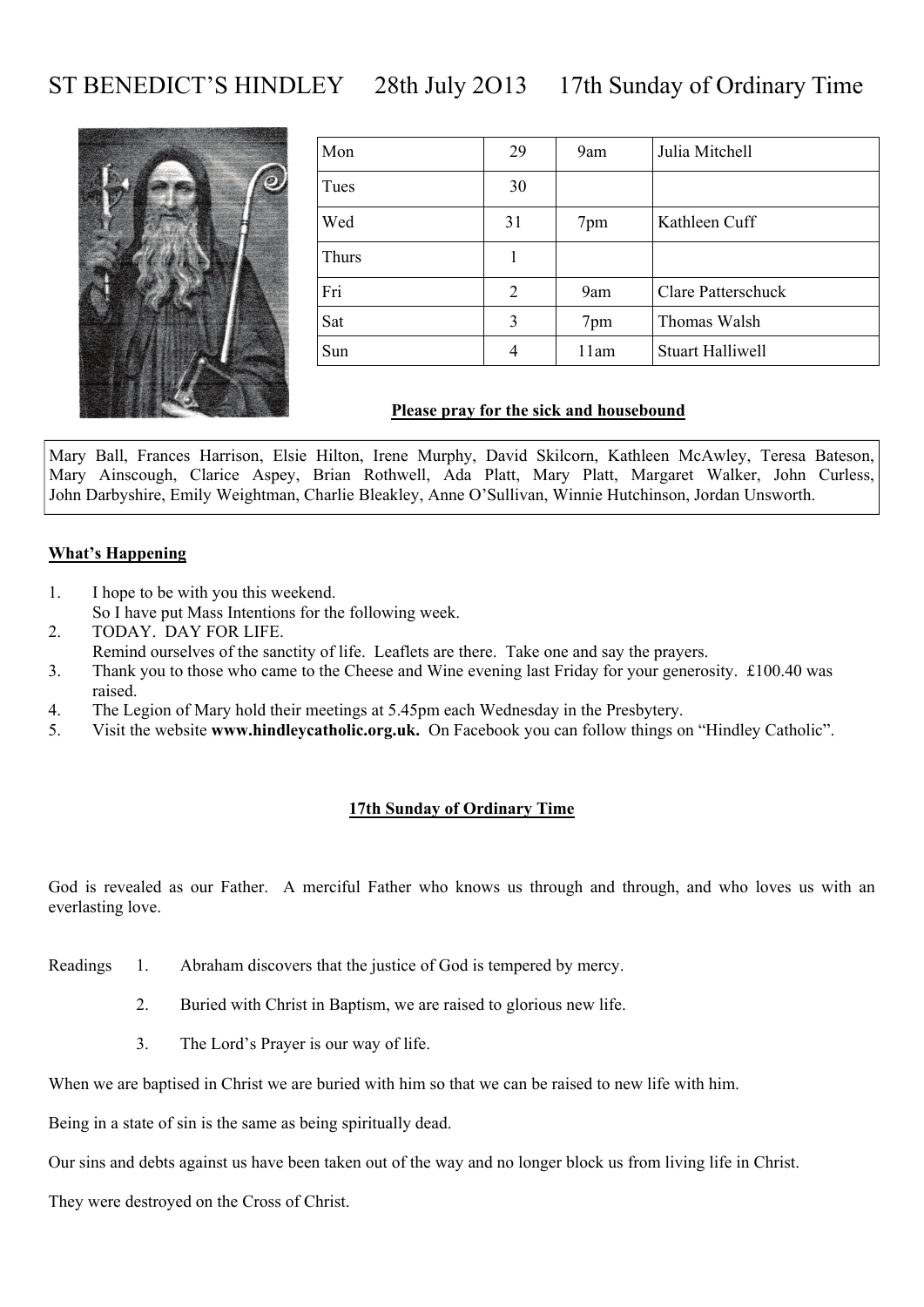# ST BENEDICT'S HINDLEY 4th Aug 2013 18th Sunday of Ordinary Time



| Mon   | 5  | 9am  | Anthony Stringfellow     |
|-------|----|------|--------------------------|
| Tues  | 6  |      |                          |
| Wed   |    | 7pm  | People of Parish         |
| Thurs | 8  |      |                          |
| Fri   | 9  | 9am  | Agnes Westhead           |
| Sat   | 10 | 7pm  | Leonard & Agnes Westhead |
| Sun   | 11 | 11am | William Prescott         |

#### **Please pray for the sick and housebound**

Mary Ball, Frances Harrison, Elsie Hilton, Irene Murphy, David Skilcorn, Kathleen McAwley, Teresa Bateson, Mary Ainscough, Clarice Aspey, Brian Rothwell, Ada Platt, Mary Platt, Margaret Walker, John Curless, John Darbyshire, Emily Weightman, Charlie Bleakley, Anne O'Sullivan, Winnie Hutchinson, Jordan Unsworth.

#### **What's Happening**

- 1. Made it back and I'm OK.
- Thanks for prayers and concern.
- 2. Soon away to my little island.
- 3. Tickets are on sale at £2.50 for the next social evening in the Parish Centre at 7.30pm on Friday 23rd August. There will be a singer, raffle, bingo and of course the usual excellent refreshments. It is always a most enjoyable evening. If you haven't been before give it a try.
- 4. The Legion of Mary hold their meetings at 5.45pm each Wednesday in the Presbytery.
- 5. Visit the website **www.hindleycatholic.org.uk.** On Facebook you can follow things on "Hindley Catholic".

#### **18th Sunday of Ordinary Time**

The new life offered by Christ asks us to place God firmly in our plans, particularly to focus on loving one another. Here lies fulfilment and peace.

- Readings 1. The attitude of the well-off towards their possessions is "vanity".
	- 2. A warning against greed and intolerance.
	- 3. The rich fool the futility of greed.

When Paul wrote: "Let your thoughts be on heavenly things" he didn't mean that we spend our lives looking up to the sky.

We must be looking to where our brothers and sisters may be in need of our help.

God lives among us as well as in heaven.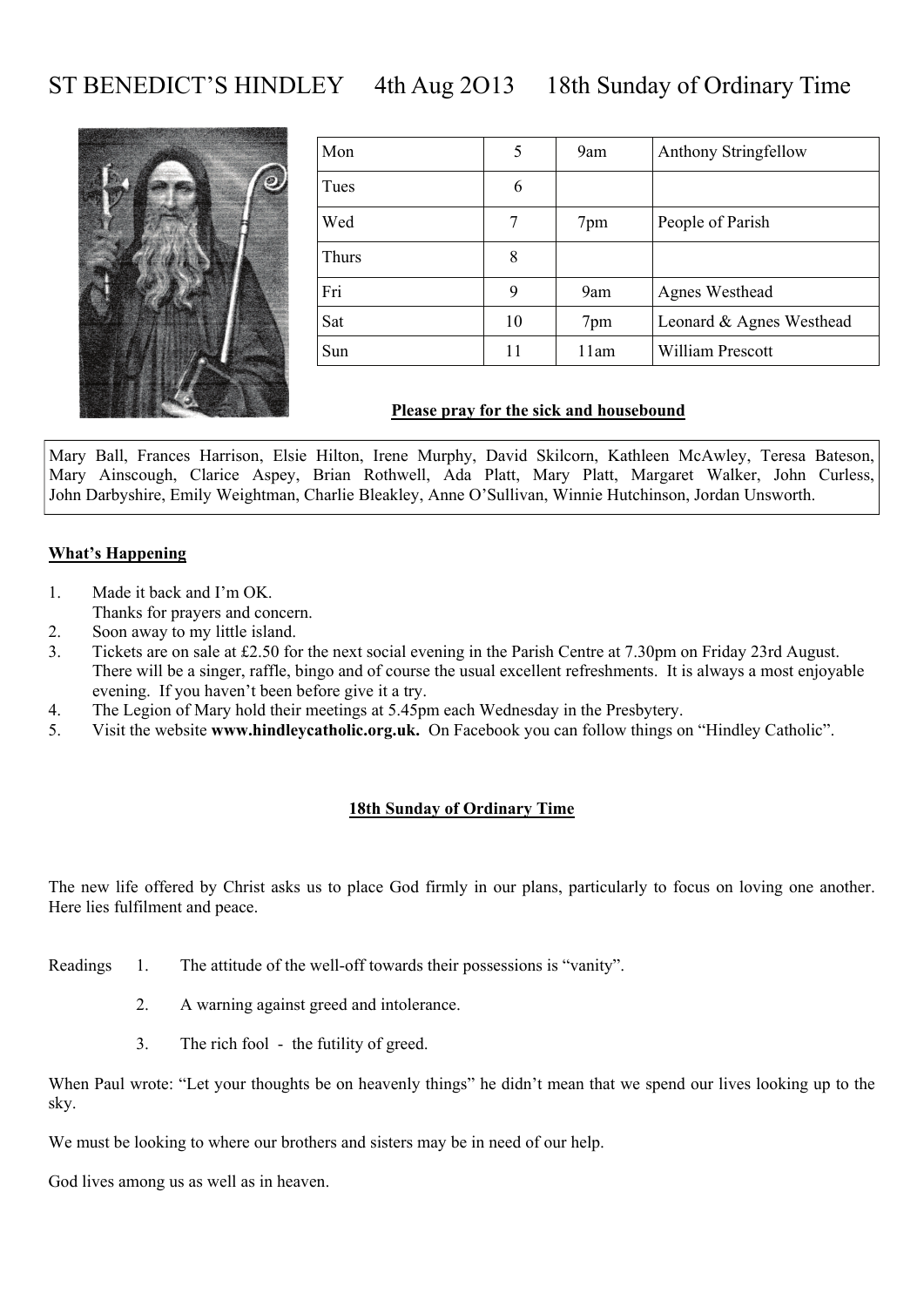# ST BENEDICT'S HINDLEY 11th Aug 2013 19th Sunday of Ordinary Time



| Mon                                | 12 | 9am              | Intention        |
|------------------------------------|----|------------------|------------------|
| Tues                               | 13 |                  |                  |
| Wed                                | 14 | 7pm              | Fr. Pat Kelly    |
| Thurs - Feast of the<br>Assumption | 15 | 12 <sub>pm</sub> | People of Parish |
| Fri                                | 16 | 9am              | Intention        |
| Sat                                | 17 | 7pm              | Kathleen Cuff    |
| Sun                                | 18 | 11am             | Fred Williams    |

#### **Please pray for the sick and housebound**

Mary Ball, Frances Harrison, Elsie Hilton, Irene Murphy, David Skilcorn, Kathleen McAwley, Teresa Bateson, Mary Ainscough, Clarice Aspey, Brian Rothwell, Ada Platt, Mary Platt, Margaret Walker, John Curless, John Darbyshire, Emily Weightman, Charlie Bleakley, Anne O'Sullivan, Winnie Hutchinson, Jordan Unsworth, Frank Morley.

#### **What's Happening**

- 1. Thursday 15th August. Feast of the Assumption.
- Masses: Vigil Mass 7.00pm. Mass at 12 noon Thursday.
- 2. The CAFOD total for July was £121.11.
- 3. In November 2013 Deacon Ken Holding and Sam Lawton from Sacred Heart Church, Hindley Green, will trek through the mountains and deserts of Jordan, walking from the Dead Sea to Petra. This is the first Francis House Children's Hospice overseas fund raising challenge and we hope you will feel able to give your support in lifesaving funds for children with cancer.
- 4. Tickets are on sale at £3.00 for the next social evening in the Parish Centre at 7.30pm on Friday 23rd August. There will be a singer, raffle, bingo and of course the usual excellent refreshments. Many apologies for the misleading information on the price, last week. Entirely my fault. KH.
- 5. The Legion of Mary hold their meetings at 5.45pm each Wednesday in the Presbytery.
- 6. Visit the website **www.hindleycatholic.org.uk.** On Facebook you can follow things on "Hindley Catholic".

#### **19th Sunday of Ordinary Time**

How hard to be patient! We want results. Our Gospel reminds us to wait patiently for the Lord's coming, and to be faithful as we wait.

- Readings 1. The rescue of the Hebrew people.
	- 2. The deep trust of Abraham and Sarah in God.
	- 3. We are the stewards of the Lord's house, and he is coming to see how faithful we have been.

Our second reading is a brief history of God's people and their faith in God's promise.

The great models of faith from the Old Testament are recalled for New Testament believers so that they can follow their example.

The message is a stark one: the believer has nothing to rely on but God's word.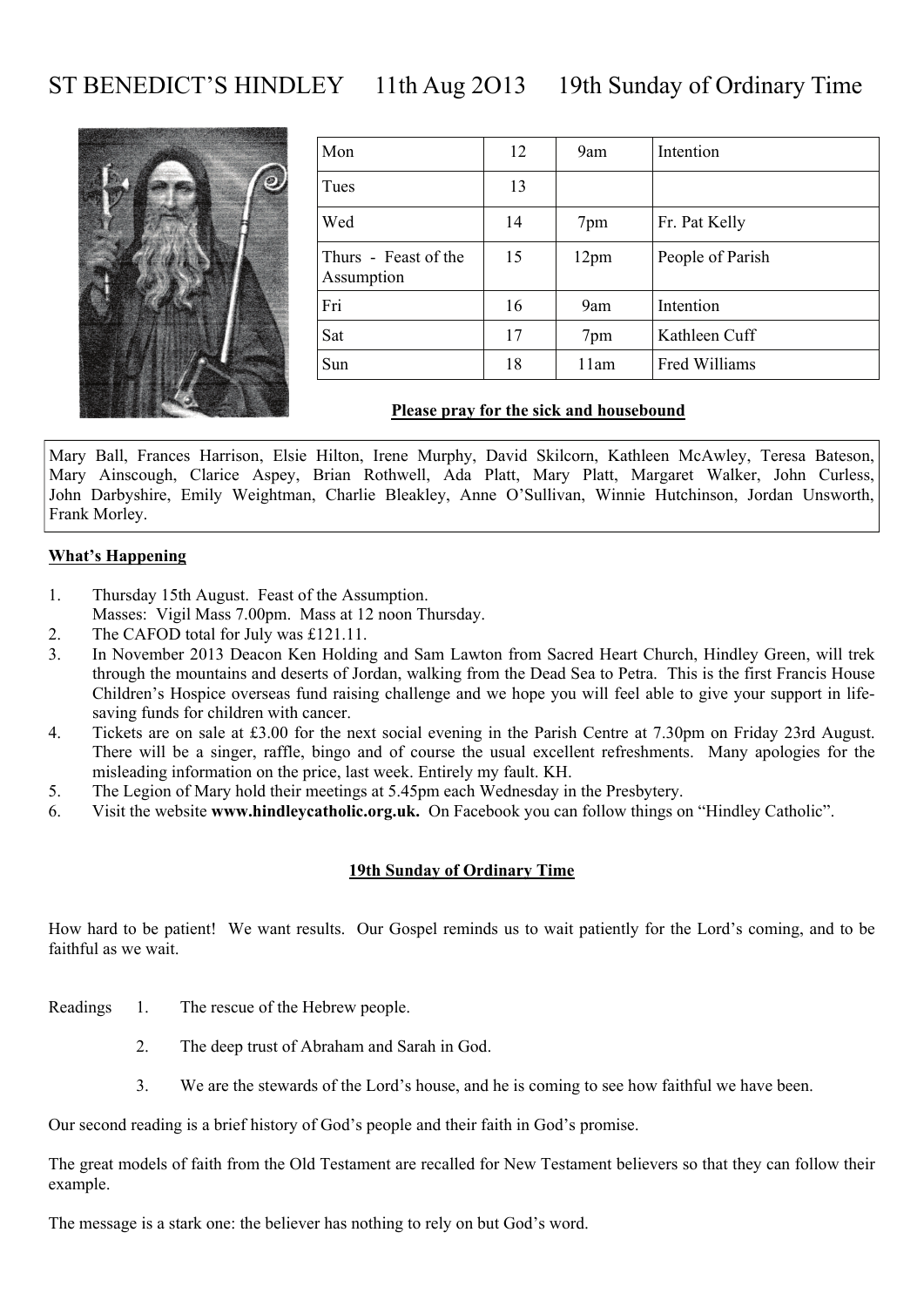# ST BENEDICT'S HINDLEY 18th Aug 2O13 20th Sunday of Ordinary Time



| Mon   | 19 |      |                       |
|-------|----|------|-----------------------|
| Tues  | 20 |      |                       |
| Wed   | 21 |      |                       |
| Thurs | 22 |      |                       |
| Fri   | 23 |      |                       |
| Sat   | 24 | 7pm  | Halpin & May Families |
| Sun   | 25 | 11am | John Ryan             |

#### **Please pray for the sick and housebound**

Mary Ball, Frances Harrison, Elsie Hilton, Irene Murphy, David Skilcorn, Kathleen McAwley, Teresa Bateson, Mary Ainscough, Clarice Aspey, Brian Rothwell, Ada Platt, Mary Platt, Margaret Walker, John Curless, John Darbyshire, Emily Weightman, Charlie Bleakley, Anne O'Sullivan, Winnie Hutchinson, Jordan Unsworth, Frank Morley.

#### **What's Happening**

- 1. No weekday Masses as Father is on holiday.
- 2. In November 2013 Deacon Ken Holding and Sam Lawton from Sacred Heart Church, Hindley Green, will trek through the mountains and deserts of Jordan, walking from the Dead Sea to Petra. This is the first Francis House Children's Hospice overseas fund raising challenge and we hope you will feel able to give your support in lifesaving funds for children with cancer.
- 3. Don't forget the social evening in the Parish Centre at 7.30pm on Friday 23rd August.
- 4. "The Gift of Mary" Sandymount House of prayer at Blundellsands be holding a day retreat on Sunday 8 Sept to celebrate the Birthday of the Blessed Virgin Mary. The day will begin at 10am and finish at 4pm. It will be led by Philip McParland and will include Mass and a time for reflection. If you would like to attend this retreat, phone Sandymount on 0151 9244850 to reserve a place. The cost of the day is £12. Please bring a packed lunch. Tea and coffee will be provided.
- 5. The Legion of Mary hold their meetings at 5.45pm each Wednesday in the Presbytery.
- 6. Visit the website **www.hindleycatholic.org.uk.** On Facebook you can follow things on "Hindley Catholic".

#### **20th Sunday of Ordinary Time**

Jesus wants to set the world on fire. This is the creative energy of God's love transforming our lives so as to transform the world

- Readings 1. Some want Jeremiah killed. Others are afraid, he is a prophet
	- 2. We must put aside whatever prevents us focusing on Jesus.
	- 3. The Gospel can bring peace or division; fire that enlightens or destroys.

There is a tension in our faith between what God has done for us and what we do.

Even after Christ's redeeming work, our faith still includes the human struggle.

The need to get stuck in, to strive, to take personal responsibility.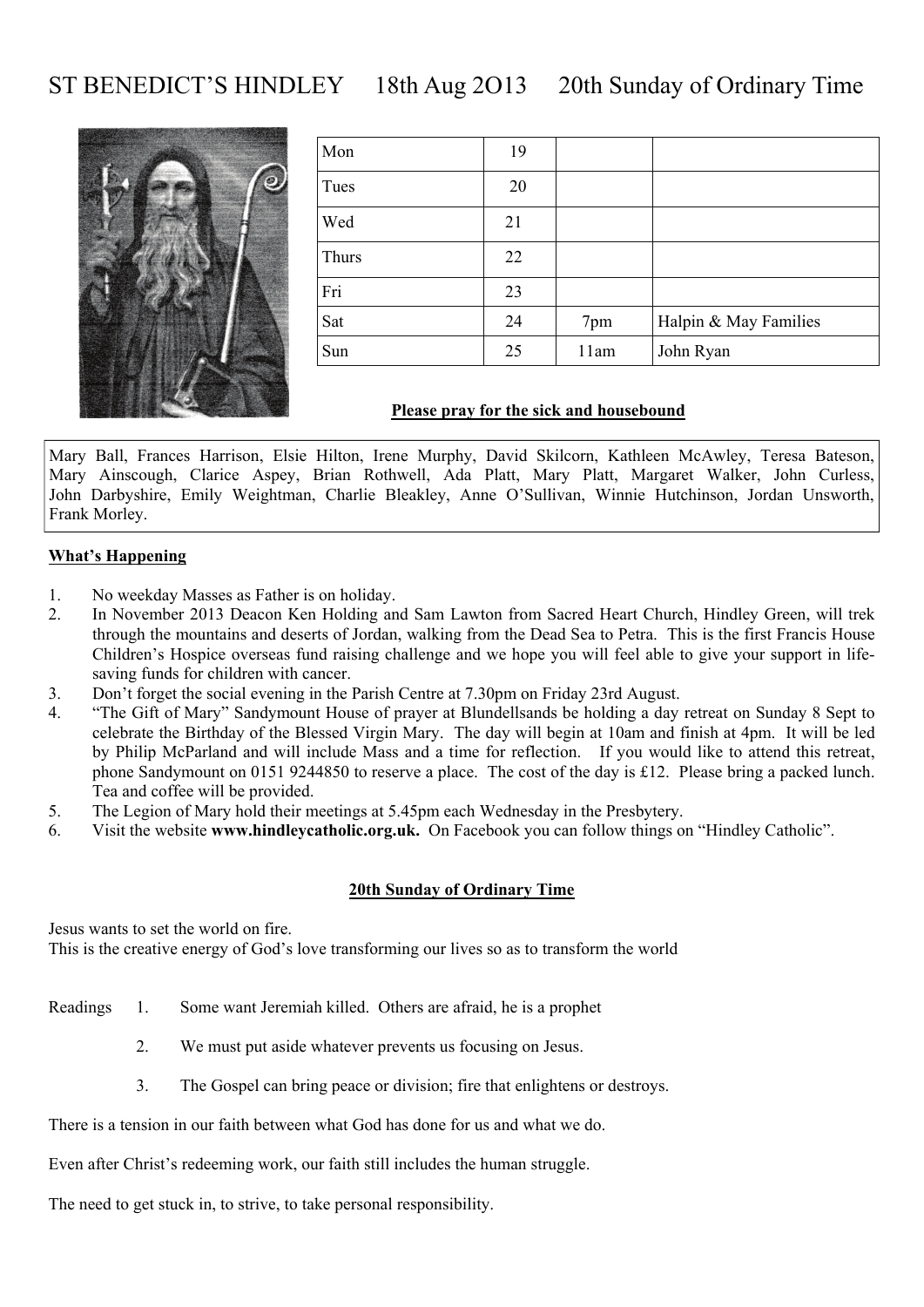# ST BENEDICT'S HINDLEY 8th Sept 2013 23rd Sunday of Ordinary Time



| Mon   | 9  | 9am  | John Ryan                |
|-------|----|------|--------------------------|
| Tues  | 10 |      |                          |
| Wed   | 11 | 7pm  | Julia Mitchell           |
| Thurs | 12 |      |                          |
| Fri   | 13 | 9am  | Sister Josephine         |
| Sat   | 14 | 7pm  | People of Parish         |
| Sun   | 15 | 11am | Wilfred & Winifred Monks |

#### **Please pray for the sick and housebound**

Mary Ball, Frances Harrison, Elsie Hilton, Irene Murphy, David Skilcorn, Kathleen McAwley, Teresa Bateson, Mary Ainscough, Clarice Aspey, Brian Rothwell, Ada Platt, Mary Platt, Margaret Walker, John Curless, John Darbyshire, Emily Weightman, Charlie Bleakley, Anne O'Sullivan, Winnie Hutchinson, Jordan Unsworth, Frank Morley.

#### **What's Happening**

- 1. Masses back on weekdays. Father is back.
- 2. In November 2013 Deacon Ken Holding and Sam Lawton from Sacred Heart Church, Hindley Green, will trek through the mountains and deserts of Jordan, walking from the Dead Sea to Petra. This is the first Francis House Children's Hospice overseas fund raising challenge and we hope you will feel able to give your support in lifesaving funds for children with cancer.
- 3. The Legion of Mary hold their meetings at 5.45pm each Wednesday in the Presbytery.
- 4. Visit the website **www.hindleycatholic.org.uk.** On Facebook you can follow things on "Hindley Catholic".

#### **23rd Sunday of Ordinary Time**

We are called to follow Christ. Christ teaches us to be open to the Holy Spirit, to inspire and guide us along the way.

- Readings 1. Wisdom and the Holy Spirit make known to us the divine will of God.
	- 2. We are called to be brothers and sisters, not slaves.
	- 3. True disciples are called to be prepared to give up everything.

Onesimus, a slave who had run away from Philemon. He could expect punishment.

Paul, in prison, had met and converted him.

Now Paul asks that he should be recognised as a brother in Christ.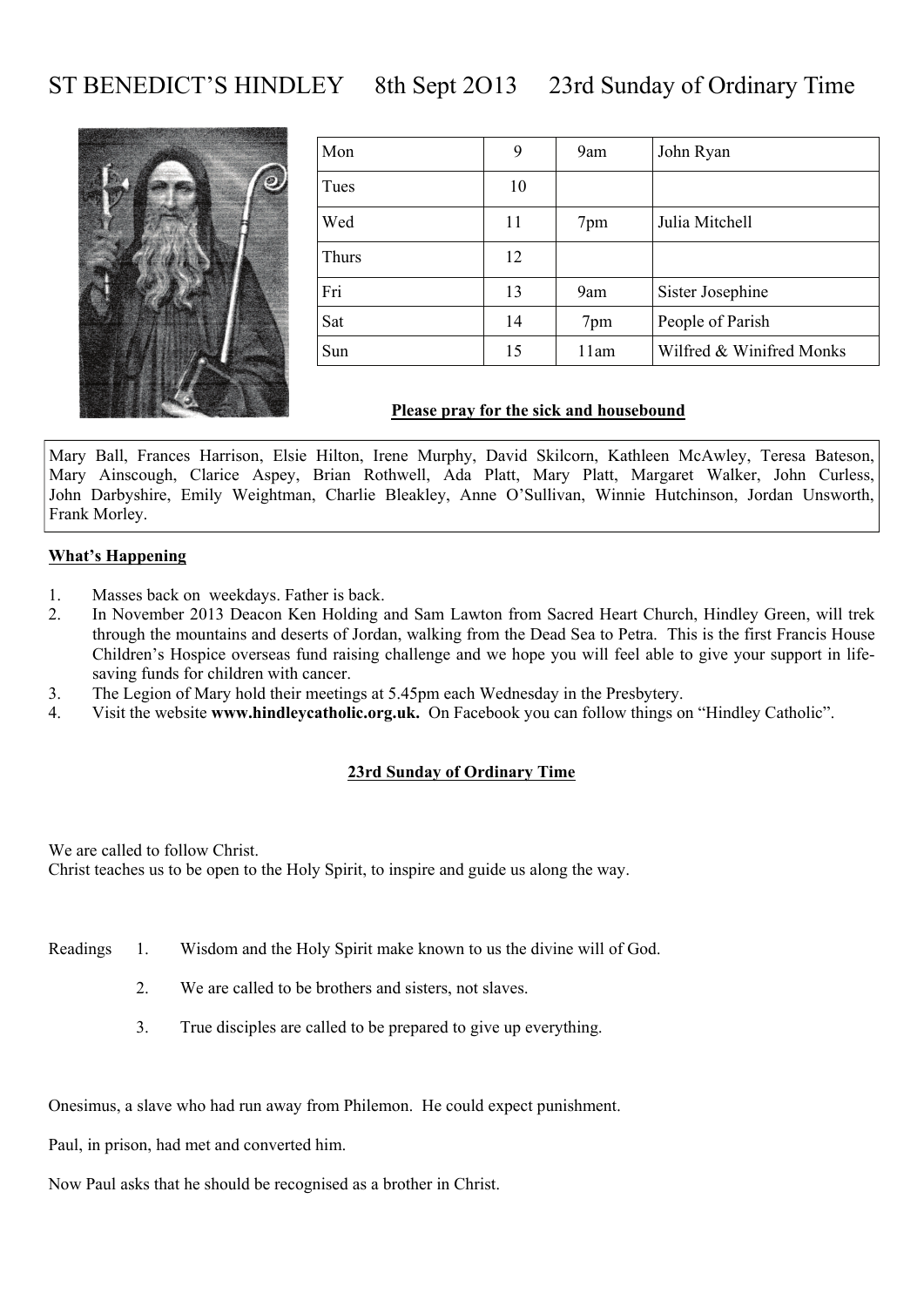# ST BENEDICT'S HINDLEY 29 Sept 2O13 26th Sunday of Ordinary Time



| Mon   | 30 | 9am    | Eileen Murphy                             |
|-------|----|--------|-------------------------------------------|
| Tues  | 1  |        |                                           |
| Wed   | 2  | 6.30pm | Exposition of<br><b>Blessed Sacrament</b> |
|       |    | 7pm    | James Cooke                               |
| Thurs | 3  |        |                                           |
| Fri   | 4  | 9am    | Mary Platt                                |
| Sat   | 5  | 7pm    | People of Parish                          |
| Sun   | 6  | 11am   | Eric Unsworth                             |
|       |    |        |                                           |

**Please pray for the sick and housebound**

Mary Ball, Frances Harrison, Elsie Hilton, Irene Murphy, David Skilcorn, Kathleen McCauley, Teresa Bateson, Mary Ainscough, Clarice Aspey, Brian Rothwell, Ada Platt, Mary, Margaret Walker, John Curless, John Darbyshire, Emily Weightman, Charlie Bleakley, Anne O'Sullivan, Winnie Hutchinson, Jordan Unsworth, Frank Morley, Mary Theresa Gee.

#### **What's Happening**

- 1. Today: Second collection for Medical Mission Sisters.
- 2. Exposition of the Blessed Sacrament Wednesday 6.30pm followed by Mass at 7pm.
- 3. Rosary Sunday 6th October.
- Meet at Holy Family, New Springs at 2.00pm.
- 4. **BBC Songs Of Praise from Wigan.** Two programmes going out on Sun 15th December and Sun 6th April (Advent Theme) are to be recorded at St Oswald's Ashton in Makerfield. Choir members/keen singers are invited to join a combined choir (4 part). The rehearsal night for the choir is Wed 9th Oct 6.30pm to 9.30pm. Members of the congregation who would like to take part would only have to attend the recording nights Thurs 17th Oct 7pm to 10pm and Fri 18th Oct 6.30pm to 10pm. Admission is by free ticket only. I need to have ticket requests in by the end of Monday 30th Sept. Apologies for short notice but I was away when the email came. I am asked please do not apply for tickets unless you are certain to go, as there will be a heavy demand. They may have to be issued on a pro rata basis. If you are interested please see me, phone me or email me, Kath Holden 258459, email holdenpaul@talktalk.net.
- 5. CAFOD has designated 4th Oct 2013 as Harvest Fast Day and so the CAFOD collection will be for this objective. In this way we hope to help the hungry people of the world. Thank you for your continued support.
- 6. The Legion of Mary hold their meetings at 5.45pm each Wednesday in the Presbytery.
- 7. Visit the website **www.hindleycatholic.org.uk.** On Facebook you can follow things on "Hindley Catholic".

#### **26th Sunday of Ordinary Time**

God warns us not to be too materialistic when so many people in human society suffer hardship.

- Readings 1. Don't pamper yourself at the expense of others.
	- 2. A call for those who love God to be loving and generous.
	- 3. The rich man is punished for his indifference.

Paul's exhortation to Timothy is a call to us all.

We are all children of God.

We are called to live now, striving to love and serve God and others, as we await the coming of the Lord.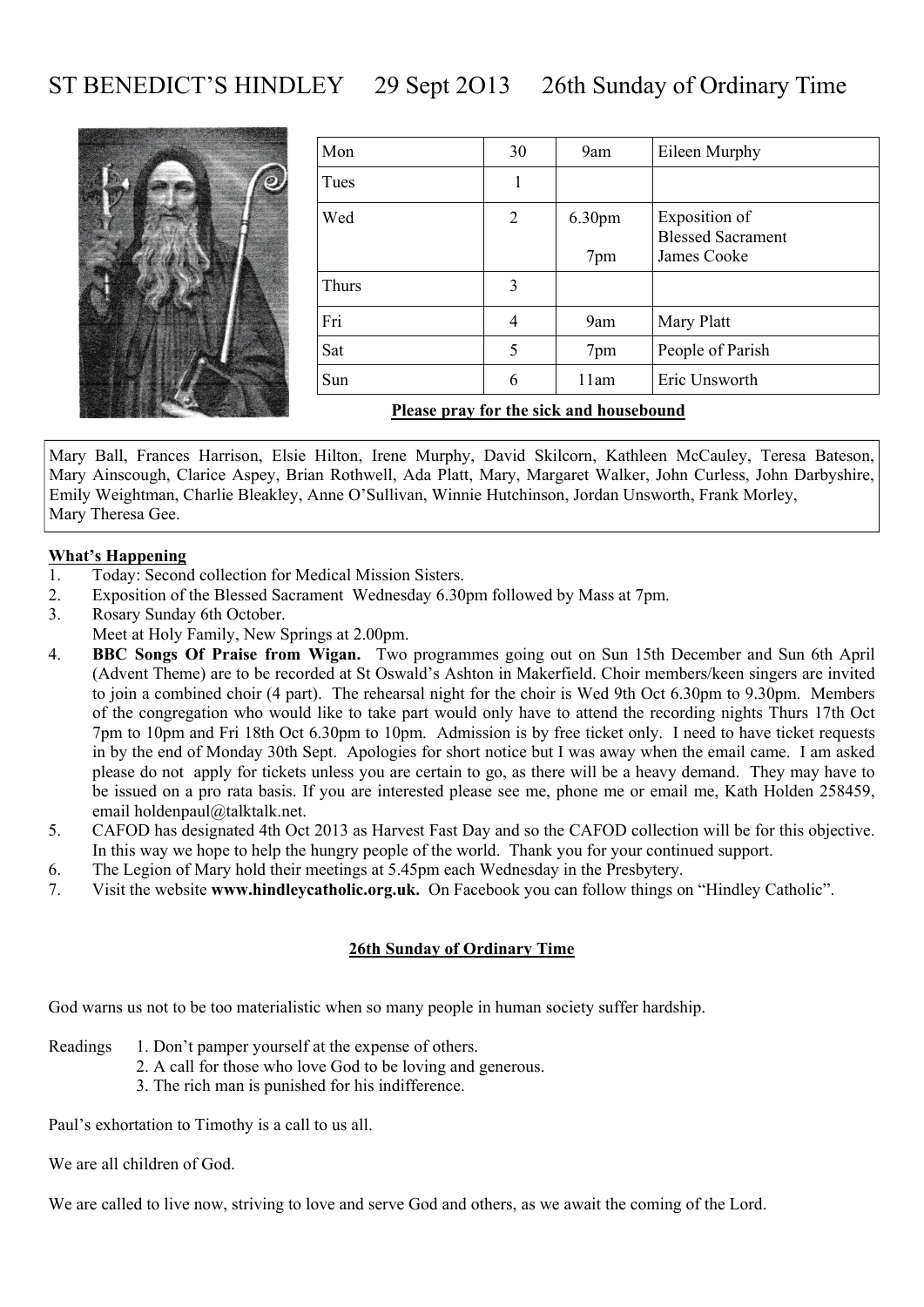# ST BENEDICT'S HINDLEY 6thOct 2013 27th Sunday of Ordinary Time



| Mon   | 7  | 9am  | O'Driscoll Family |
|-------|----|------|-------------------|
| Tues  | 8  |      |                   |
| Wed   | 9  | 7pm  | Nicola            |
| Thurs | 10 |      |                   |
| Fri   | 11 | 9am  | Fred Williams     |
| Sat   | 12 | 7pm  | People of Parish  |
| Sun   | 13 | 11am | Clifford Wilcock  |

#### **Please pray for the sick and housebound**

Mary Ball, Frances Harrison, Elsie Hilton, Irene Murphy, David Skilcorn, Kathleen McCauley, Teresa Bateson, Mary Ainscough, Clarice Aspey, Brian Rothwell, Ada Platt, Mary, Margaret Walker, John Curless, John Darbyshire, Emily Weightman, Charlie Bleakley, Anne O'Sullivan, Winnie Hutchinson, Jordan Unsworth, Frank Morley, Mary Theresa Gee.

#### **What's Happening**

- 1. Rosary Sunday 6th October.
- Meet at Holy Family, New Springs at 2.00pm.
- 2. The CAFOD collection for August amounted to £70.
- 3. JUNIOR CHURCH. Would parents of any new children to Junior Church please ensure that they write their child's name on one of the pieces of paper provided in the tin on the Junior Church table at the back of Church, and that the child takes it into Junior Church with him/her. Registration is required under Health and Safety rules.
- 4. Mr Peter Phillips, Head of St Edmund Arrowsmith High School, has announced that he is to retire at the end of the Easter term. He has been Head for 20 years and his dedicated service has given the School the reputation for excellence that it deserves.
- 5. The Legion of Mary hold their meetings at 5.45pm each Wednesday in the Presbytery.
- 6. Visit the website **www.hindleycatholic.org.uk.** On Facebook you can follow things on "Hindley Catholic".

#### **27th Sunday of Ordinary Time**

St Paul tells us that we have been given a great gift– our faith– which we must fan into a flame.

Readings 1. The prophet complains that God does not hear; God asks for faith and patience.

- 2. The Holy Spirit helps us persevere in the face of difficulties.
- 3. It is not the quantity of faith, but the quality of one's relationship with God.

Paul's writes to Timothy to encourage the leaders of the community.

He reminds Timothy of the gift of the Holy Spirit, the one who is providing his power and love and self-control to those committed to preach the Gospel.

The Holy Spirit is within us.

It is up to us to stand up and trust his power.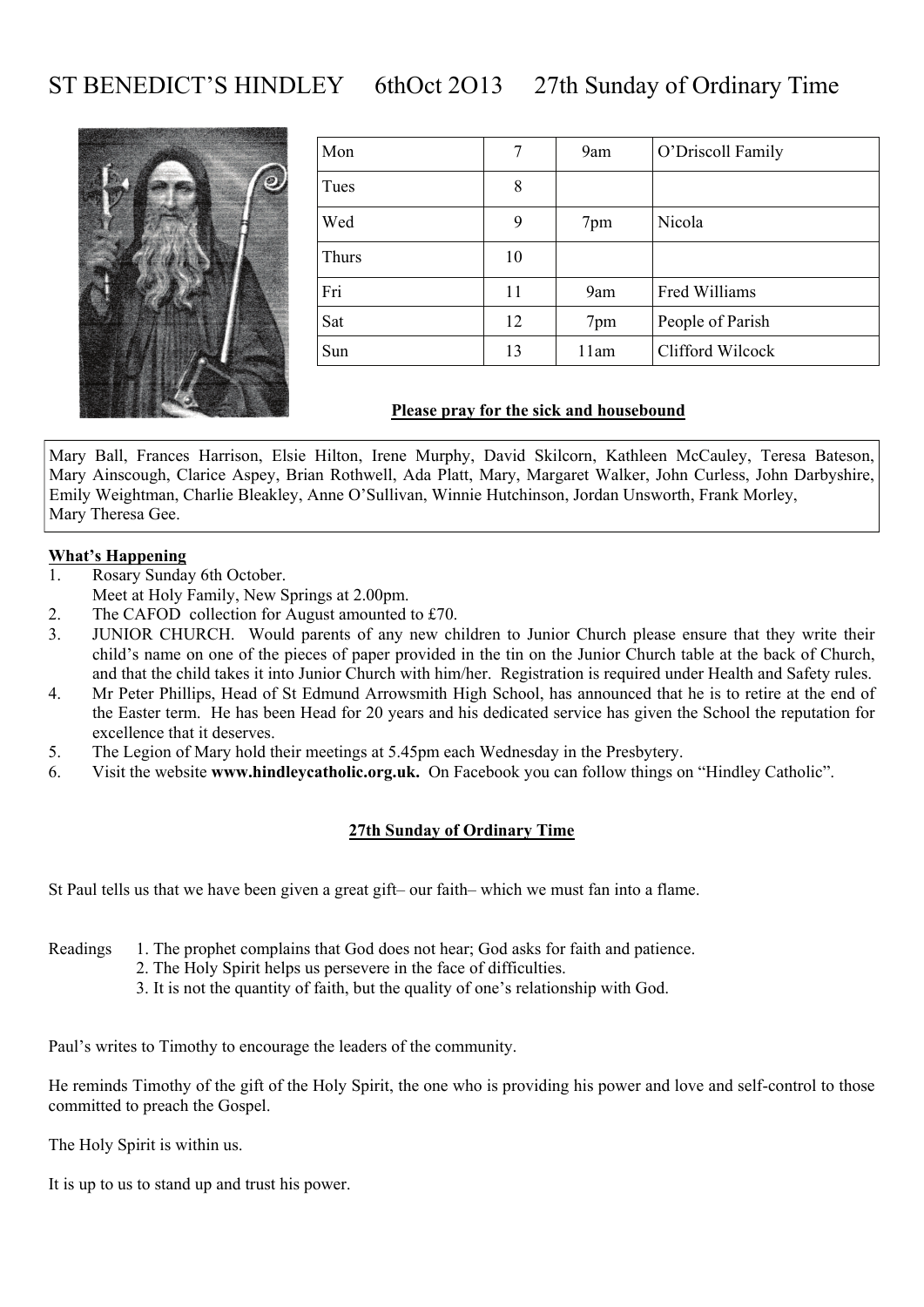# ST BENEDICT'S HINDLEY 13th Oct 2O13 28th Sunday of Ordinary Time



| Mon   | 14 | 9am     | Ryan Family           |
|-------|----|---------|-----------------------|
| Tues  | 15 | 10.30am | REQUIEM: John Davies  |
| Wed   | 16 | 7pm     | Henry & Ellen Whittle |
| Thurs | 17 |         |                       |
| Fri   | 18 | 9am     | <b>Bridie Stevens</b> |
| Sat   | 19 | 7pm     | People of Parish      |
| Sun   | 20 | 11am    | Mrs C Howe            |

#### **Please pray for the sick and housebound**

Mary Ball, Frances Harrison, Elsie Hilton, Irene Murphy, David Skilcorn, Kathleen McCauley, Teresa Bateson, Mary Ainscough, Clarice Aspey, Brian Rothwell, Ada Platt, Margaret Walker, John Curless, John Darbyshire, Emily Weightman, Charlie Bleakley, Anne O'Sullivan, Winnie Hutchinson, Jordan Unsworth, Frank Morley, Mary Theresa Gee.

#### **What's Happening**

- 1. REQUIEM TUESDAY John Davies.
- 2. I have been asked to inform you of the death of Betty Priestley. (Son David 07539549398).
- 3. JUNIOR CHURCH. Would parents of any new children to Junior Church please ensure that they write their child's name on one of the pieces of paper provided in the tin on the Junior Church table at the back of Church, and that the child takes it into Junior Church with him/her. Registration is required under Health and Safety rules.
- 4. Details of St Anthony's 750th Anniversary and Relics are in "The Crusader" this October. The Celebration Mass is on Tuesday 29th October, at 12 noon at All Saints Franciscan Friary Church at Urmston. A mini bus will be leaving the Market Square, Hindley, at 10.15am. Please contact Joan Baines 738880. Details on parish notice board.
- 5. The Legion of Mary hold their meetings at 5.30pm each Tuesday in the Presbytery.
- 6. Visit the website **www.hindleycatholic.org.uk.** On Facebook you can follow things on "Hindley Catholic".

#### **28th Sunday of Ordinary Time**

We thank God our Father because we have been saved by Jesus Christ and have become adopted children.

- Readings 1. Naaman the leper is cured and turns to God.
	- 2. Paul encourages us to be firm in our faith.
	- 3. Ten lepers are cured, only one returns to thank Jesus.

Paul suffered for the sake of the Gospel and he writes of them to Timothy.

There is much suffering in our world and often in our own lives. How do we feel?

Perhaps, like St Therese, patroness of the Missions, we can offer them to the Lord.

"My weak love, my little suffering, blessed by Him, make Him loved far and wide.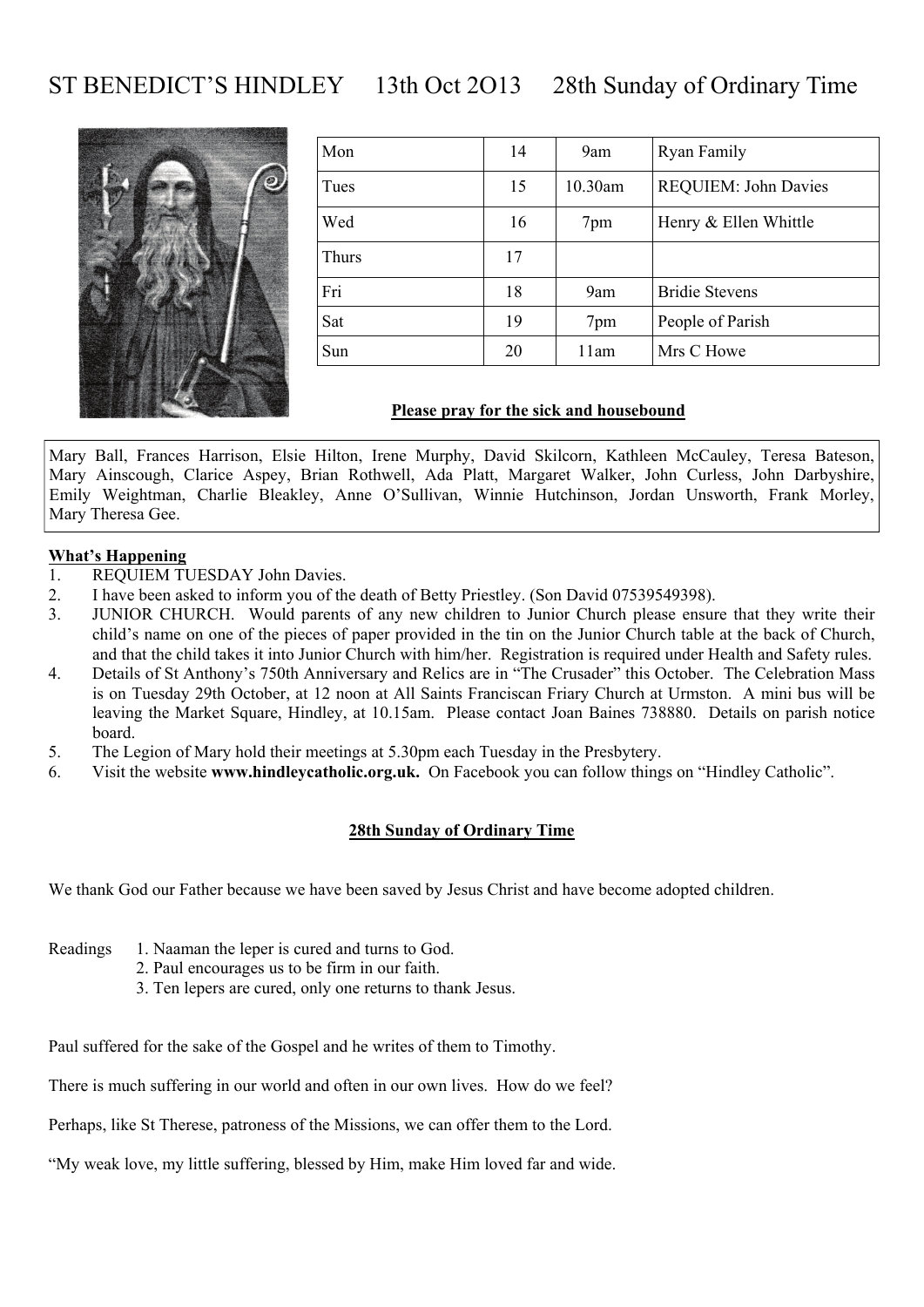# ST BENEDICT'S HINDLEY 20th Oct 2O13 29th Sunday of Ordinary Time



| Mon   | 21 | 9am  | Anne & Jim Young         |
|-------|----|------|--------------------------|
| Tues  | 22 |      |                          |
| Wed   | 23 | 7pm  | Eric Unsworth            |
| Thurs | 24 |      |                          |
| Fri   | 25 | 9am  | <b>Communion Service</b> |
| Sat   | 26 | 7pm  | People of Parish         |
| Sun   | 27 | 11am | Arthur & Elizabeth Rigby |

#### **Please pray for the sick and housebound**

Mary Ball, Frances Harrison, Elsie Hilton, Irene Murphy, David Skilcorn, Kathleen McCauley, Teresa Bateson, Mary Ainscough, Clarice Aspey, Brian Rothwell, Ada Platt, Margaret Walker, John Curless, John Darbyshire, Emily Weightman, Charlie Bleakley, Anne O'Sullivan, Winnie Hutchinson, Jordan Unsworth, Frank Morley, Mary Theresa Gee.

#### **What's Happening**

- 1. I have another medical appointment on Friday.
- 2. Details of St Anthony's 750th Anniversary and Relics are in "The Crusader" this October. The Celebration Mass is on Tuesday 29th October, at 12 noon at All Saints Franciscan Friary Church at Urmston. A mini bus will be leaving the Market Square, Hindley, at 10.15am. Please contact Joan Baines 738880. Details on parish notice board.
- 3. The next Parish Magazine will hopefully be out in Advent if there are enough articles etc. Please contact Kath Holden if you have anything planned, or any ideas. 01942 258459.
- 4. It would be nice to have a children's choir to sing the carols on Christmas Day. Last year they sang so well. Please have a think about it and let me know so we can sort something out and start to practice in Advent. Kath Holden.
- 5. The Legion of Mary hold their meetings at 5.30pm each Tuesday in the Presbytery.
- 6. Visit the website **www.hindleycatholic.org.uk.** On Facebook you can follow things on "Hindley Catholic".

#### **29th Sunday of Ordinary Time**

World Mission Sunday. Jesus challenges us to remember the just needs of the "little ones" of our world

- Readings 1. Moses needs help from God in the battle.
	- 2. From the Scriptures we learn of God's love. To be proclaimed to the world.
		- 3. God is not blind to injustices

Timothy was nurtured in the faith not only by Paul but also by his mother who was a believing Jewish woman.

Paul alerts Timothy to the problem of people falling away from their faith and suggests a solution.

To avoid falling away we must persevere in God's truth with thankful hearts..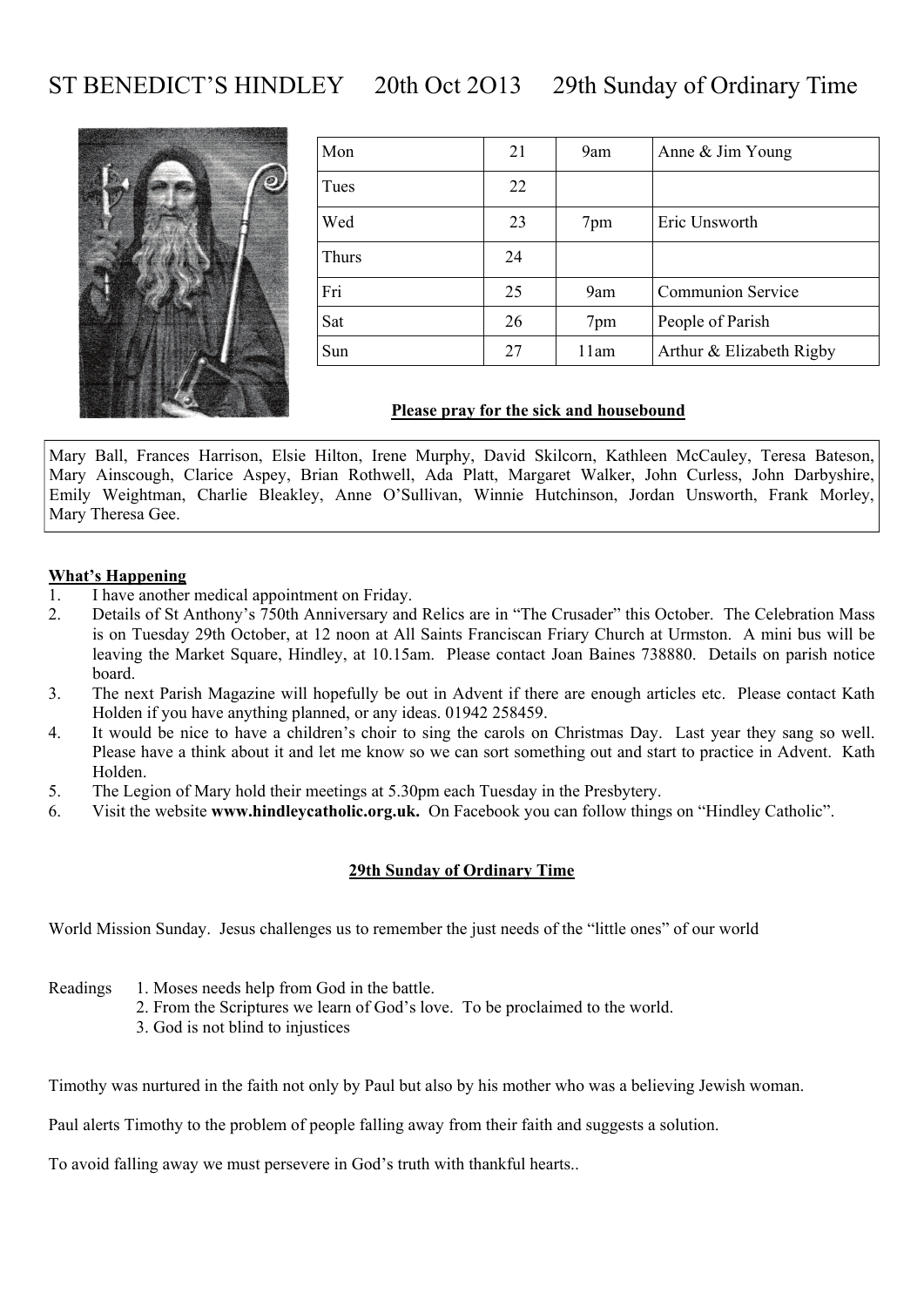# ST BENEDICT'S HINDLEY 27th Oct 2O13 30th Sunday of Ordinary Time



| Mon   | 28 | 9am              | Agnes Ryan          |
|-------|----|------------------|---------------------|
| Tues  | 29 |                  |                     |
| Wed   | 30 | 7pm              | John Davies         |
| Thurs | 31 | 7pm              | Eileen Wharton      |
| Fri   |    | 12 <sub>pm</sub> | Ian Peter Wilkinson |
| Sat   | 2  | 7pm              | People of Parish    |
| Sun   | 3  | 11am             | Nicola & Sonia      |

#### **Please pray for the sick and housebound**

Mary Ball, Frances Harrison, Elsie Hilton, Irene Murphy, David Skilcorn, Kathleen McCauley, Teresa Bateson, Mary Ainscough, Clarice Aspey, Brian Rothwell, Ada Platt, Margaret Walker, John Curless, John Darbyshire, Emily Weightman, Charlie Bleakley, Anne O'Sullivan, Winnie Hutchinson, Jordan Unsworth, Frank Morley, Mary Theresa Gee, Anne O'Sullivan, Bill Draper.

#### **What's Happening**

- 1. FRIDAY ALL SAINTS. Holy Day of Obligation. First Mass 7.00pm on Thursday. 12 midday Friday.
- 2. NEXT SUNDAY. LAMP Collection in aid of our priests in South America. Gift Aid envelopes are available.
- 3. There will be no Junior Church this week or next. It will recommence after the Half Term break.
- 4. The next Parish Magazine will hopefully be out in Advent if there are enough articles etc. Please contact Kath Holden if you have anything planned, or any ideas. 01942 258459.
- 5. St Peter's Church, Hindley have started a Food Bank to help those on meagre incomes. It would be nice to help. As from next weekend there will be a box at the back of Church in which to put a tin or jar if you wish to help. More information will be available also next weekend.
- 6. The Legion of Mary hold their meetings at 5.30pm each Tuesday in the Presbytery.
- 7. Visit the website **www.hindleycatholic.org.uk.** On Facebook you can follow things on "Hindley Catholic".

#### **30th Sunday of Ordinary Time**

Do we know who we are? Can we ever know ourselves without God? It is only in the presence of the living God that we can find ourselves.

- Readings 1. Working for justice will fail, unless we pray for justice.
	- 2. No-one is truly alone, if they know that the Lord is standing by them.
	- 3. Our nearness to God is measured by our pride or our humility, not by distance.

Paul describes an imminent end, but remains firm.

Though isolated, he did not become desolate because of the faithful presence of the Lord.

He lived what he believed, and hopes others will follow.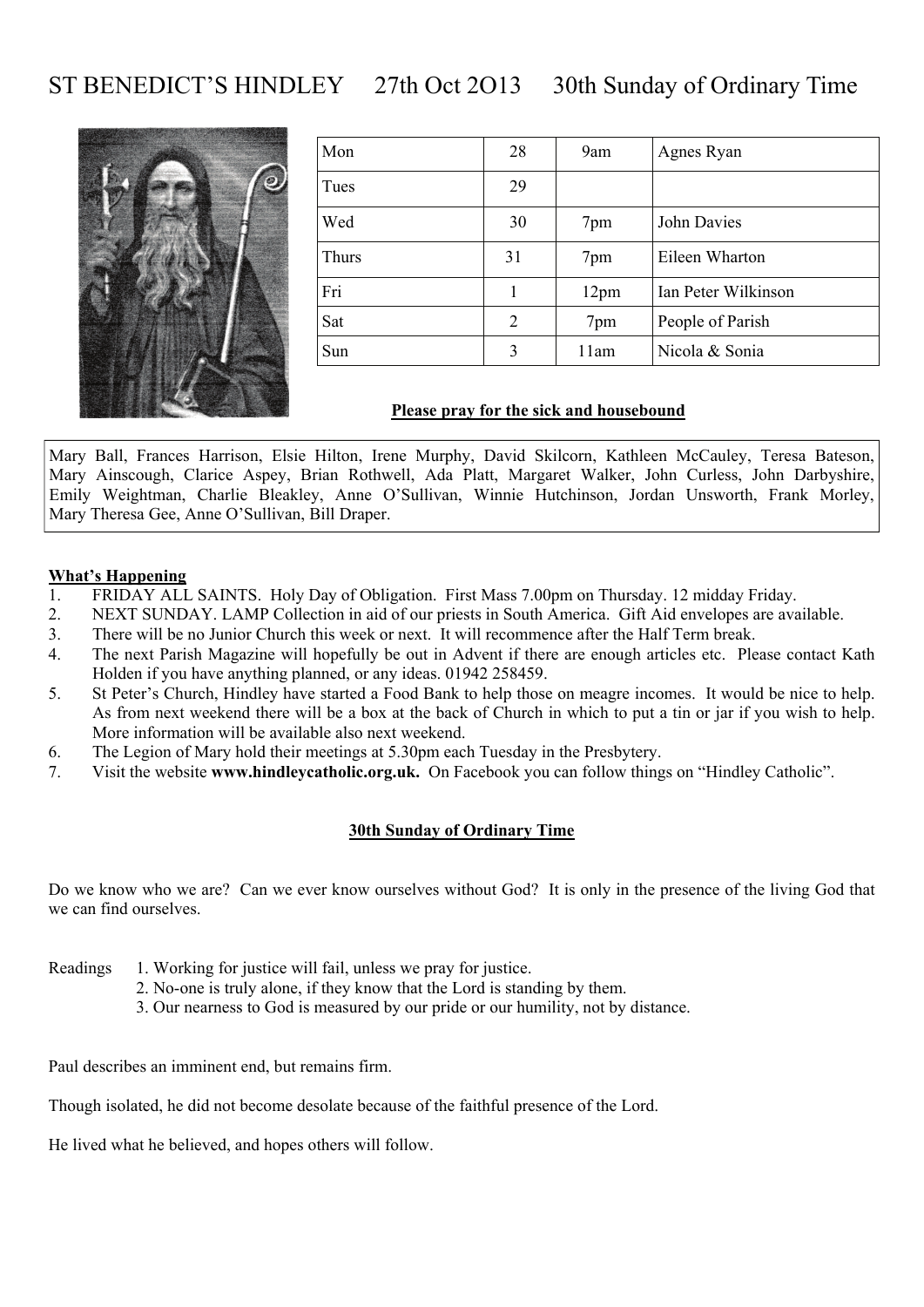# ST BENEDICT'S HINDLEY 3rd Nov 2O13 31st Sunday of Ordinary Time



| Mon   | 4  | 9am                       | James & Edith Halliwell                            |
|-------|----|---------------------------|----------------------------------------------------|
| Tues  | 5  |                           |                                                    |
| Wed   | 6  | 6.30 <sub>pm</sub><br>7pm | <b>Exposition Blessed Sacrament</b><br>Alice Swift |
| Thurs |    |                           |                                                    |
| Fri   | 8  | 9am                       | Brian & Diane Murphy                               |
| Sat   | 9  | 7pm                       | <b>Brenda Tomney</b>                               |
| Sun   | 10 | 11am                      | Dec'd Legionaries                                  |

#### **Please pray for the sick and housebound**

Mary Ball, Frances Harrison, Elsie Hilton, Irene Murphy, David Skilcorn, Kathleen McCauley, Teresa Bateson, Mary Ainscough, Clarice Aspey, Brian Rothwell, Ada Platt, Margaret Walker, John Curless, John Darbyshire, Emily Weightman, Charlie Bleakley, Anne O'Sullivan, Winnie Hutchinson, Jordan Unsworth, Frank Morley, Mary Theresa Gee, Anne O'Sullivan, Bill Draper.

#### **What's Happening**

- 1. Special collection today for LAMP.
- 2. WEDNESDAY 6.30pm Exposition of the Blessed Sacrament before Mass.
- 3. There will be no Junior Church this week. It will recommence next Sunday 10th Nov.
- 4. Closing date for articles for the next Parish Magazine will be 24th November. Please contact Kath Holden if you have anything planned, or any ideas. 01942 258459.
- 5. The Legion of Mary hold their meetings at 5.30pm each Tuesday in the Presbytery.
- 6. Visit the website **www.hindleycatholic.org.uk.** On Facebook you can follow things on "Hindley Catholic".

#### **31st Sunday of Ordinary Time**

Let us make room in our hearts to come closer to the Lord in the Eucharist, and allow his word and presence to open our lives in new ways.

- Readings 1. The Lord delights in his creation.
	- 2. Be at peace and allow the Lord to bring to completion his goodness in us.
		- 3. Zacchaeus' life is turned around.

Our second reading is a prayer: that God will make us worthy and fulfil our desire for goodness.

It is also a teaching: the Lord is risen, all is changed

But the final coming is not yet.

Don't be put off by fake rumours.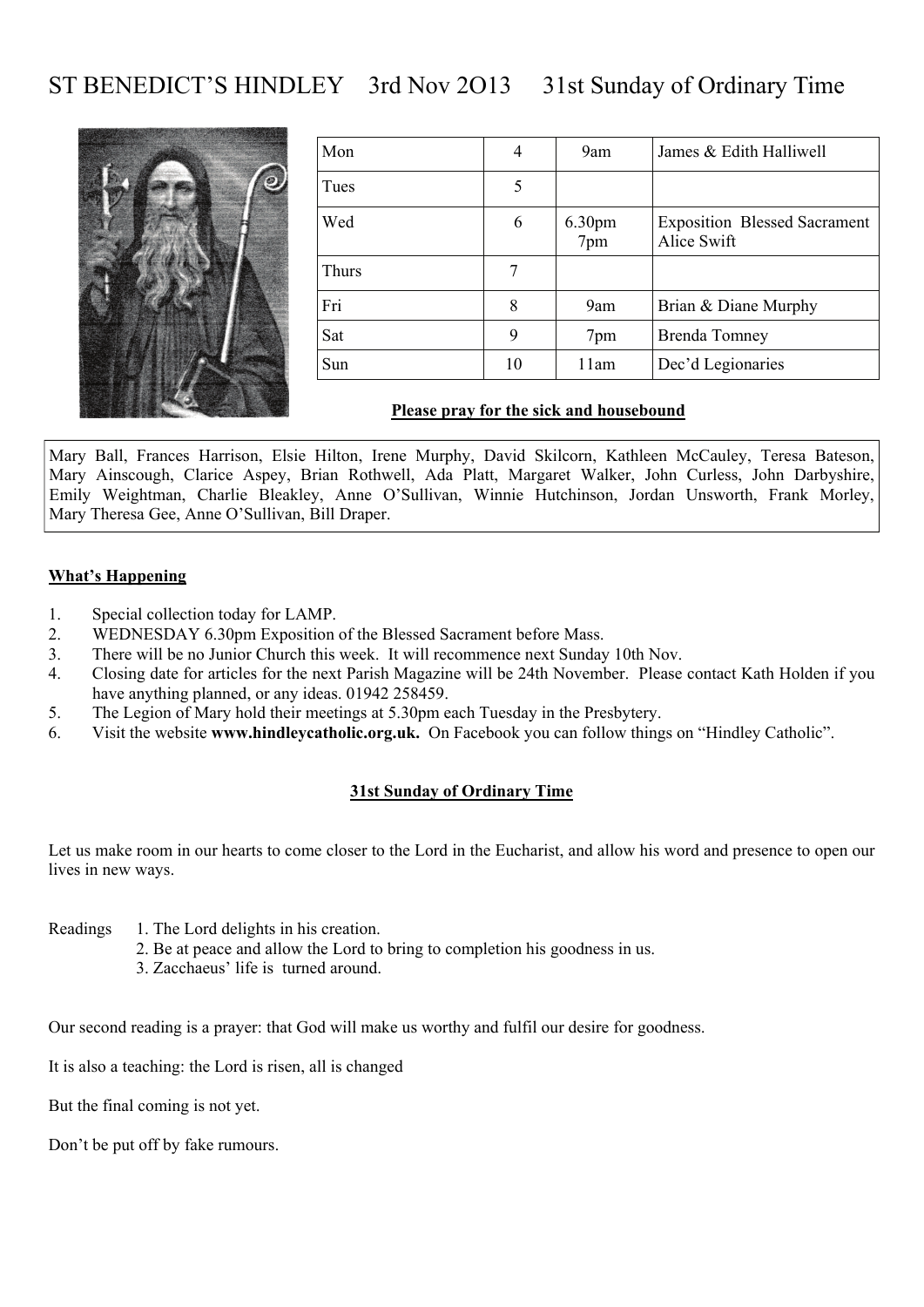# ST BENEDICT'S HINDLEY 10th Nov 2O13 32nd Sunday of Ordinary Time



| Mon   | 11 | 9am                | O'Driscoll Family       |
|-------|----|--------------------|-------------------------|
| Tues  | 12 | 7.30 <sub>pm</sub> | Dec'd CMS Members       |
| Wed   | 13 | 7pm                | <b>Stuart Halliwell</b> |
| Thurs | 14 |                    |                         |
| Fri   | 15 | 9am                | Mary Platt              |
| Sat   | 16 | 7pm                | Bernard & Kathleen Cuff |
| Sun   | 17 | 11am               | <b>Connor Donaldson</b> |

#### **Please pray for the sick and housebound**

Mary Ball, Frances Harrison, Elsie Hilton, Irene Murphy, David Skilcorn, Kathleen McCauley, Teresa Bateson, Mary Ainscough, Clarice Aspey, Brian Rothwell, Ada Platt, Margaret Walker, John Curless, John Darbyshire, Emily Weightman, Charlie Bleakley, Anne O'Sullivan, Winnie Hutchinson, Jordan Unsworth, Frank Morley, Mary Theresa Gee, Anne O'Sullivan, Bill Draper.

#### **What's Happening**

- 1. MASS TUESDAY 7.30pm. Deceased C.M.S. members.
- 2. Work starts Monday to fit us out for Health and Safety. Could take two weeks. Hopefully it will not interfere with us too much.
- 3. The CAFOD FAST DAY collection raised £138.47. Thank you.
- 4. Closing date for articles for the next Parish Magazine will be 24th November. Please contact Kath Holden if you have anything planned, or any ideas. 01942 258459.
- 5. Don't forget the next social evening in the Parish Centre at 7.30pm this Friday (15th). Male vocalist Steve McKnight, bingo, raffle. Refreshments are included in the ticket price of £3. Bring your own drink.
- 6. Apologies for the lack of a box last weekend for Food Bank donations. This has been remedied. If you have a tin or a packet to spare, please pop it in. If you know of any person or family in real need, please give their name and address to Father. It will be forwarded to the organisers of the Food Bank.
- 7. The Legion of Mary hold their meetings at 5.30pm each Tuesday in the Presbytery.
- 8. Visit the website **www.hindleycatholic.org.uk.** On Facebook you can follow things on "Hindley Catholic".

#### **32nd Sunday of Ordinary Time**

On this November day Jesus assures us that beyond death lies new and unending life with God.

- Readings 1. A mother and seven sons die for their loyalty to God's law.
	- 2. Find comfort and hope in the love the Father and Son have shown.
	- 3. Jesus talks of the resurrection of the dead.

Saint Paul offers the blessing of the Lord Jesus Christ and prays for God's grace for those to whom he writes and to us.

And, like Pope Francis before he gave his first blessing, he asks the people to pray for him.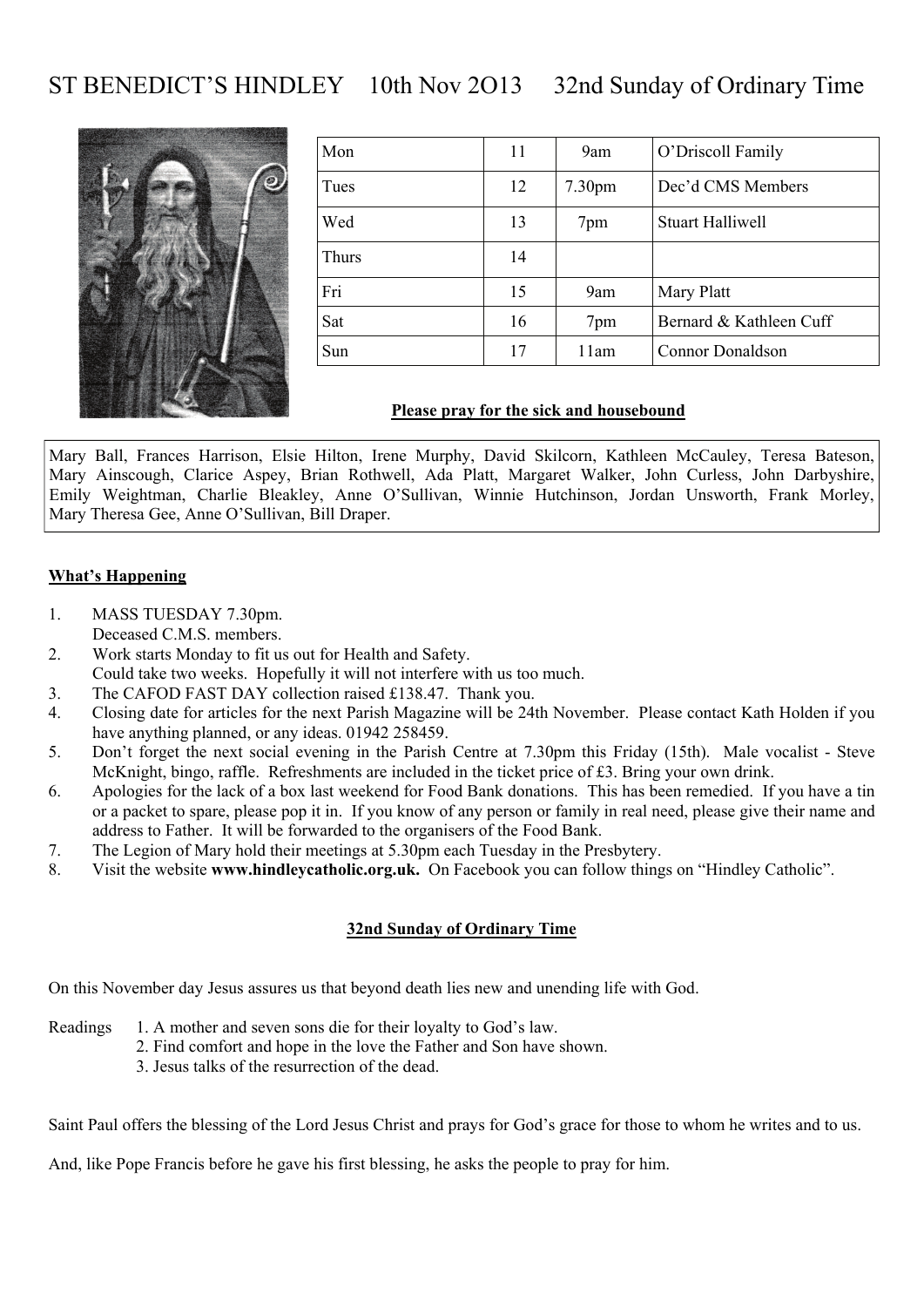# ST BENEDICT'S HINDLEY 24th Nov 2013 Christ the King



| Mon   | 25 | 9am  | Special Intention         |
|-------|----|------|---------------------------|
| Tues  | 26 |      |                           |
| Wed   | 27 | 7pm  | Philomena Schmitz         |
| Thurs | 28 |      |                           |
| Fri   | 29 | 9am  | Private Intention         |
| Sat   | 30 | 7pm  | People of Parish          |
| Sun   |    | 11am | In Thanksgiving (Simpson) |

#### **Please pray for the sick and housebound**

Mary Ball, Frances Harrison, Elsie Hilton, Irene Murphy, David Skilcorn, Kathleen McCauley, Teresa Bateson, Mary Ainscough, Clarice Aspey, Brian Rothwell, Ada Platt, Margaret Walker, John Curless, John Darbyshire, Emily Weightman, Charlie Bleakley, Anne O'Sullivan, Winnie Hutchinson, Jordan Unsworth, Frank Morley, Mary Theresa Gee, Anne O'Sullivan, Brian Cork, Mary Green.

#### **What's Happening**

- 1. SECOND COLLECTION for the Philippines TODAY.
- 2. For those who may have missed it, we hope to have a children's choir on Christmas morning. Short practices will start after 11am Mass on the 1st Sunday of Advent (1 December), and each Sunday after that. All children welcome.
- 3. The social evening in the Parish Centre last week raised £250, and a good time was had by all.
- 4. FOOD BANK. At the moment there seems to be a distribution problem which hopefully will soon be resolved, so please don't bring anything for the food bank until further notice. Thank you for your generosity over the past few weeks. It has been amazing.
- 5. The Legion of Mary hold their meetings at 5.30pm each Tuesday in the Presbytery.
- 6. Visit the website **www.hindleycatholic.org.uk.** On Facebook you can follow things on "Hindley Catholic".

#### **Christ the King**

God's plan is to reconcile all things to Himself and bring us into the peace of his Kingdom. This is brought about by Christ's death on the cross.

Today we celebrate the fulfilment of that plan.

- Readings 1. All the tribes of Israel choose David as their king.
	- 2. All things were created through Christ and for him..
		- 3. The "good thief" recognised Jesus as the king and is promised a place in paradise.

Paul tells us that Jesus has taken us out of the power of darkness and brought us into his own kingdom of light.

He releases us from the darkness of sin by his death and is our Lord and Saviour.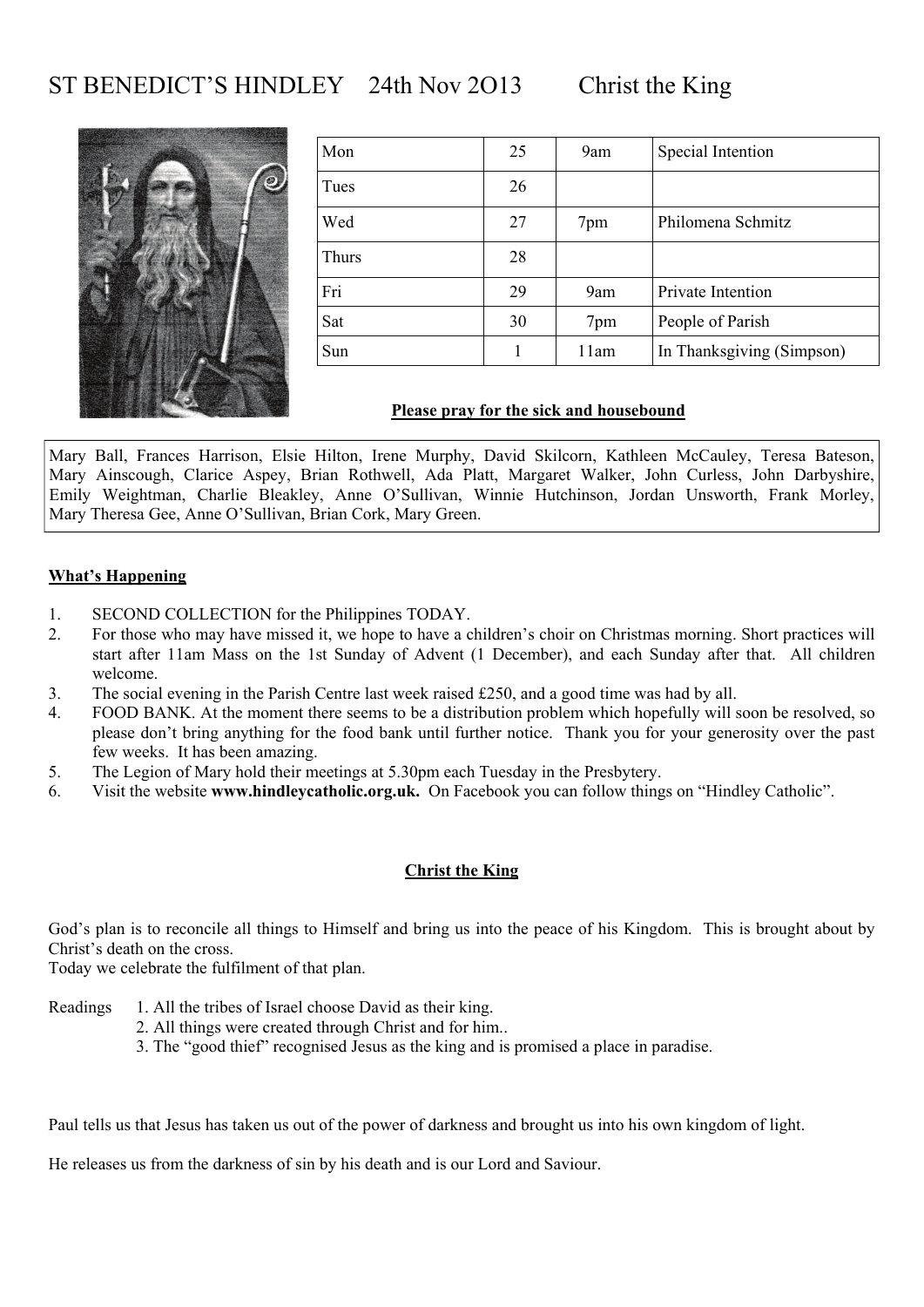## ST BENEDICT'S HINDLEY 1st Dec 2013 1st Sunday of Advent



| Mon   | 2 | 9am                       | <b>Bill Draper</b>       |
|-------|---|---------------------------|--------------------------|
| Tues  | 3 |                           |                          |
| Wed   | 4 | 6.30 <sub>pm</sub><br>7pm | Exposition<br>Mary Platt |
| Thurs | 5 |                           |                          |
| Fri   | 6 | 9am                       | O'Sullivan Family        |
| Sat   | 7 | 7pm                       | People of Parish         |
| Sun   | 8 | 11am                      | Mary Green               |

### **Please pray for the sick and housebound**

Mary Ball, Frances Harrison, Elsie Hilton, Irene Murphy, David Skilcorn, Kathleen McCauley, Teresa Bateson, Mary Ainscough, Clarice Aspey, Brian Rothwell, Ada Platt, Margaret Walker, John Curless, John Darbyshire, Emily Weightman, Charlie Bleakley, Anne O'Sullivan, Winnie Hutchinson, Jordan Unsworth, Frank Morley, Mary Theresa Gee, Anne O'Sullivan, Brian Cork.

### **What's Happening**

- 1. CAFOD FOR THE PHILIPPINES: The actual collection last weekend amounted to £775.12 which included many very generous donations. We added our current CAFOD balance and so the total amounted to £1480.00. A wonderful response.
- 2. WEDNESDAY: Exposition of the Blessed Sacrament at 6.30pm
- 3. Short practice after 11am Mass on Sundays for the Children's Christmas Day choir. All children welcome.
- 4. There will be a meeting for Eucharistic Ministers AFTER 7 pm MASS on Wednesday 4th December.
- 5. The Parish magazine will be on sale next weekend. Price 40p.
- 6. A Foundation Governor is required for St Benedict's School. If you would like to know more, please would you telephone the Head Teacher, Mrs Taberner, on 01942 253522.
- 7. The Legion of Mary hold their meetings at 5.30pm each Tuesday in the Presbytery.
- 8. Visit the website **www.hindleycatholic.org.uk.** On Facebook you can follow things on "Hindley Catholic".

#### **1st Sunday of Advent**

In Advent our focus is on the coming of Christ. But not in the past, which we celebrate at Christmas: rather, in the present, and in the future.

- Readings 1. Isaiah's vision of lasting peace.
	- 2. Salvation is not just about the future. It is near; it is already at hand.
	- 3. Stay awake, preparing for the coming of the Son of Man.

Paul exhorts the Romans to behave worthily, they live in a privileged time.

Their minds and hearts set on the fulfilment of god's plan.

This means setting aside the deeds we prefer not to be seen and living in the light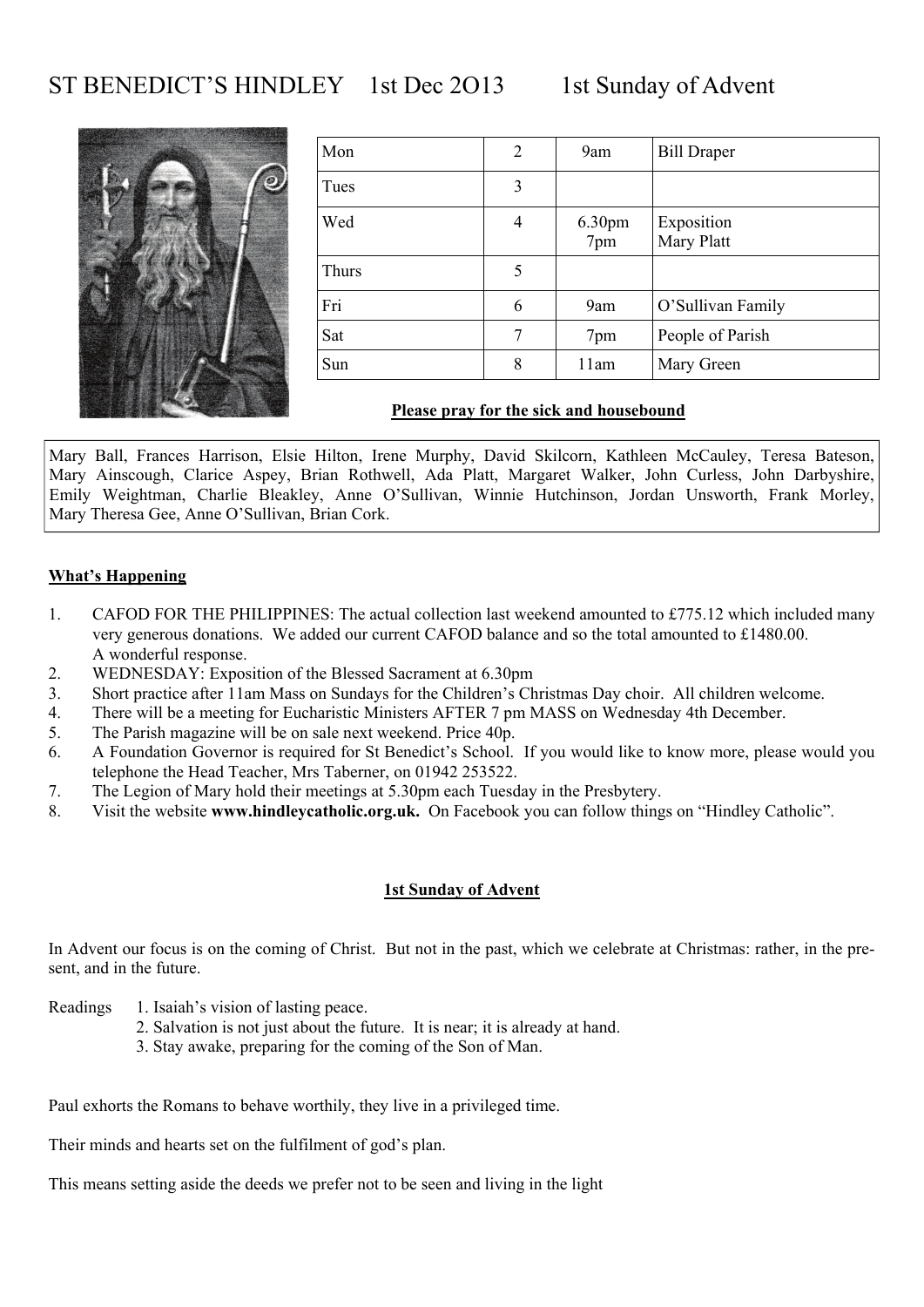## ST BENEDICT'S HINDLEY 8th Dec 2013 2nd Sunday of Advent



| Mon   | 9  | 9am  | Thanksgiving      |
|-------|----|------|-------------------|
| Tues  | 10 |      |                   |
| Wed   | 11 | 7pm  | Amy Baird         |
| Thurs | 12 |      |                   |
| Fri   | 13 | 9am  | Special Intention |
| Sat   | 14 | 7pm  | People of Parish  |
| Sun   | 15 | 11am | Eileen Wharton    |

#### **Please pray for the sick and housebound**

Mary Ball, Frances Harrison, Elsie Hilton, Irene Murphy, David Skilcorn, Kathleen McCauley, Teresa Bateson, Mary Ainscough, Clarice Aspey, Brian Rothwell, Ada Platt, Margaret Walker, John Curless, John Darbyshire, Emily Weightman, Charlie Bleakley, Anne O'Sullivan, Winnie Hutchinson, Jordan Unsworth, Frank Morley, Mary Theresa Gee, Anne O'Sullivan, Brian Cork, Frank Turner.

#### **What's Happening**

- 1. Short practice after 11am Mass on Sundays for the Children's Christmas Day choir. All children welcome.
- 2. A Foundation Governor is required for St Benedict's School. If you would like to know more, please would you telephone the Head Teacher, Mrs Taberner, on 01942 253522.
- 3. Singers required to help out at the Carol Service and Midnight Mass at 11.30pm on Christmas Eve. Please see Kath Holden.
- 4. Legion of Mary. There is a Reunion on 10th December at St Patrick's, Newton-le-Willows. A coach will leave the Market Square at 6.30pm. Tickets £5. Ring Susan Mires on 07952822440.
- 5. The Legion of Mary hold their meetings at 5.30pm each Tuesday in the Presbytery.
- 6. Visit the website **www.hindleycatholic.org.uk.** On Facebook you can follow things on "Hindley Catholic".

#### **2nd Sunday of Advent**

We are reminded that we are a people of hope and trust in God's promise.

- Readings 1. The Lord's justice and love for his people promises hope; and a future of peace.
	- 2. We are called to offer true friendship to all people.
	- 3. Christ will baptise in the Holy Spirit.

Paul encourages the Romans to read the Jewish Scriptures as a source of hope.

The patience of those who awaited Christ is an example to be followed.

Christ's coming is a reminder of God's fidelity and the occasion of God's mercy extending to the pagans.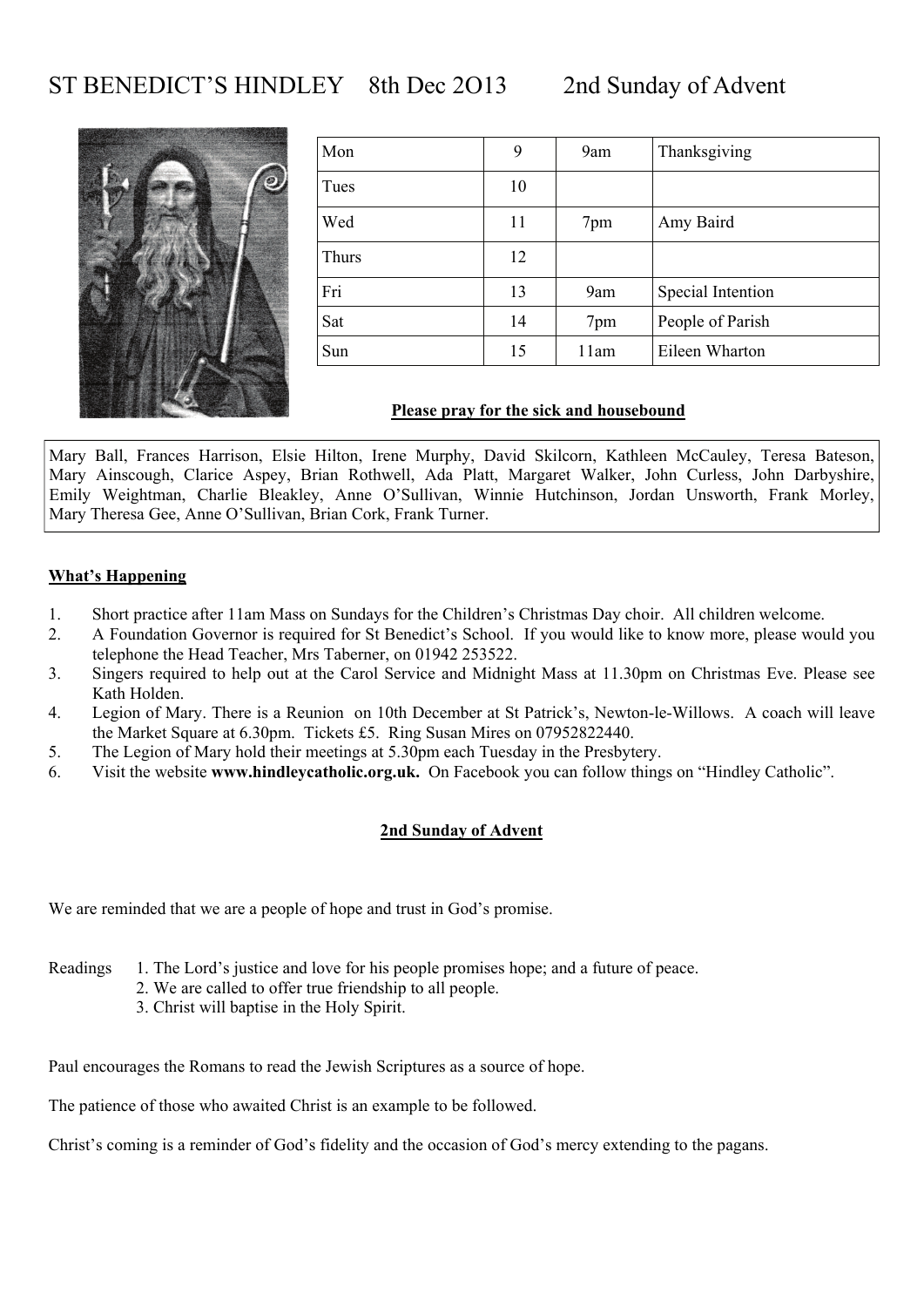## ST BENEDICT'S HINDLEY 15th Dec 2013 3rd Sunday of Advent



| Mon   | 16 | 9am  | Ann Wood                                    |
|-------|----|------|---------------------------------------------|
| Tues  | 17 |      |                                             |
| Wed   | 18 | 7pm  | <b>RECONCILIATION</b><br><b>Stuart Hunt</b> |
| Thurs | 19 |      |                                             |
| Fri   | 20 | 9am  | Special Intention                           |
| Sat   | 21 | 7pm  | People of Parish                            |
| Sun   | 22 | 11am | Stan Simpson                                |

#### **Please pray for the sick and housebound**

Mary Ball, Frances Harrison, Elsie Hilton, Irene Murphy, David Skilcorn, Kathleen McCauley, Teresa Bateson, Mary Ainscough, Clarice Aspey, Brian Rothwell, Ada Platt, Margaret Walker, John Curless, John Darbyshire, Emily Weightman, Charlie Bleakley, Anne O'Sullivan, Winnie Hutchinson, Jordan Unsworth, Frank Morley, Anne O'Sullivan, Brian Cork, Frank Turner, Christopher Brown.

**Lately Dead:** Mary Theresa Gee R.I.P.

#### **What's Happening**

- 1. RECONCILIATION, Wednesday 7.00pm.
- 2. Short practice after 11am Mass on Sundays for the Children's Christmas Day choir. All children welcome.
- 3. Singers required to help out at the Carol Service and Midnight Mass at 11.30pm on Christmas Eve. Please see Kath Holden.
- 4. Christmas cards with the times of services in the three cluster churches are at the back of Church for everyone to take. Please take one for anyone who can't get to Church.
- 5. SONGS OF PRAISE WIGAN from St Oswald's, Ashton is on BBC I at 4.55pm this Sunday (15th). Members of our choir took part.
- 6. The Legion of Mary hold their meetings at 5.30pm each Tuesday in the Presbytery.
- 7. Visit the website **www.hindleycatholic.org.uk.** On Facebook you can follow things on "Hindley Catholic".

#### **3rd Sunday of Advent**

The expectancy of the coming of God is fulfilled in Jesus, who brings joy through love and compassion to all who are in need.

- Readings 1. Joyful wonders will accompany the coming of God.
	- 2. The patient farmer is the model for the Christian life.
	- 3. Jesus' deeds are signs of the coming of God as foretold by Isaiah.

The farmer waits through the cycle of the seasons until the harvest.

Our plans and projects, as well as our maturity and growth demand patience and endurance.

This patience includes being slow to judge each other.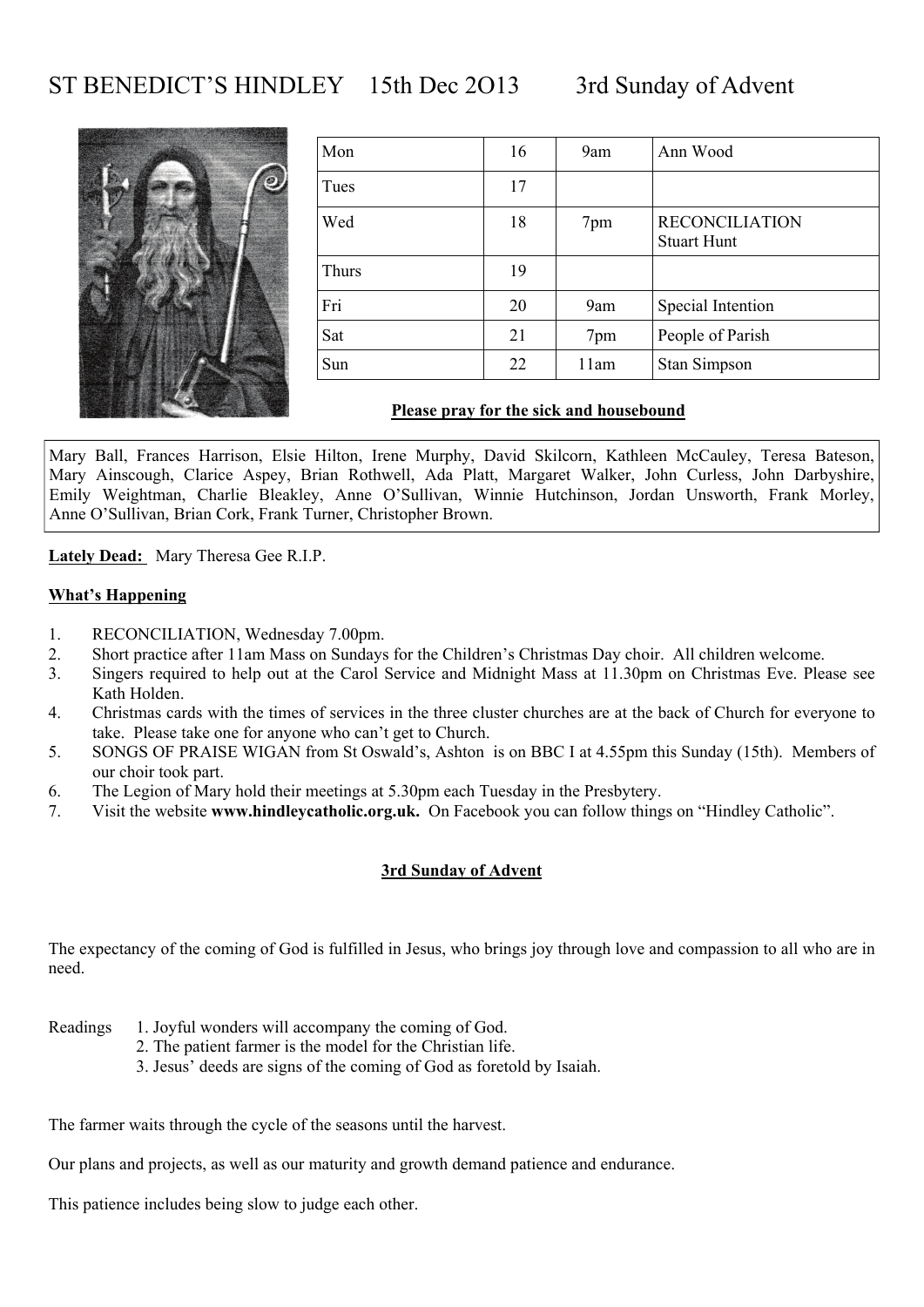# ST BENEDICT'S HINDLEY 22nd Dec 2013 4th Sunday of Advent



| Mon                        | 23 | 9am                 | Mary Green                     |
|----------------------------|----|---------------------|--------------------------------|
| Tues<br>Christmas Eve      | 24 | 11.30pm<br>Midnight | Carols<br>People of the Parish |
| Wed<br>Christmas Day       | 25 | 11am                | Jean & Joe Gaskell             |
| Thurs<br><b>Boxing Day</b> | 26 | 12 noon             | Joe & Winifred Chamberlain     |
| Fri                        | 27 | 12 noon             | Mary Platt                     |
| Sat                        | 28 | 7pm                 | Claire & Chris Jones           |
| Sun                        | 29 | 11am                | Eric Hill                      |

#### **Please pray for the sick and housebound**

Mary Ball, Frances Harrison, Elsie Hilton, Irene Murphy, David Skilcorn, Kathleen McCauley, Teresa Bateson, Mary Ainscough, Clarice Aspey, Brian Rothwell, Ada Platt, Margaret Walker, John Curless, John Darbyshire, Emily Weightman, Charlie Bleakley, Anne O'Sullivan, Winnie Hutchinson, Jordan Unsworth, Frank Morley, Anne O'Sullivan, Brian Cork, Christopher Brown.

**Lately Dead:** Frank Turner R.I.P. Fr. Luke Dumbill R.I.P.

#### **What's Happening**

- 1. Note Mass Times.
- 2. May we all have a Peaceful and Happy Christmas
- 3. Last practice after 11am Mass this Sunday for the Children's Christmas Day choir. All children welcome.
- 4. Singers required to help out at the Carol Service and Midnight Mass at 11.30pm on Christmas Eve. Please see Kath Holden.
- 5. Thank you to all who supported Deacon Ken and Sam Lawton in the sponsored trek across Jordan which they undertook in November. They raised over £4,200 for Francis House Children's Hospice in Salford.
- 6. Christmas cards are being left at the back of Church. Please look if there are any for you and TAKE THEM HOME.
- 7. The Legion of Mary hold their meetings at 5.30pm each Tuesday in the Presbytery.
- 8. Visit the website **www.hindleycatholic.org.uk.** On Facebook you can follow things on "Hindley Catholic".

#### **4th Sunday of Advent**

In these days before Christmas we rejoice together in hope as we become aware that Christ is present in our lives and in our world.

Readings 1. A child will be born, called Emmanuel, which means "God-is-with-us".

- 2. Salvation is offered through Christ, the Son of God.
- 3. Mary conceives through the Holy Spirit and will call her child Jesus.

St Paul writing to the Romans. The Good News is Jesus Christ. This message is the content of his preaching. By special grace he is called and motivated to preach to all nations.